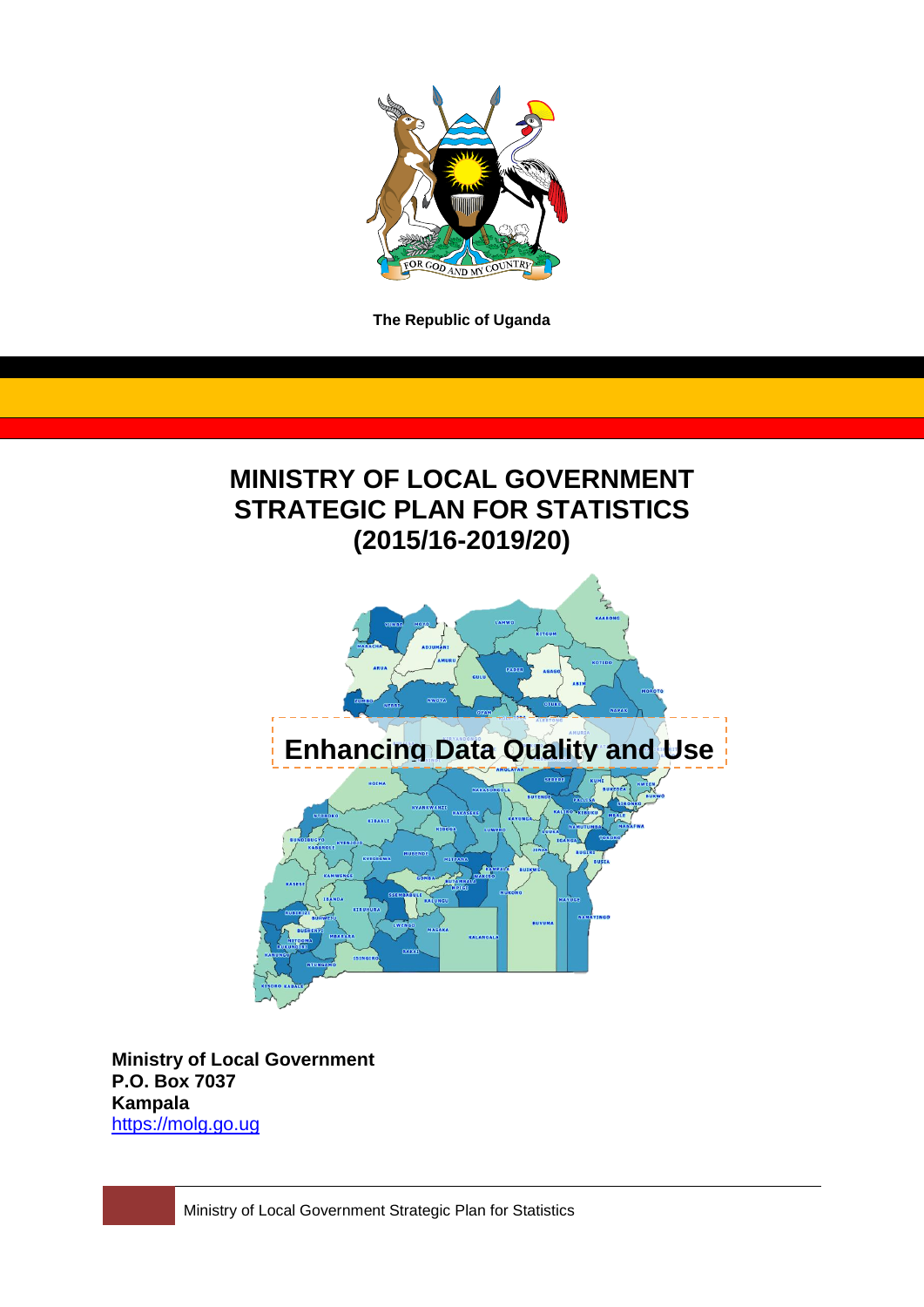**MINISTRY OF LOCAL GOVERNMENT**

**STRATEGIC PLAN FOR STATISTICS**

**2015/16 - 2019/20**

**Ministry of Local Government P.O. Box 7037 Kampala**

**[https://molg.go.ug](https://molg.go.ug/)**

*Copyright 2015 Ministry of Local Government*

*The material in this document may be freely reproduced provided due acknowledgement is made to the publisher and source.*

**i Ministry of Local Government Strategic Plan for Statistics**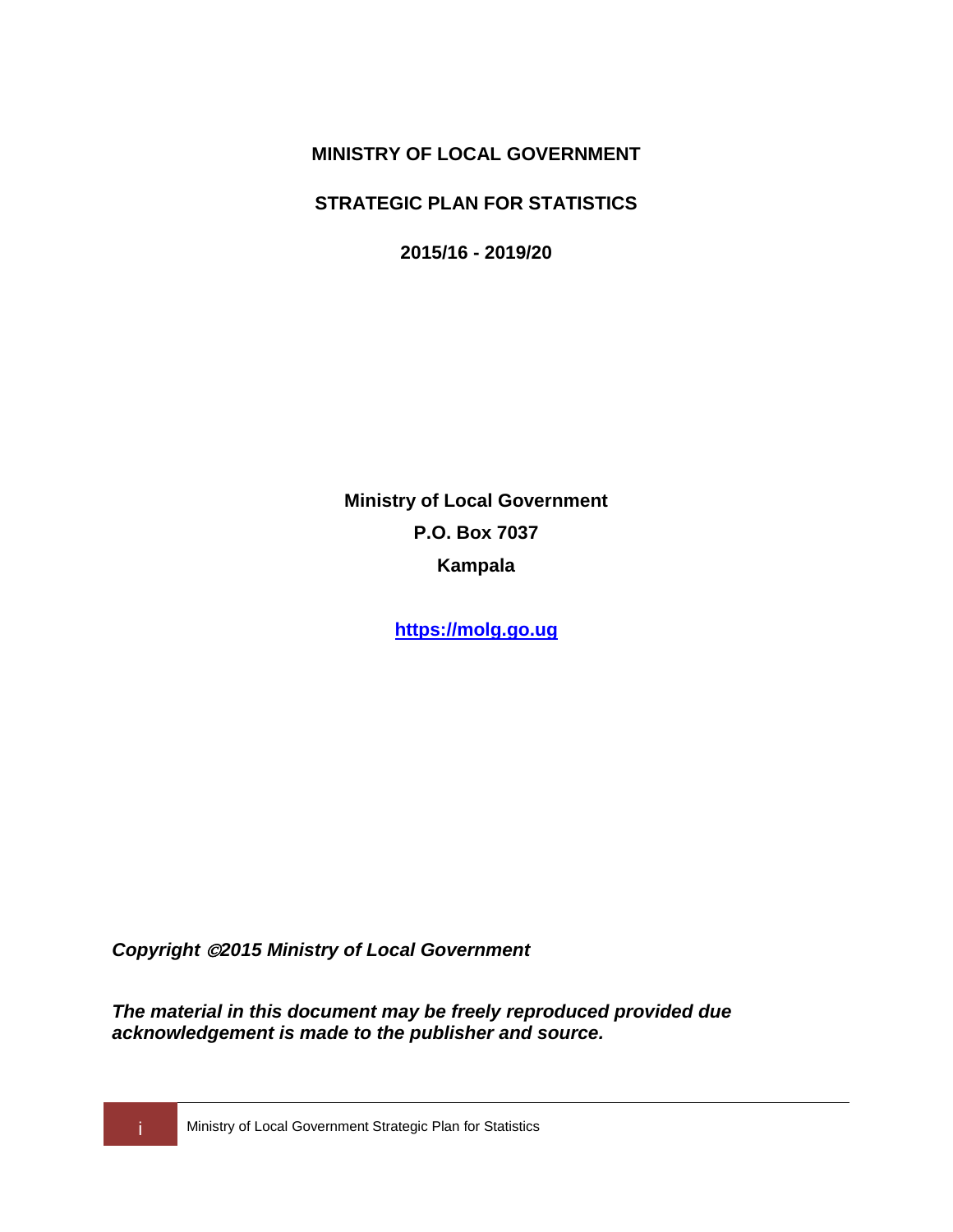## **TABLE OF CONTENTS**

| 1.1  |                                                                |
|------|----------------------------------------------------------------|
| 1.2  |                                                                |
| 1.3  |                                                                |
| 1.4  |                                                                |
| 1.5  |                                                                |
|      |                                                                |
| 2.1  |                                                                |
| 2.2  |                                                                |
| 2.3  |                                                                |
| 2.4  |                                                                |
| 2.5  |                                                                |
| 2.6  |                                                                |
| 2.7  |                                                                |
| 2.8  |                                                                |
| 2.9  |                                                                |
| 2.10 |                                                                |
| 2.11 | 13                                                             |
|      | CHAPTER THREE: STRATEGIC FRAMEWORK FOR THE MoLG-SPS 14         |
|      |                                                                |
|      |                                                                |
|      |                                                                |
|      |                                                                |
|      | CHAPTER FOUR: STRATEGY FOR IMPROVING STATISTICS PRODUCTION  16 |

 $\dddot{\text{H}}$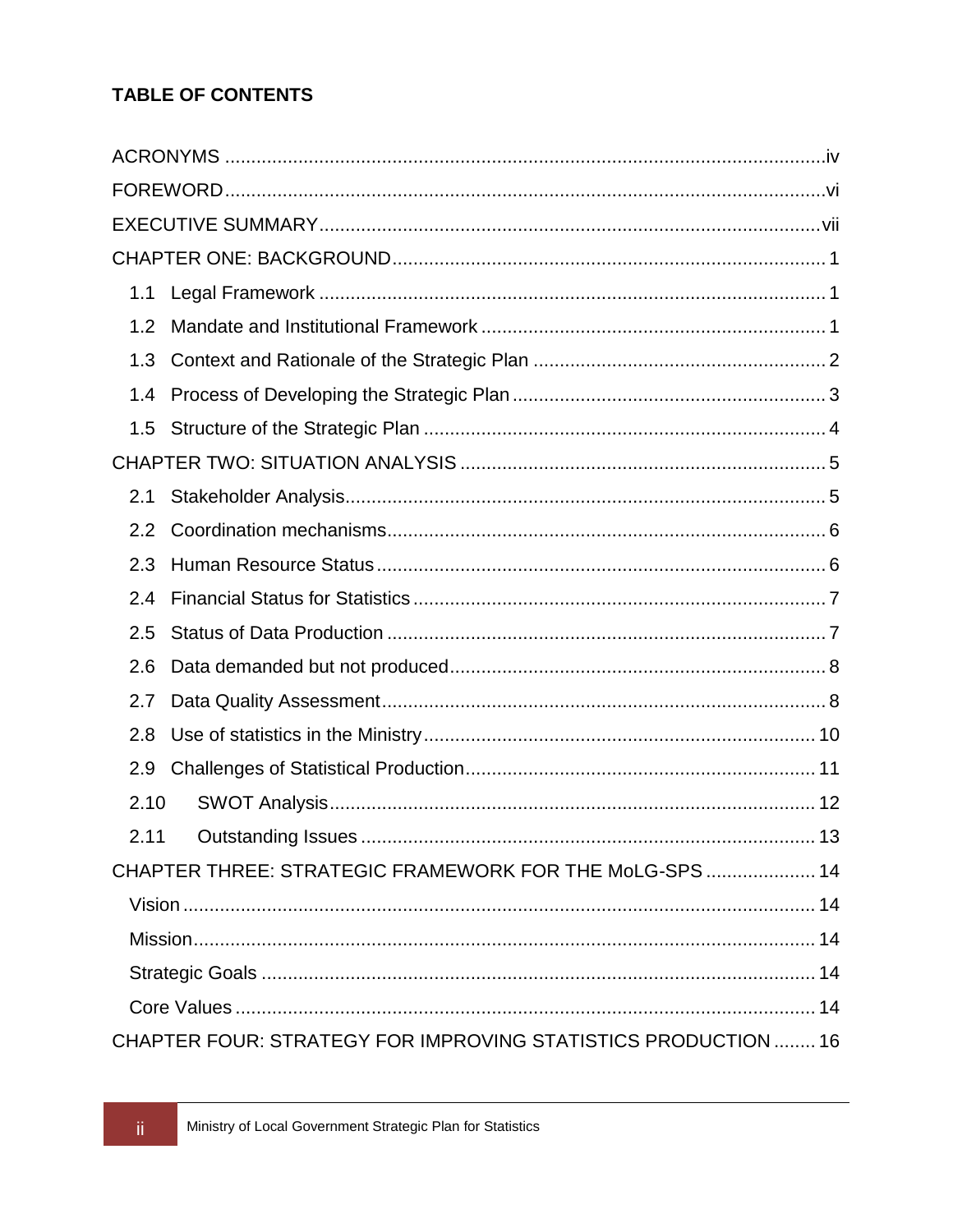| 4.1 Strengthen the coordination and management of the local governance statistical |
|------------------------------------------------------------------------------------|
| 4.2 Increase Usability and Dissemination of local governance Statistics  17        |
| 4.3 Mainstream quality assurance in the production of local governance statistical |
| 4.4 Strengthen human capacity for production and management of local governance    |
| Strengthen production and development of local governance statistical<br>4.5       |
| CHAPTER FIVE: IMPLEMENTATION AND FINANCING PLAN 21                                 |
| 5.1                                                                                |
| 5.2                                                                                |
| 5.3                                                                                |
|                                                                                    |
|                                                                                    |
| ANNEX 2: MULTI-YEAR STATISTICAL ACTIVITY PLAN 2015/16 - 2019/20 30                 |
| ANNEX 3: DETAILED MoLG-SPS BUGDET ESTIMATES UGX ('000) 34                          |
|                                                                                    |
| ANNEX 5: MoLG SECTOR STATISTICS COMMITTEE MEMBERS  42                              |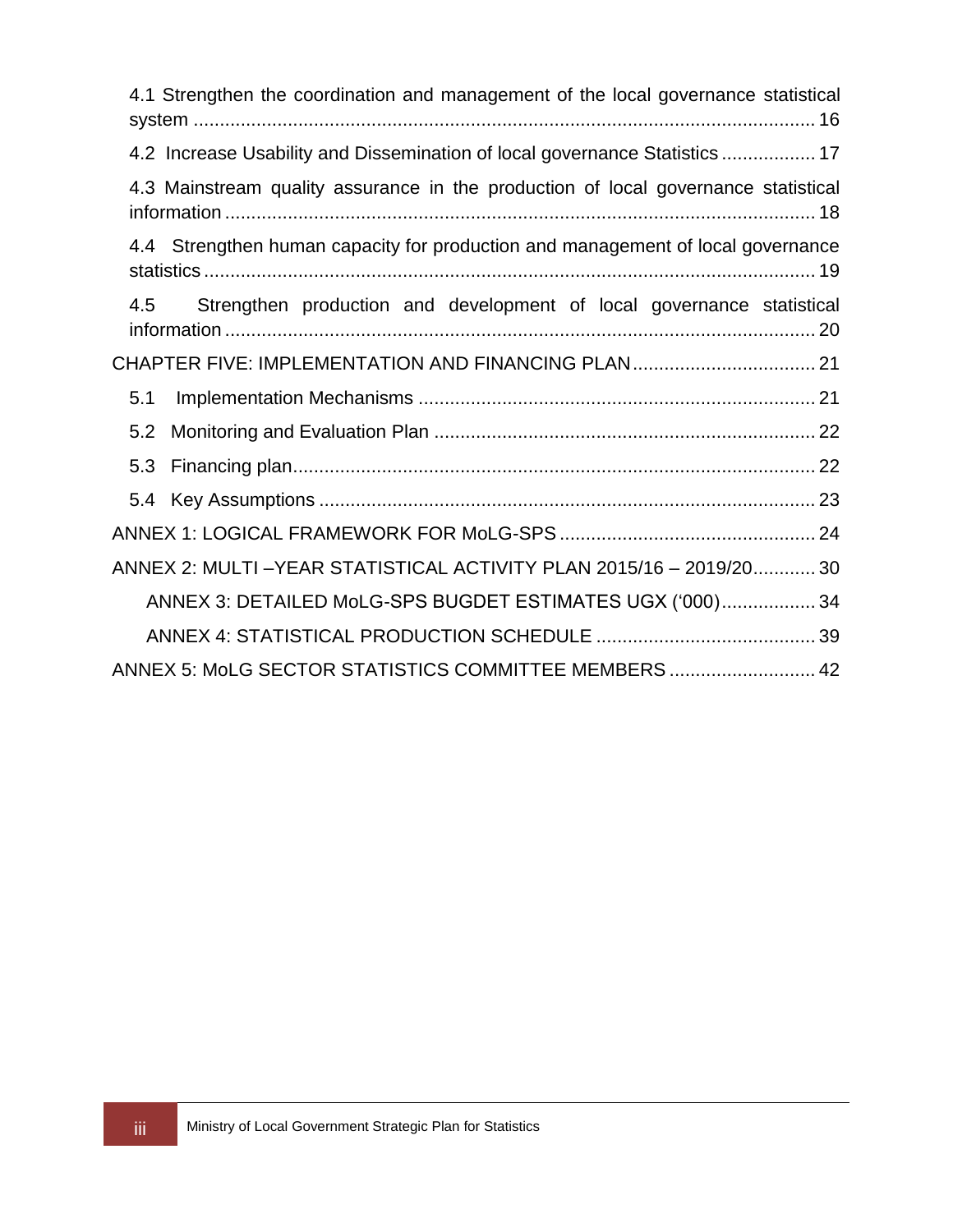## <span id="page-4-0"></span>**ACRONYMS**

| <b>BFP</b>    | <b>Budget Framework Paper</b>                          |
|---------------|--------------------------------------------------------|
| CAO           | <b>Chief Administrative Officer</b>                    |
| DDP           | <b>District Development Plan</b>                       |
| <b>DFID</b>   | Department for International Development               |
| <b>DFID</b>   | Department of International Development                |
| FY            | <b>Financial Year</b>                                  |
| <b>HLG</b>    | <b>Higher Local Governments</b>                        |
| IAC           | <b>Inter Agency Committee</b>                          |
| <b>ICT</b>    | Information and Communication Technology               |
| LED           | <b>Local Economic Development</b>                      |
| <b>LGFC</b>   | <b>Local Government Finance Commission</b>             |
| LGs           | <b>Local Governments</b>                               |
| <b>LLG</b>    | <b>Lower Local Governments</b>                         |
| <b>LOGICS</b> | Local Government Information and Communication System  |
| M&E           | Monitoring and Evaluation                              |
| <b>MDAs</b>   | Ministries, Departments and Agencies                   |
| <b>MFPED</b>  | Ministry of Finance, Planning and Economic Development |
| MIA           | Ministry of Internal Affairs                           |
| <b>MoESTS</b> | Ministry of Education, Science, Technology and Sports  |
| MoH           | Ministry of Health                                     |
| MoLG          | <b>Ministry of Local Government</b>                    |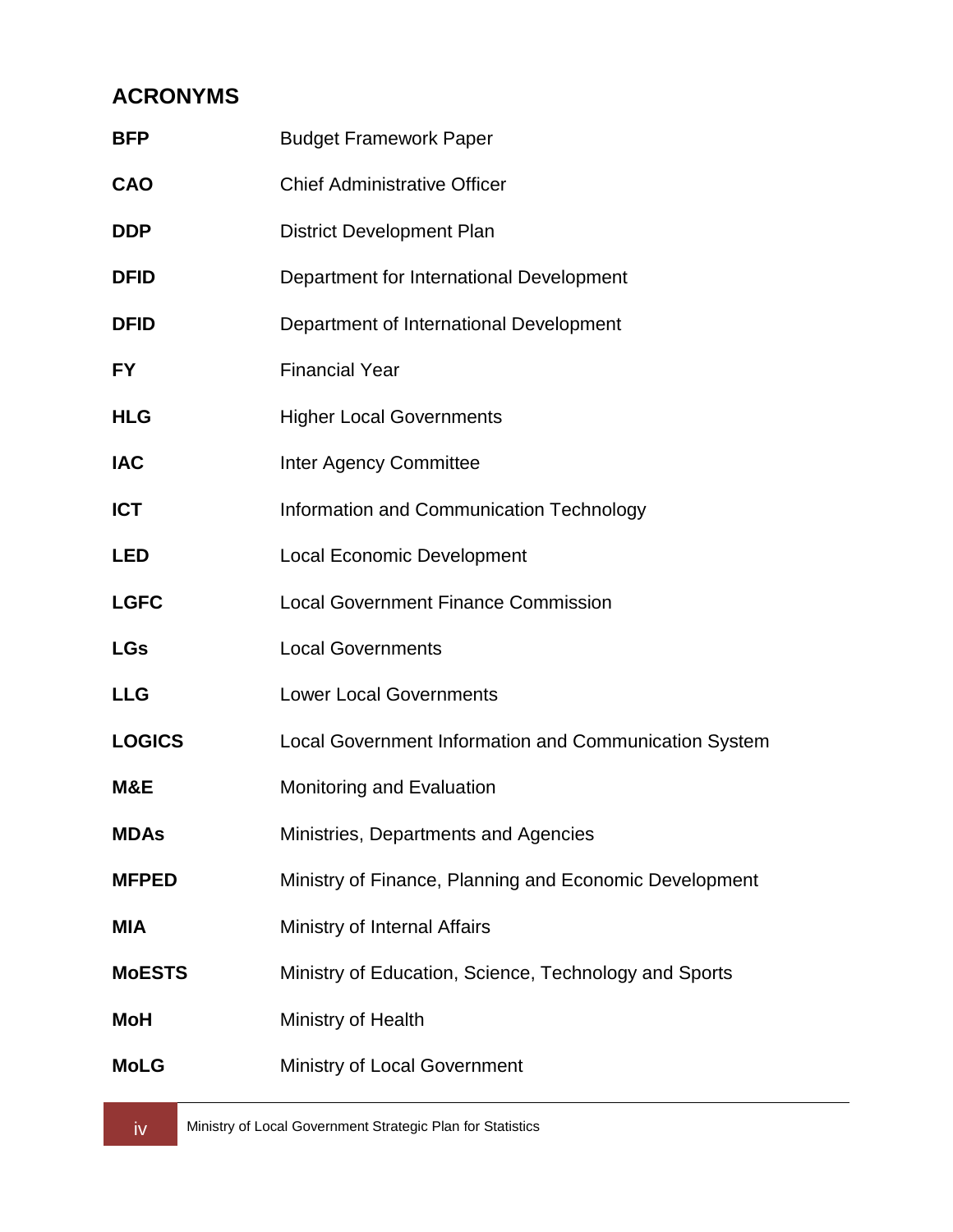| <b>MoPS</b> | <b>Ministry of Public Service</b>                |
|-------------|--------------------------------------------------|
| MoU         | Memorandum of Understanding                      |
| <b>MPS</b>  | <b>Ministerial Policy Statement</b>              |
| <b>MWE</b>  | Ministry of Water and Environment                |
| <b>NDP</b>  | <b>National Development Plan</b>                 |
| <b>NGOs</b> | Non-governmental Organizations                   |
| <b>NSS</b>  | <b>National Statistical System</b>               |
| <b>PNSD</b> | <b>Plan for National Statistical Development</b> |
| <b>SC</b>   | <b>Statistics Committee</b>                      |
| <b>SPS</b>  | <b>Strategic Plan for Statistics</b>             |
| <b>SWOT</b> | Strengths, Weaknesses, Opportunities & Threats   |
| <b>UBOS</b> | <b>Uganda Bureau of Statistics</b>               |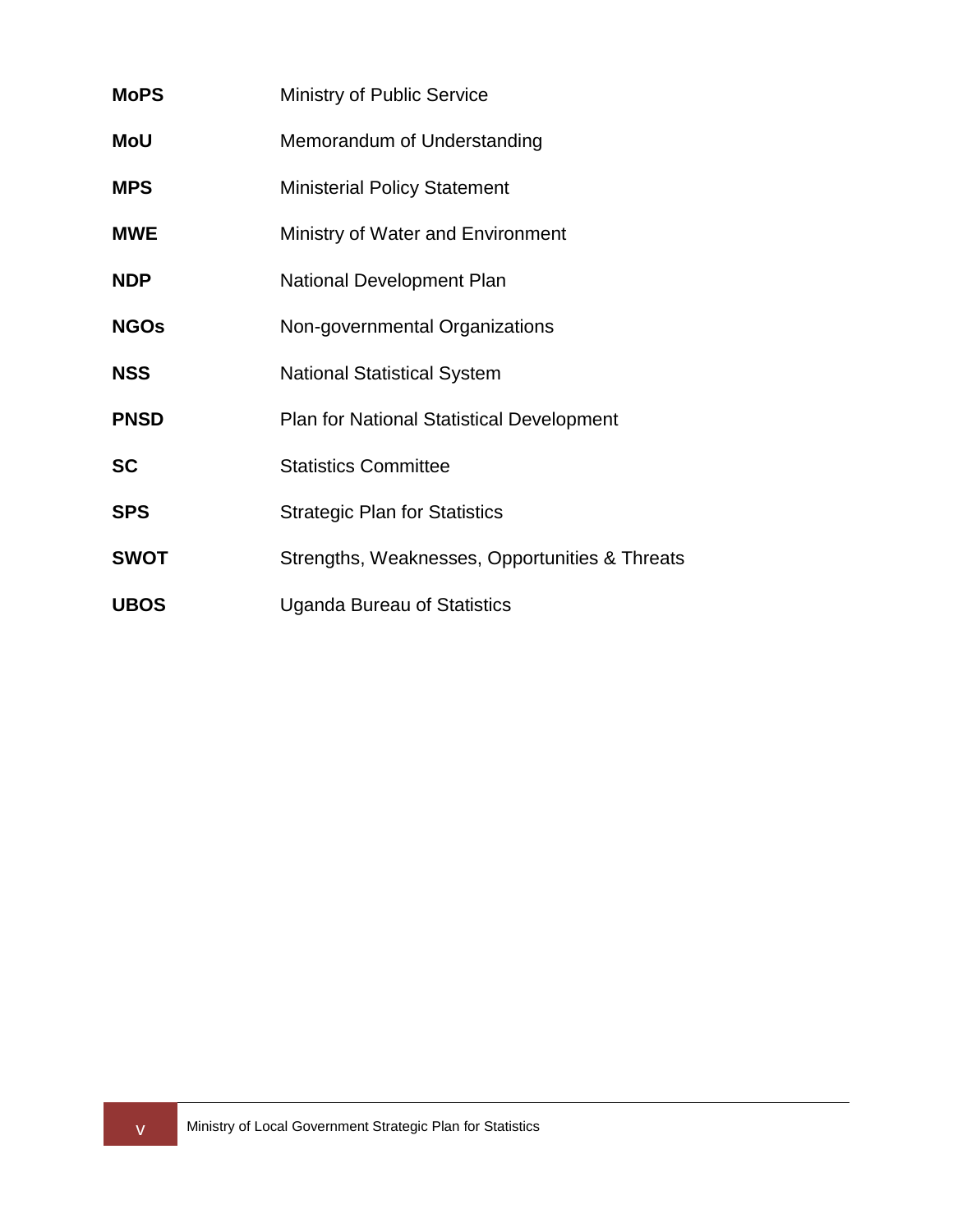## <span id="page-6-0"></span>**FOREWORD**

In July 2015, the Ministry of Local Government, with support from Uganda Bureau of Statistics, adopted a strategic approach towards managing data and statistics of the ministry. This necessitated development and implementation of a five year Strategic Plan for Statistics (SPS) covering the period 2015/16 – 2019/20.The plan is aimed at improving the quality and comprehensiveness of statistics produced by the ministry.

The 2015/16 – 2019/20 MoLG Strategic Plan for Statistics focuses on consolidating and improving routine and ongoing statistical development efforts of the Ministry and further strengthen the capacities for statistical production and dissemination. This strategy is aligned to the Plan for National Statistical Development and will be guided by the following five strategic goals over the next five years:

- i. Strengthen the coordination and management in the production of local ggovernance statistics.
- ii. Increase usability and dissemination of local governance statistics.
- iii. Mainstream quality assurance in the production of local governance statistical information.
- iv. Strengthen human capacity for production and management of local governance statistics.
- v. Increase the production of local governance statistical information.

I encourage all departments to embrace the strategic plan in order to further strengthen statistics development in the Ministry and the country as a whole. I wish to thank the Uganda Bureau of Statistics for their continuous support towards statistics development across the entire National Statistical System (NSS).

Formall

John Genda Walala.

### **For PERMANENT SECRETARY**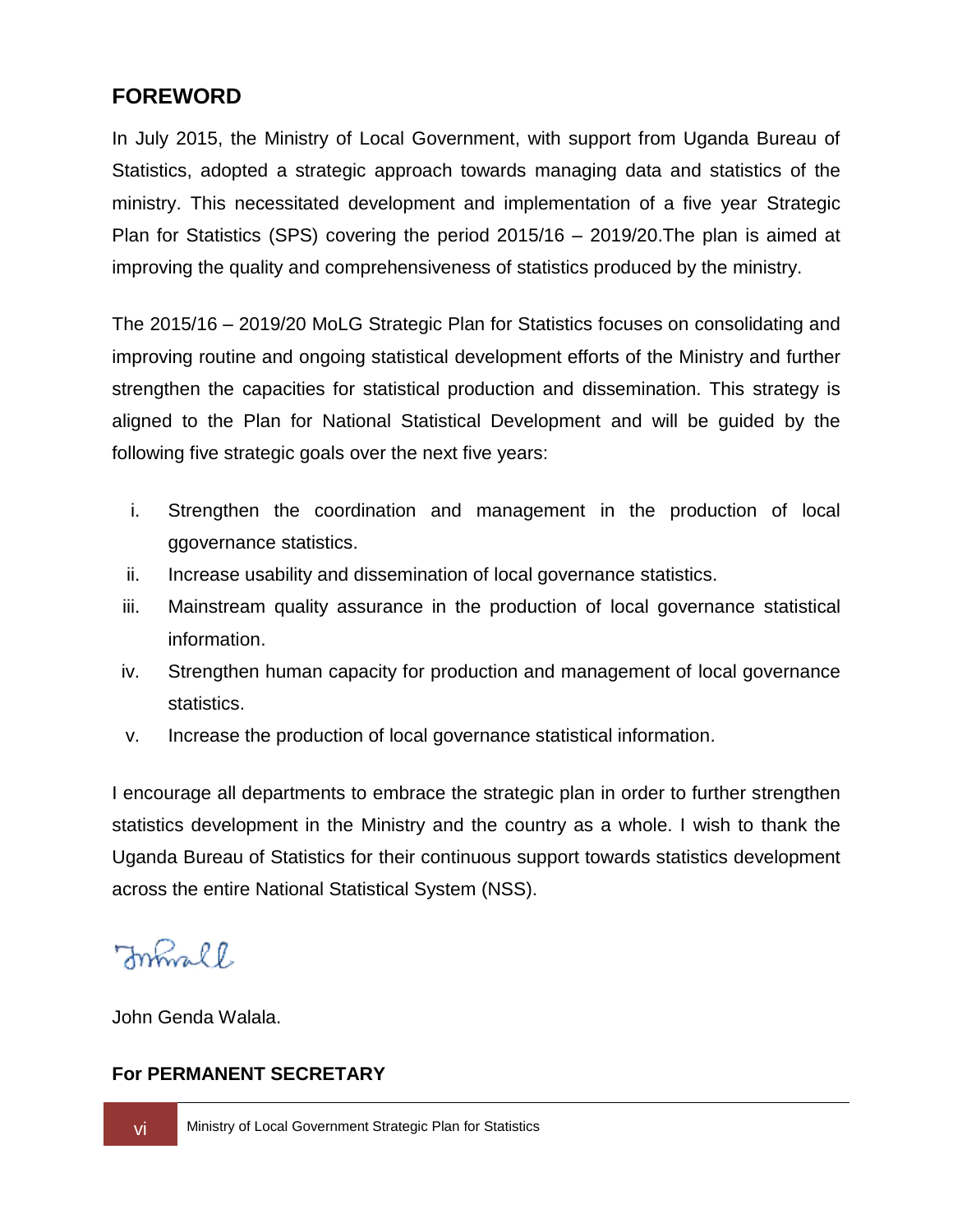## <span id="page-7-0"></span>**EXECUTIVE SUMMARY**

The mandate of the Ministry of Local Government is to guide, harmonize, mentor and advocate for all Local Governments in support of Government's vision of bringing about socio-economic transformation of the country. The Ministry is responsible for mentoring, compliance inspection and support supervision of Local Governments. Quality statistics inform policy, planning and decision-making processes and provide the basis for monitoring and evaluating MoLG and government programmes.

With the guidance by Uganda Bureau of Statistics (UBOS), MoLG developed its Sector Strategic Plan for Statistics (2015/16-2019/20) under the framework of the Plan for National Statistical Development whose theme is: "Enhancing Data Quality and Use." The SPS provides a framework and mechanisms for reform and acceleration of statistical development in the Ministry of Local Government. The rationale of this strategic plan is to define the roadmap for establishing a sound statistical system in the Ministry over the next five years. The SPS was developed through a consultative and participatory process guided by the Uganda Bureau of Statistics and spearheaded by the Policy and Planning Unit. Various assessments of the state of statistics produced in MoLG were undertaken; these informed the design of this plan by helping to identify key important issues and areas of interest, as well as priorities and expected outcomes over the next five years.

The Policy, Planning, Budgeting and ICT Department will coordinate the implementation of this plan by all departments in the Ministry and priority will be placed on advocating for recruitment of statisticians, linkage of the management information systems, capacity building and coordinated efforts in statistical production among the departments. A monitoring and evaluation plan has been devised to guide measurement of achievements under the plan. The plan will be implemented with funding under the Government of Uganda budget and with support from Development Partners.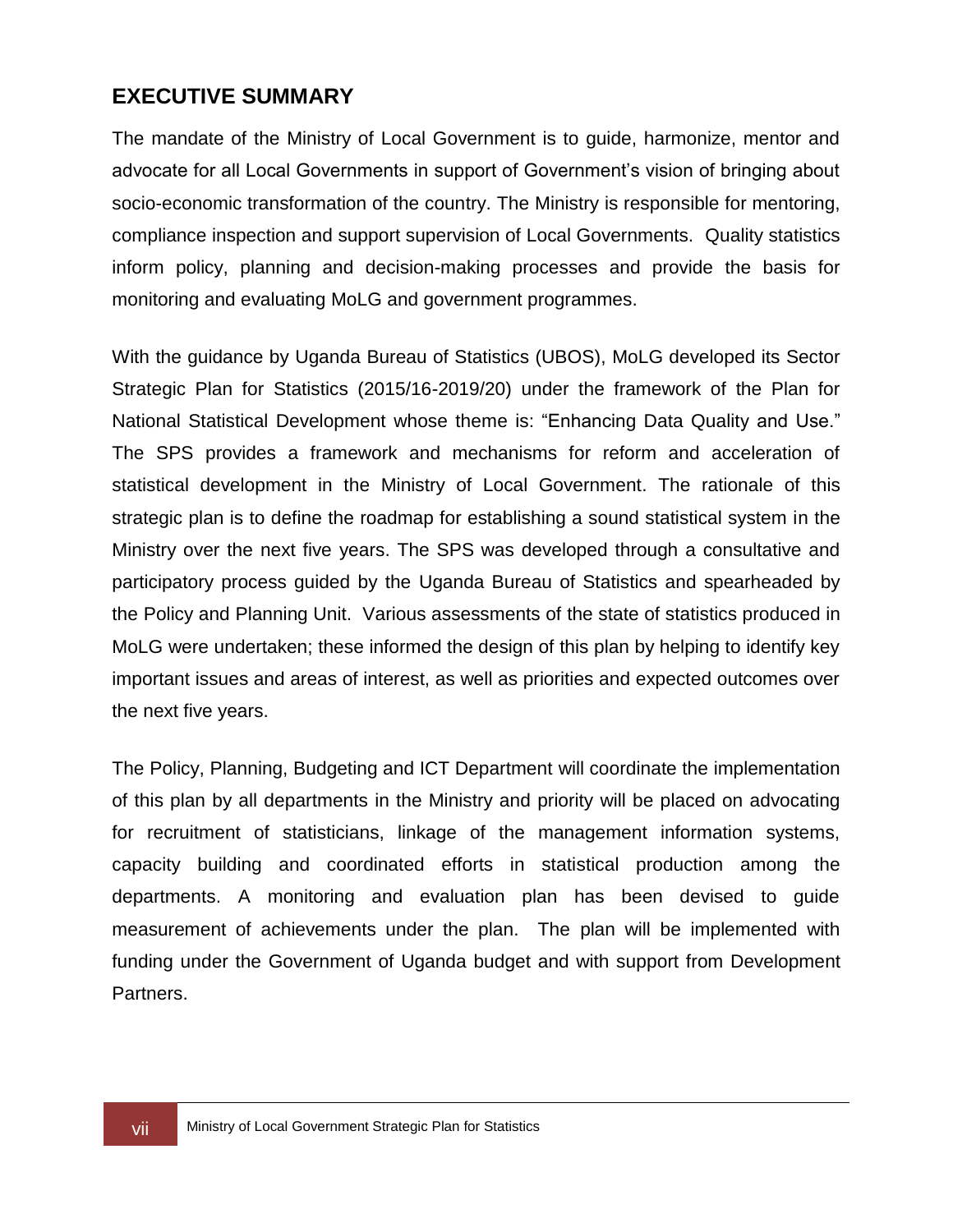## <span id="page-8-0"></span>**CHAPTER ONE: BACKGROUND**

This chapter defines the mandate of the Ministry of Local Government, the significance of statistics in MoLG, and the context and rationale within which the strategic plan has been developed.

### <span id="page-8-1"></span>**1.1 Legal Framework**

The Ministry of Local Government derives its mandate as specified in the Sections 96-99, and in the Second Schedule of the Local Governments Act CAP 243. The Ministry is responsible for the guidance, inspection, monitoring and coordination of Local Governments to ensure compliance with the provisions of Local Governments Act 1997 Cap 243 and any other relevant laws.

### <span id="page-8-2"></span>**1.2 Mandate and Institutional Framework**

The mandate of the Ministry of Local Government is to guide, harmonize, mentor and advocate for all Local Governments in support of Government's vision of bringing about socio-economic transformation of the country.

To fulfill this mandate, the MoLG is guided by the Vision "An effective and efficient Local Government system that provides quality, equitable and sustainable services to the Population". The Mission of the Ministry is to coordinate, support and advocate for Local Governments for sustainable, efficient and effective service delivery in the decentralized system of governance.

The Political Head of the Ministry is the Hon. Minister of Local Government, supported by the Hon. Minister of State for Local Government.

The Permanent Secretary is the accounting officer of the Ministry. The Ministry has two Directorates namely, the Directorate of Local Government Inspection and Directorate of Local Government Administration each headed a Director.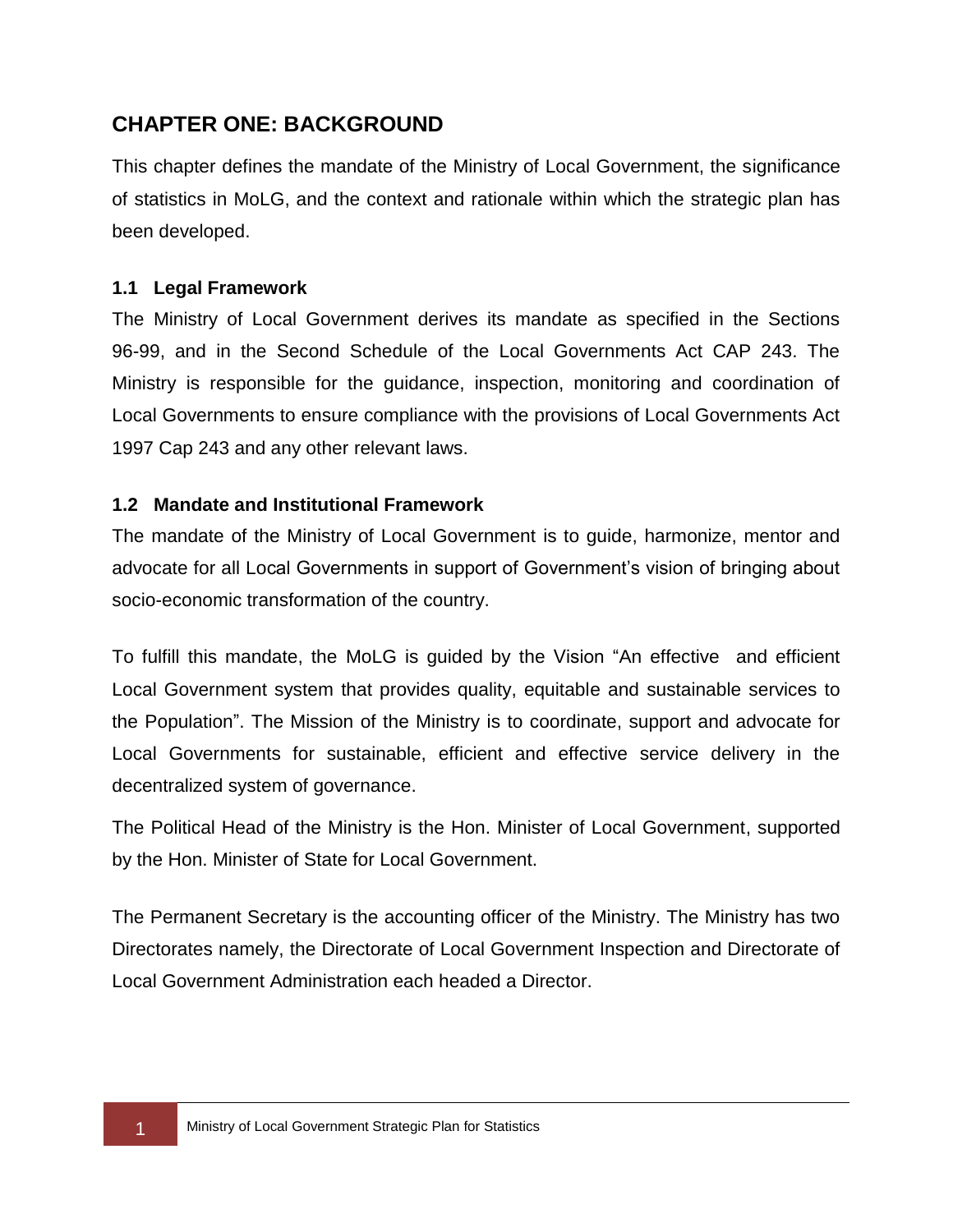The Directorate of Local Government Inspection has two departments namely Department of District Inspection and Department of Urban Inspection. These departments are headed by Commissioners.

The Directorate of Local Government Administration has three departments namely District Administration, Urban Administration, and Local Councils Development all of which are headed by Commissioners.

The Ministry also has a department of Finance and Administration, headed by the Under Secretary.

The Ministry works in close collaboration with the Local Government Finance Commission (LGFC), an autonomous arm of government responsible for advising central and Local Governments on issues of fiscal decentralization.

#### <span id="page-9-0"></span>**1.3 Context and Rationale of the Strategic Plan**

The Ugandan National Statistical System (NSS) is decentralized in nature with the Uganda Bureau of Statistics (UBOS) as the national authority for coordinating, monitoring and supervising the NSS. In order to ensure sustained development and maintenance of the NSS, the country is guided by a Plan for National Statistical Development (PNSD) whose implementation is spearheaded by UBOS, with key government agencies as collaborating partners.

The PNSD provides for various ministries, departments and agencies (MDAs) to develop and implement their respective institutional statistical plans that act as the building blocks for the PNSD. It's under this premise that the Ministry of Local Government was required to develop and implement a 5-year Strategic Plan for Statistics (SPS).

This plan builds on the ongoing and routine data production initiatives and aims to consolidate the existing data/statistical production efforts of the Ministry with the aim of enhancing data quality and use as prescribed by the PNSD. The plan also feeds into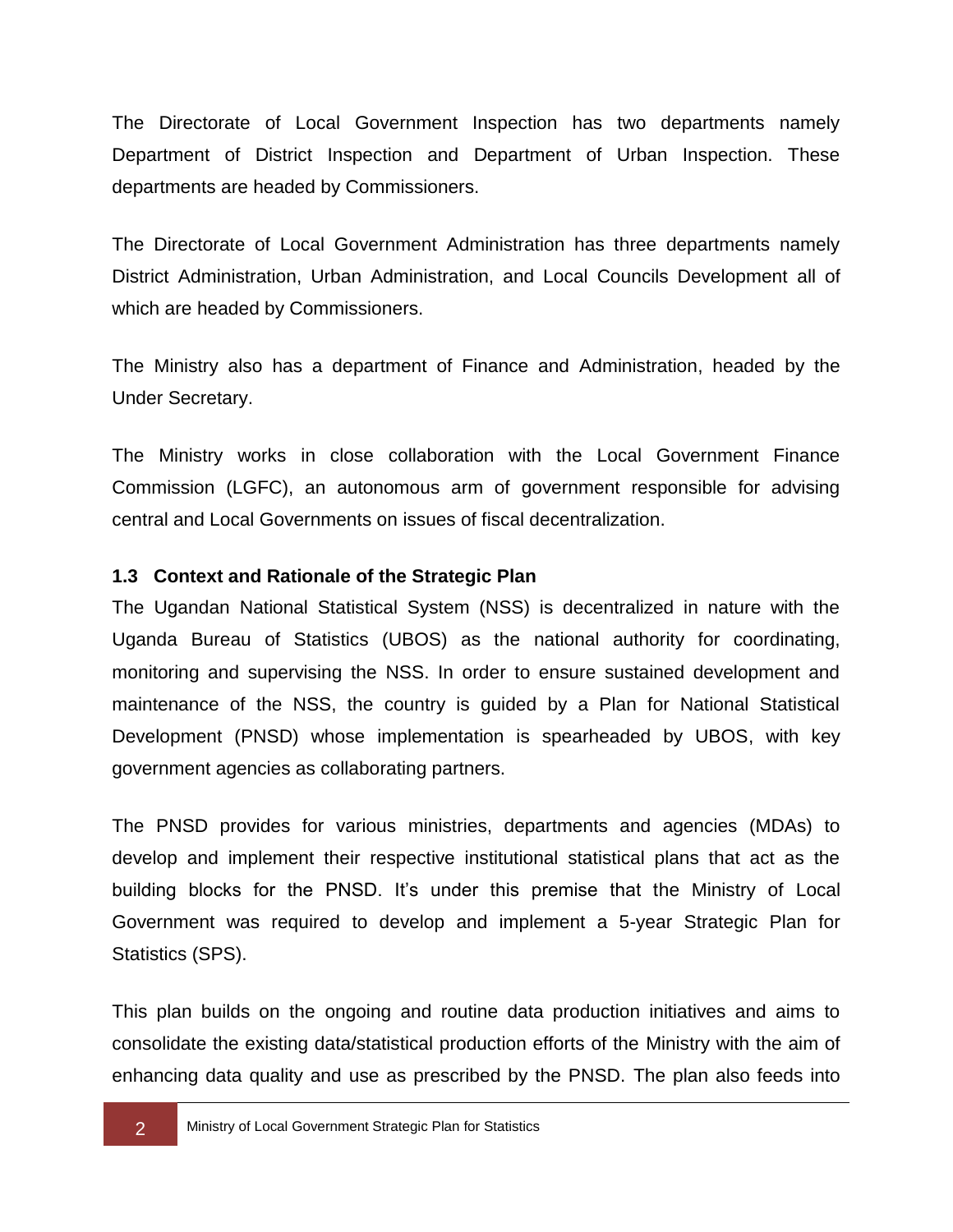the 2ndNational Development Plan (NDPII), Vision 2040, and other national, regional and international development frameworks and obligations.

This plan sets out the strategies for improving the quality of data produced by the Ministry in terms of accuracy, reliability, timeliness, coherence, interpretability, accessibility and relevance to stakeholders.

### <span id="page-10-0"></span>**1.4 Process of Developing the Strategic Plan**

The plan was developed by the MoLG Statistics Committee with support from the UBOS. The Statistics Committee comprises of representatives from all the ministry's departments, and was coordinated by the Policy, Budgeting, and ICT Planning Department. The process of developing the plan was consultative and participatory with various stages as highlighted.

The following steps were followed in designing the MoLG SSPS:

## **Step 1 – Constitution of the Sector Statistics Committees**

The Ministry's Statistics Committee (SC) was constituted to facilitate internal coordination during the design and implementation of the SPS. The SC was given specific Terms of Reference (TORs) to guide its operation. Consultations were made with the respective departments to identify data needs.

### **Step 2 – Departmental Assessments**

All the departments were assessed using pre-designed tools from UBOS to facilitate definition of the direction of MoLG statistics. The results of this assessment culminated in the drafting of the first SPS.

### **Step 3 –Review Meeting**

Various SC review meetings were organized to enrich the Draft MoLG-SPS as well as ensure ownership and common understanding of the strategic framework for enhancing data production within the ministry.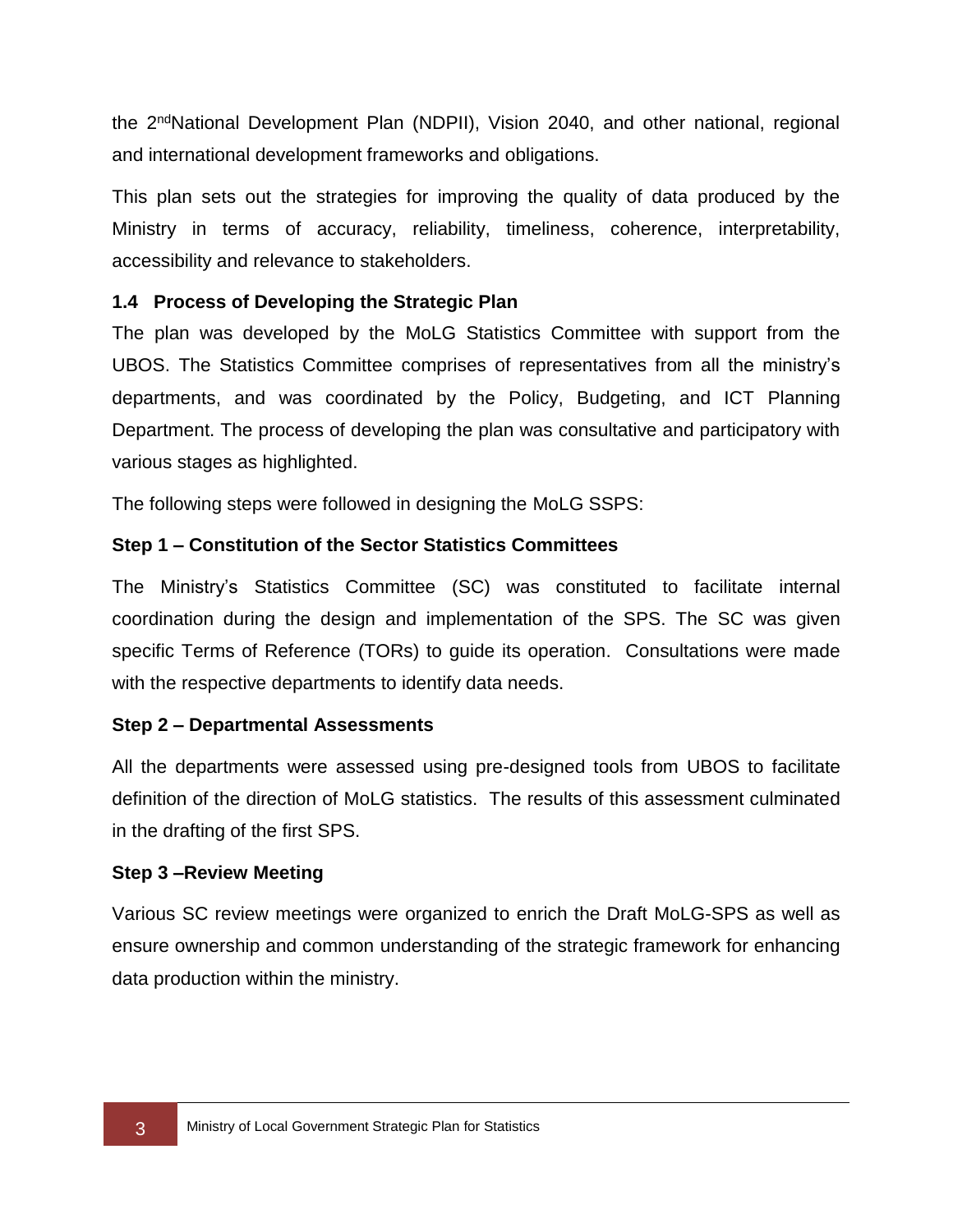### **Step 4 – Approval and finalization of the SPS**

A joint Senior Management and SC meeting was convened to discuss the draft MoLG-SPS. This provided a platform for interactive discussions and synthesis of emerging issues, strategies and recommendations which were incorporated into the final SPS document. The revised SPS was adopted by the SC and Senior Management and finally approved by the Permanent Secretary.

#### <span id="page-11-0"></span>**1.5 Structure of the Strategic Plan**

The Plan is divided into five chapters. The first chapter covers the background, while the second provides a situational analysis. The third and fourth chapters address strategic issues for statistics including the vision, mission and strategies for improving statistics production. Chapter five presents the implementation plan, and the last section contains the annexes.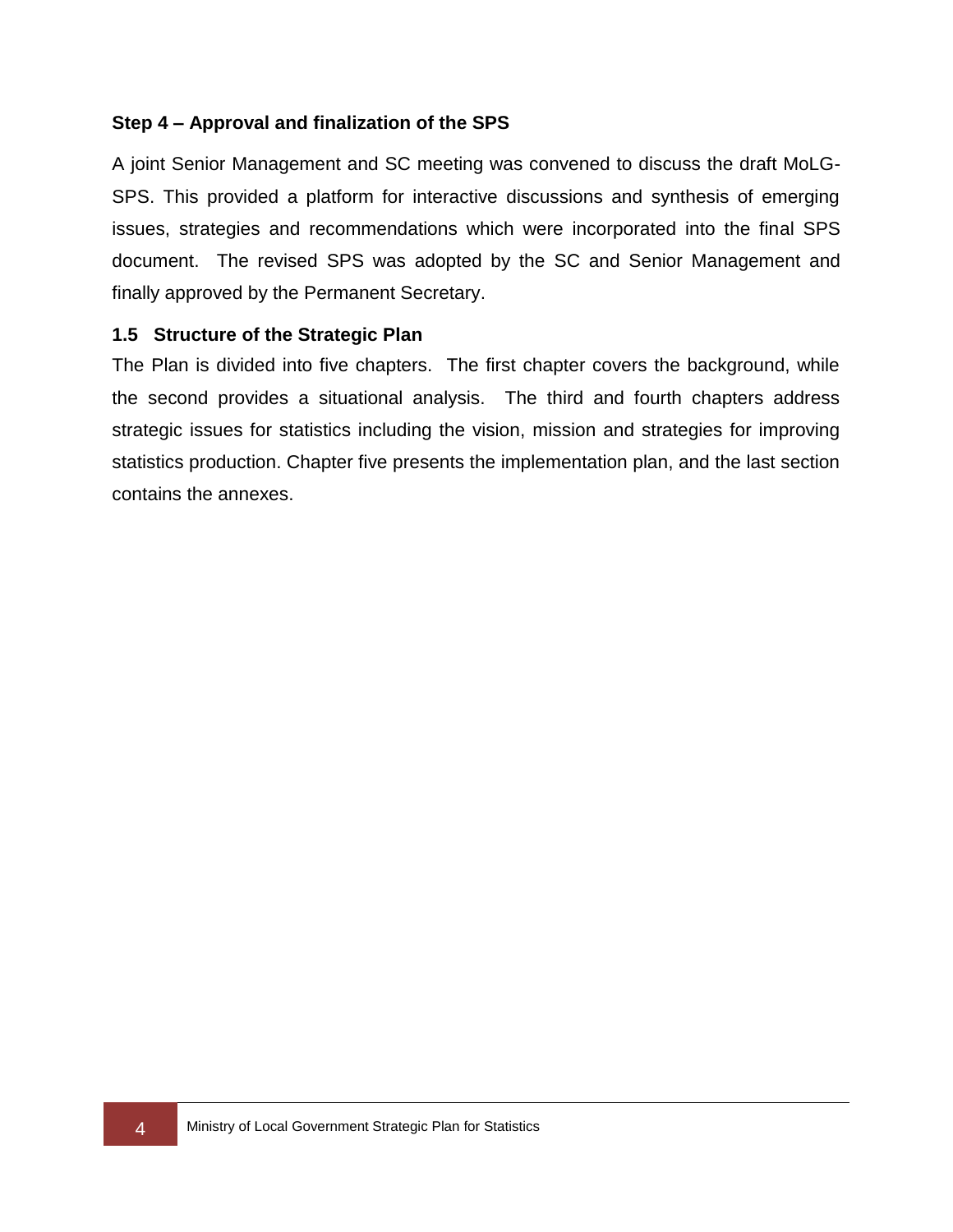## <span id="page-12-0"></span>**CHAPTER TWO: SITUATION ANALYSIS**

This chapter presents the stakeholders' analysis, status of data production and use, challenges in statistical development as well as the analysis of the Strengths, Weaknesses, Opportunities and Threats (SWOT).

### <span id="page-12-1"></span>**2.1 Stakeholder Analysis**

The responsibility for collecting, capturing and disseminating data in the Ministry of Local Government lies with the Policy and Planning Unit. However, individual departments do compile data to inform their decisions and is hence scattered across the entire Ministry. The Local Governments; too generate and compile statistics which may be shared directly with other MDAs and NGOs without the involvement of the Ministry of Local Government

|    | <b>Stakeholder</b><br>(Name of stakeholder -<br>Agency/Institution)                                           | <b>Role</b><br><b>of</b><br>the<br>stakeholder<br>(Producer,<br>User,<br>$etc.$ ) | <b>Stakeholder</b><br>Level<br>of<br><b>Influence</b><br>the<br><b>on</b><br><b>Department</b><br>(High, Medium, Low) |
|----|---------------------------------------------------------------------------------------------------------------|-----------------------------------------------------------------------------------|-----------------------------------------------------------------------------------------------------------------------|
| 1. | Local Governments and<br>urban councils                                                                       | Producer                                                                          | High                                                                                                                  |
| 2. | <b>Members of Parliament</b>                                                                                  | User                                                                              | High                                                                                                                  |
| 3. | Other<br>MDAs<br>e.g.<br>MoESTS, MoH, MWE,<br>MFPED, MoPS,<br>MIA.<br>Electoral Commission,<br>Dev't partners | Producer<br><b>User</b>                                                           | Medium                                                                                                                |
| 4. | <b>UBOS</b>                                                                                                   | Producer                                                                          | High                                                                                                                  |

#### **Table 2.1: Stakeholder Analysis Matrix**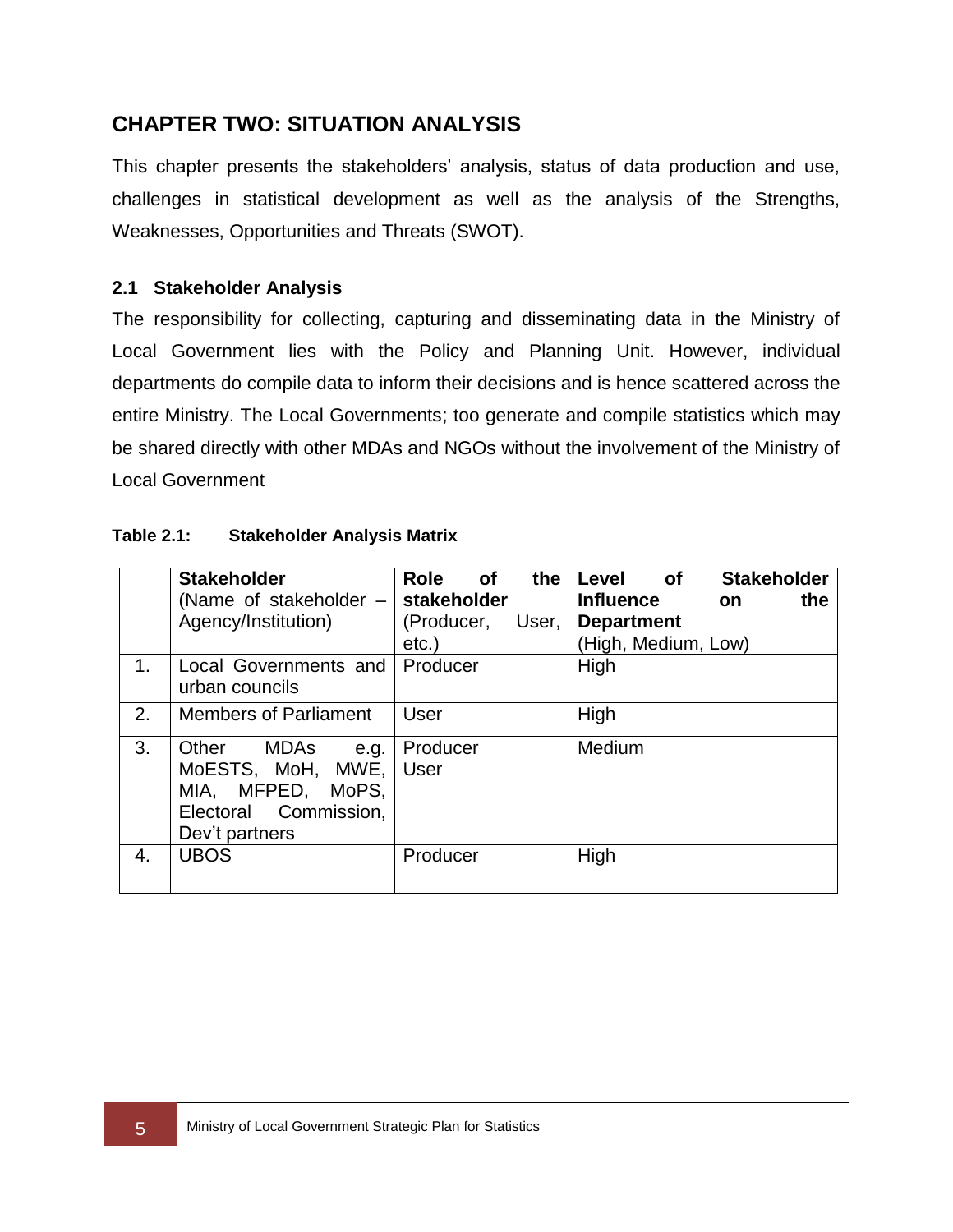### <span id="page-13-0"></span>**2.2 Coordination mechanisms**

Arrangements for sharing of information among the departments exist at the Ministry headquarters such as quarterly and annual reports. However, individual departments undertake their own data collection without the involvement of other departments. This is mainly done with the related departments in the District Local Governments, depending on the information needed. Most of the data is collected from Local Governments and is mainly administrative data.

Data from other MDAs such as MoESTS, MWE is also utilized by the Ministry to inform decision making. However, there exists no formal coordination arrangement between the Ministry and other MDAs that produce statistics that is utilized by the Ministry.

With the development of the SPS, a ministry-wide statistics committee has been set-up comprising representatives from all departments and is expected to meet on a quarterly basis to discuss and approve statistics related matters. This will go a long way in harmonizing statistics and enhancing coordination and management of the statistics function in the Ministry.

The Ministry recognizes the Statistics Committees that have been established in PNSD Local Governments as structures for effective delivery of the statistical function at that level.

### <span id="page-13-1"></span>**2.3 Human Resource Status**

The Planning, Policy, Budgeting and ICT department is mandated to coordinate the statistics production in the Ministry. The department is comprised of a mix of graduates in different fields but mainly Economics, and Information Technology who are capable of compiling and interpreting statistics. Other departments do have staffs that are charged with data related responsibilities. It is important to note that some of these staff have benefitted from postgraduate training in data management. In the current structure, there is no position for a Statistician. Throughout the implementation of this Plan, the Ministry will provide for recruitment of a Statistician to spearhead statistical production in the Ministry.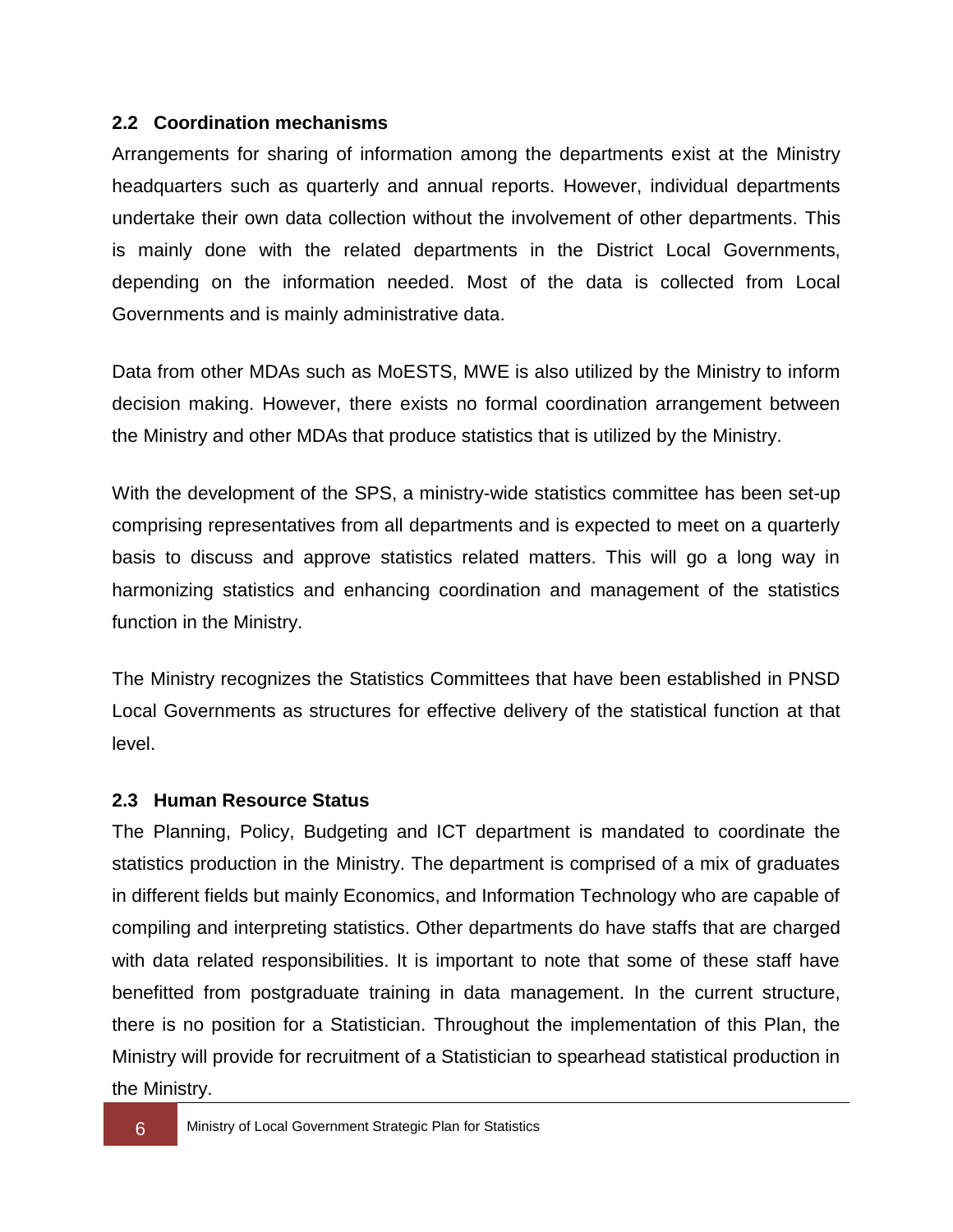Since most of the data is generated at Local Government level, in most LGs, there are approved structures in the Planning Unit and the Health Department responsible for statistics production. These include statisticians, planners, economists, records officers and bio-statisticians. The District Service Commission gives priority to personnel with the relevant training in the statistics, economics, and record management to fill these positions.

### <span id="page-14-0"></span>**2.4 Financial Status for Statistics**

There exist funding for statistical work at the Ministry headquarters although it is scattered among departments. Most of the statistics is generated through administrative data and hence is indirectly funded by the Government of Uganda. Nonetheless, notably, funding for development of Management information system upgrade and operations are allocated annually. There exists no specific budget line for statistics in the Ministry's Budget Framework Papers.

### <span id="page-14-1"></span>**2.5 Status of Data Production**

Based on its mandate and functions, the Ministry currently produces statistics on Local Councils, staffing levels in both Higher and Lower Local Governments, financing levels including Central Government transfers and locally generated revenues, functionality of facilities and service delivery units, duty attendance in LGs, etc.

The data is collected using different tools designed by the different departments, including questionnaires which may be administered online or by interviewing. The Ministry has designed various management information systems for data storage and compilation and they include:

- Local Government Revenue Collection and Management information System (LGRMIS);
- Local Government Revenue Management System (LGRMS); and
- LOGICS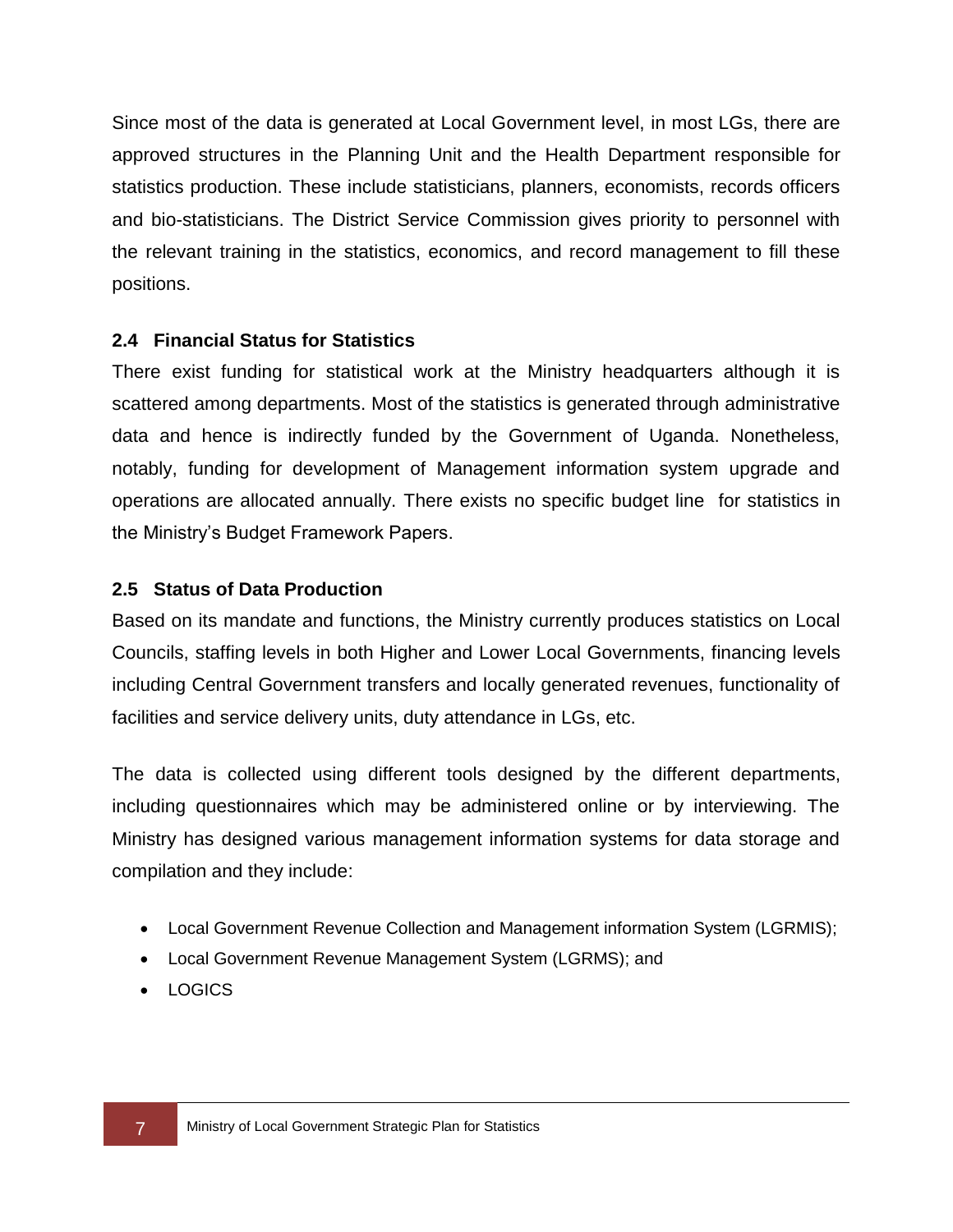The Ministry still needs a one stop Centre (MIS) that consolidates statistics from the various management information systems hence facilitating subsequent dissemination. The statistics is currently presented in the

- Departments' progress reports;
- Annual Progress Reports;
- Ministry's Budget Reports
- NAL synthesis reports;
- Annual National Assessment Report for all Local Governments;
- Quarterly Inspection Reports;
- Inventory of Local Councils.

### <span id="page-15-0"></span>**2.6 Data demanded but not produced**

At the Ministry level, the following indicators are some of those demanded but not produced;

- Contact addresses of LG leaders
- Number of LG leaders
- Members of District Service Commissions and Public Accounts Committees
- Number of NGOs operating in LGs
- Funds transferred to Lower Local Governments
- Number of village health teams inspected
- Number of administrative units in Local Governments
- Statistics on special investigations
- Staffing position of each LG/ Vacant posts
- Status of administrative blocks(dilapidated)
- Local revenue budgeted and collected

## <span id="page-15-1"></span>**2.7 Data Quality Assessment**

Departmental data is collected from LGs and analyzed at the Ministry's headquarters. Some of the data that informs decision making is collected from other MDAs such as the Ministry of Education, Sports, Science and Technology. The data collection tools are developed by the departments in consultation with stakeholders, however, manuals and statistical standards are not often referred to while developing the tools. Data management is mainly supervised and validated with field visits.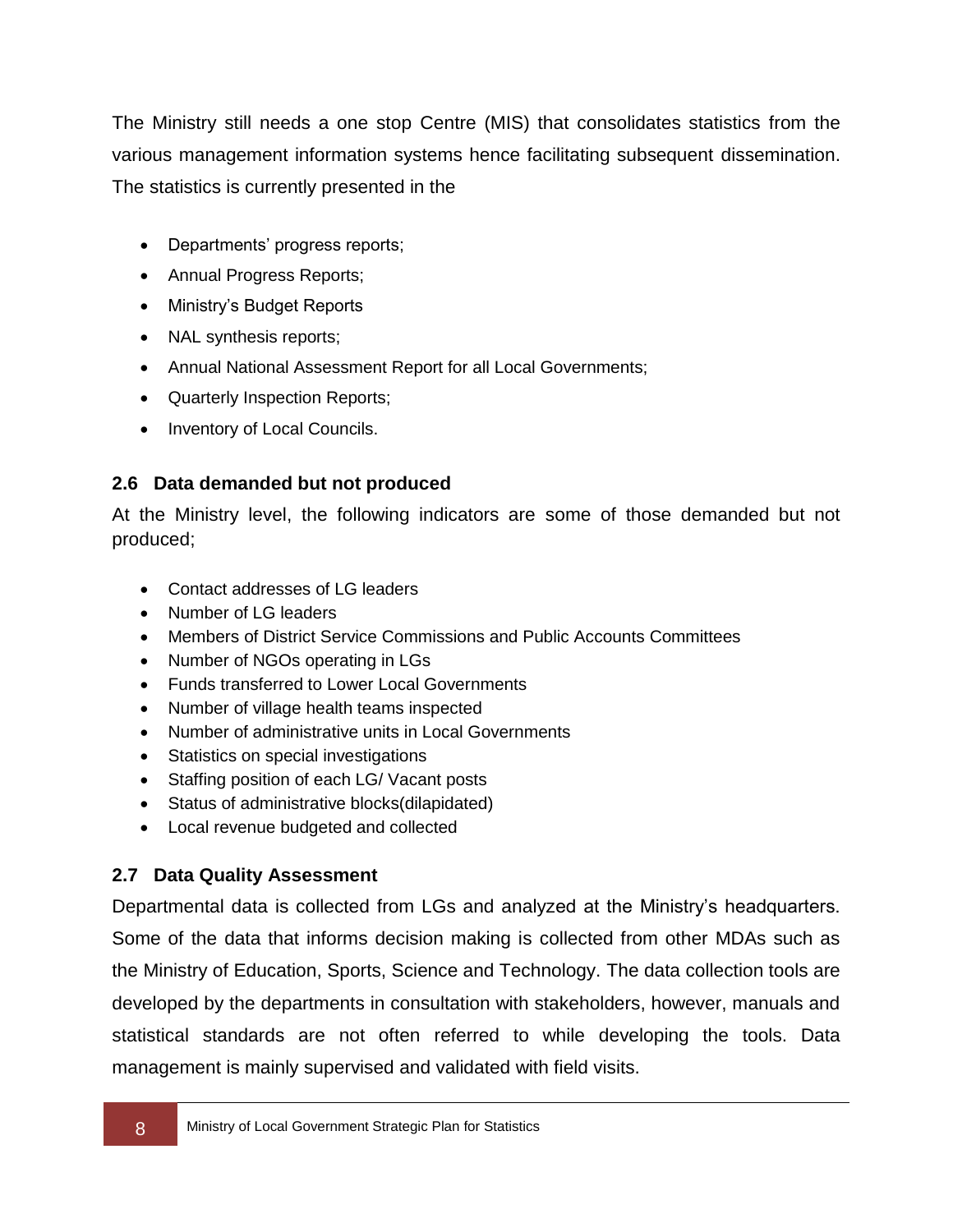A self-assessment of the quality of data from the Ministry was undertaken on the circumstances around which statistics are currently produced in MoLG. Internal environment has a significant influence on the effectiveness and credibility of the statistic(s) produced by an MDA in terms of validity, reliability or appropriateness.

Overall, the quality of statistics production is acceptable, measuring at 3.0 out of 4. The components of the environment measure are as follows;

| No. | <b>Criteria</b>                                                                                                                                             | Rating | <b>Implication</b> |
|-----|-------------------------------------------------------------------------------------------------------------------------------------------------------------|--------|--------------------|
| 1.  | Relevance                                                                                                                                                   | 3.8    | Acceptable         |
| 2.  | <b>Prerequisites</b><br>(statistical laws, staff level and expertise, infrastructure,<br>Organizational focus on data quality)                              | 2.8    | Questionable       |
| 3.  | Integrity<br>culture<br>(Independence<br>of statistical<br>operations,<br>of<br>professional and ethical standards)                                         | 3.2    | Acceptable         |
| 4.  | Methodological soundness(international/regional standards)                                                                                                  | 2.5    | Questionable       |
| 5.  | Accuracy and reliability (source data adequacy, response monitoring,<br>validation of administrative data, validation<br>of intermediate and final outputs) | 3.2    | Acceptable         |
| 6.  | Serviceability (user consultation, timeliness of statistical outputs, periodicity of<br>statistical outputs)                                                | 2.8    | Questionable       |
| 7.  | Accessibility (effectiveness of dissemination, updated metadata)                                                                                            | 3.2    | Acceptable         |
| 8.  | <b>Interpretability and Comparability</b>                                                                                                                   | 2.8    | Questionable       |
| 9.  | <b>Gender responsiveness</b>                                                                                                                                | 2.8    | Questionable       |
|     | Average                                                                                                                                                     | 3.0    | Acceptable         |

*Enter 4: Good, 3: Acceptable, 2: Questionable and 1: Poor*)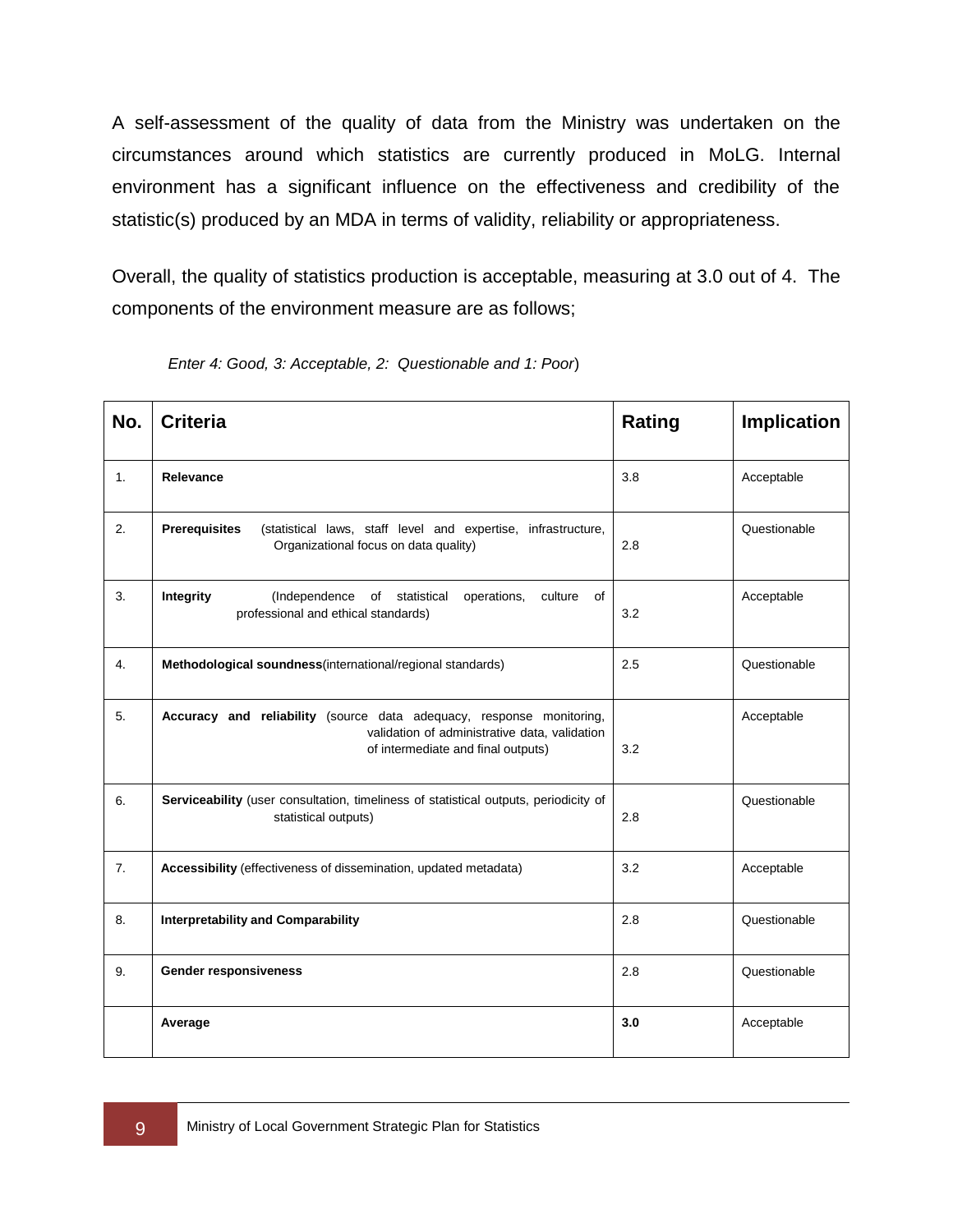As noted from the results above, the Ministry needs to adhere to national and international standards in production of statistics, develop manuals and guidelines and improve on the dissemination mechanisms for statistics production.

### <span id="page-17-0"></span>**2.8 Use of statistics in the Ministry**

Statistics in the Ministry is presented in the departmental quarterly and annual reports which are shared in senior management meetings and meetings with the Local Governments. In bid with its mandate; to harmonize, mentor and advocate for all LGs in support of the vision of government to bring about socio economic transformation of the country; the statistics produced by the ministry are fundamental and are undoubtedly an important tool for planning in the Ministry. The statistics act as a benchmark for policy formation and budgeting in the Ministry, to guide in the implementation of the decentralized development programs so as to achieve improved service delivery in all LGs.

The Ministry also uses the statistics as an accountability tool for showing the various achievements resulting from the expended sector resources over time as evidenced in the MPS and annual reports.

The challenge however is that data gets obsolete as there are no mechanisms for real time information generation. In addition, there is no single statistical publication in the Ministry such as a Statistical Abstract that consolidates and presents only statistical information. Some reports are shared on the Ministry's website but with limited mechanisms for tracking feedback from the users. There is also a challenge of data interpretability by different stakeholders which impedes its usage.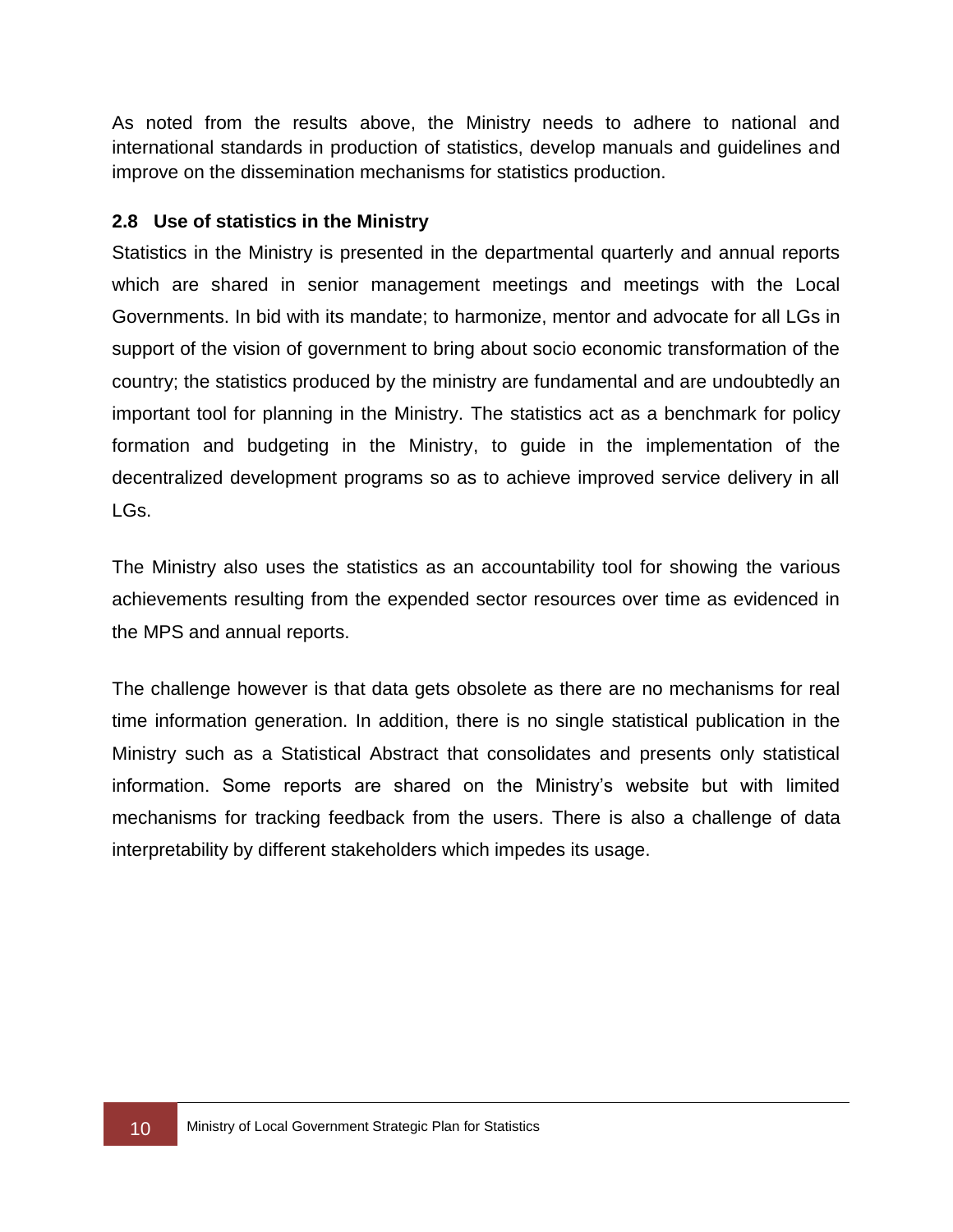#### <span id="page-18-0"></span>**2.9 Challenges of Statistical Production**

The commitment from the Ministry and UBOS notwithstanding in developing this statistical plan, the following challenges persist and have to be addressed to ensure successful implementation of the plan:

- i. Capacity gaps at various levels From the onset, it is clear that most of the statistics will be collected from the Local Government level. However, there exists huge capacity gap at these levels as some of the responsible stakeholders may not be trainable to collect and generate credible statistics to be used for planning and evidence based decision making.
- ii. Lack of equipment Data collection and management requires use of requisite equipment such as computers, scanners, etc. However, there is a problem of lack of the requisite equipment. The available equipment is old or outdated and users are either ill equipped to use them, or have limited skill in using the equipment. The situation is further compounded by inefficient communication infrastructure for data collection and information sharing.
- iii. Data collection fatigue Local Governments are subjected to various data collection regimes by various government agencies and non-governmental Organizations. Further, the frequency of the data collection can potentially bring about data collection fatigue as LGs throughout the year are doing some sort of data collection. Sometimes, the various data collection efforts duplicate rather than complement each other.
- iv. Multiplicity of Management Information Systems The success of a data collection and management plan depends on the credibility of a management information system. However, in Local Government system today, there are many MISs being promoted various stakeholders. However, these MISs duplicate, rather than supplement each other. Further, these systems operate in silos and do not share information. For the sake of this process, there is no single MIS that will support this plan.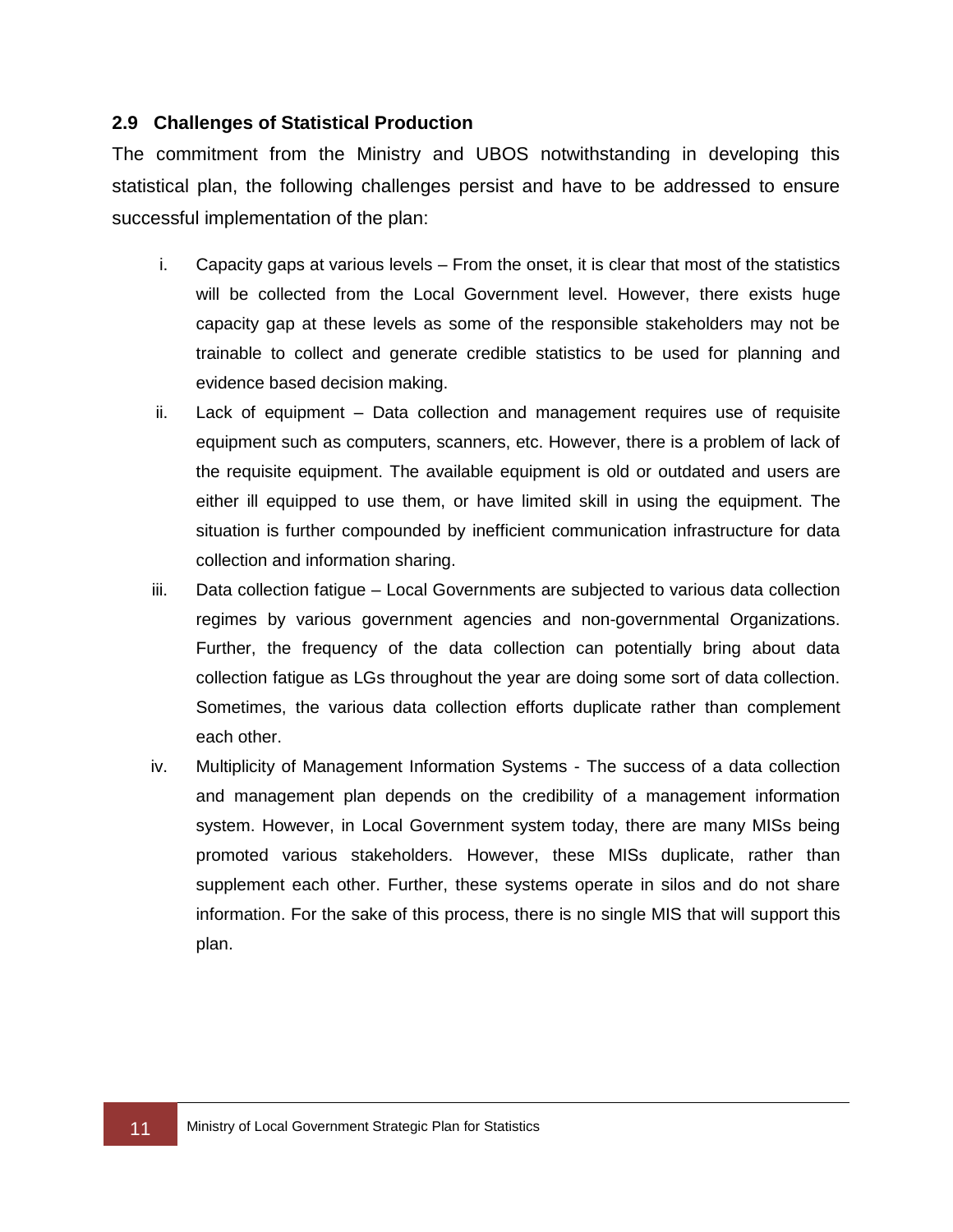### <span id="page-19-0"></span>**2.10 SWOT Analysis**

An analysis of the strengths, weaknesses, opportunities and threats was carried out, and the following observations were made:

| <b>Strengths</b>     |                                                                                                    | I.             | <b>Weaknesses</b>                                                    |
|----------------------|----------------------------------------------------------------------------------------------------|----------------|----------------------------------------------------------------------|
|                      |                                                                                                    | Ш.             | Inadequate resources                                                 |
| i.                   | The Ministry is able to monitor the                                                                | Ш.             | Poor records management practices                                    |
|                      | Decentralization Policy which generates                                                            | IV.            | Unsound methods of data management                                   |
|                      | statistics                                                                                         | V.             | Inexistence of a central one-stop database                           |
|                      |                                                                                                    | VI.            | Low IT capacity in LGs                                               |
| ii.                  | Adequate staffing levels at the Ministry<br>headquarters<br>Senior<br>management<br>support<br>and |                |                                                                      |
|                      | appreciation for statistics                                                                        |                |                                                                      |
| iii.                 | There are reporting requirements from LGs                                                          |                |                                                                      |
| <b>Opportunities</b> |                                                                                                    | <b>Threats</b> |                                                                      |
| i.                   | Improvement of literacy rates<br>among<br>leaders in Local Governments                             | i.             | Consolidation of LG accounts into single<br>treasury accounts        |
| ii.                  | Presence of development partners in Local<br>Governments                                           | ii.            | Change<br>in<br>government<br>policies<br>on<br>decentralization     |
| iii.                 | There is demand for data                                                                           | iii.           | fluctuating<br>data<br>Highly<br>(it<br>becomes<br>obsolete so fast) |
| iv.                  | meetings<br>Quarterly<br>are<br>forum<br>a<br>for<br>dissemination of information                  | iv.            | Questionable quality of administrative data<br>sources               |
| v.                   | Routine monitoring and supervision is the<br>mandate of the Ministry                               | ۷.             | Lean structures of staff at the Ministry and<br>in Local Governments |

### **Table: 2.2 SWOT Analysis Matrix**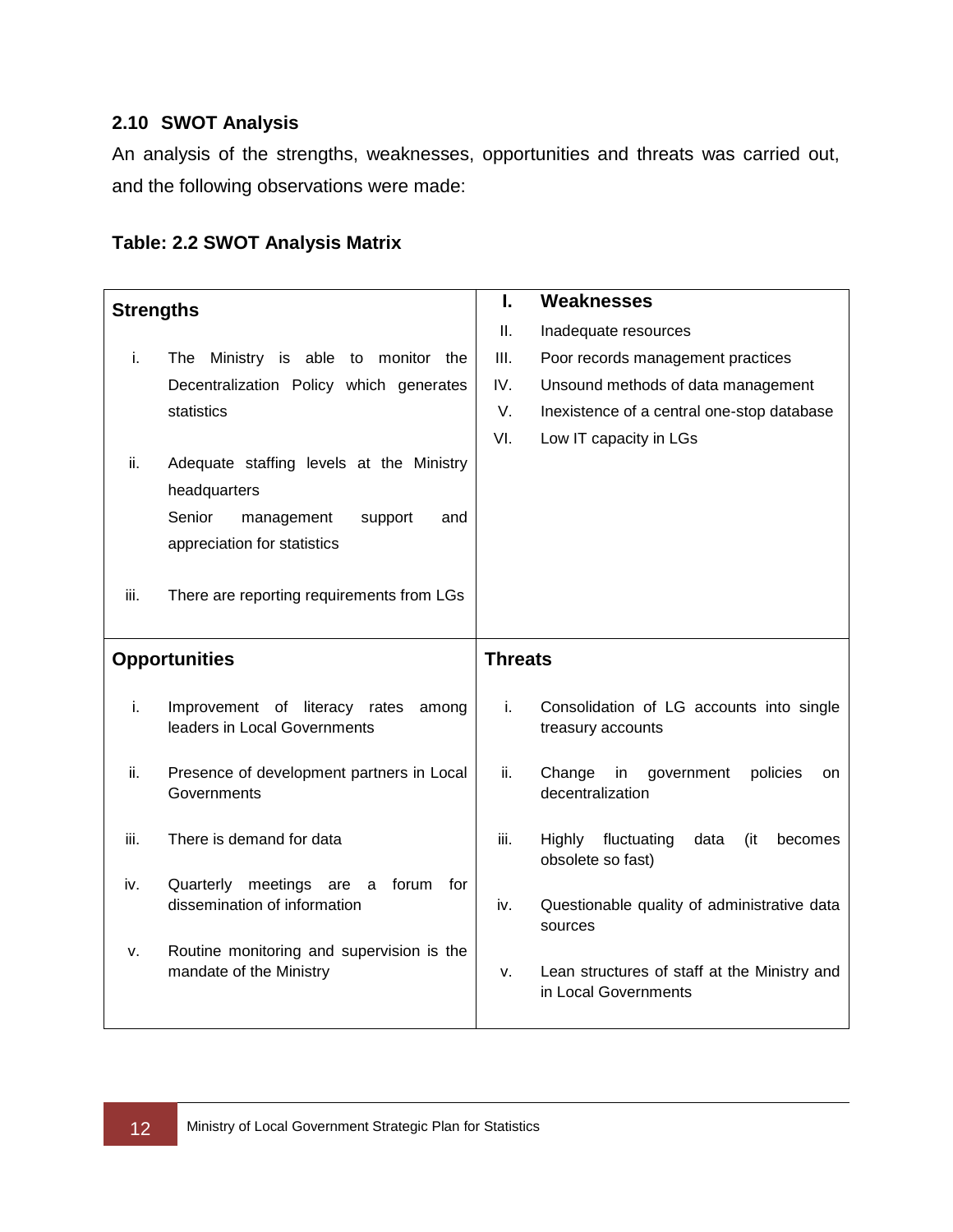#### <span id="page-20-0"></span>**2.11 Outstanding Issues**

To successfully implement this strategic Plan, the following major issues need urgent attention:

- **Recruitment of a Statistician:** The current structure needs to be revised to provide for a position of Statistician in the Policy and Planning Unit. The recruitment of a Statistician to spearhead statistical production in the Ministry will be essential in the successful implementation of this Strategic Plan
- **Harmonized data production systems:** Currently different data are produced in different formats according to individual user needs/demands. It is necessary to produce and publish all data according to internationally agreed reporting formats and standards. This will increase data usability as it will be easier to compare data across regions.
- **Production of an annual statistical publication:** The Ministry needs to consolidate all its annual statistics into an Annual Statistical Abstract. This will improve the visibility of the statistics function in the Ministry, increase use and demand for the statistics, and enhance coordination amongst the Departments.
- **Budget Line function for statistics in the Budget Framework Papers:** Creation of budget line for statistics and related outputs will impress upon the Ministry to make a clear distinction between the administrative functions of inspection and statistics. The Ministry should also work with LGs to develop statistics related outputs as part of performance contracts for District Local Government accounting officers.
- **Revamping of the LOGICS:** This harmonized information system that was developed some years back needs to be revamped and increased in terms of content and coverage scope to produce timely information pertaining to all departments. An assessment of the current state of the MIS will be undertaken to ascertain the gaps, and devise strategies to re-engineer the system.
- **Capacity building in data management:** Continuous refresher trainings will be organized to build capacity in data management, use and interpretability of the statistics among the key stakeholders of the Ministry. This will be preceded by an assessment of statistical capacity needs of the Ministry.
- **Real time data collection and dissemination**: It is also necessary to improve dissemination of the ministry's data to stakeholders. This will be achieved by redesigning the ministry's website to fit user needs, and developing a tab on the website for disseminating statistics in analytical formats.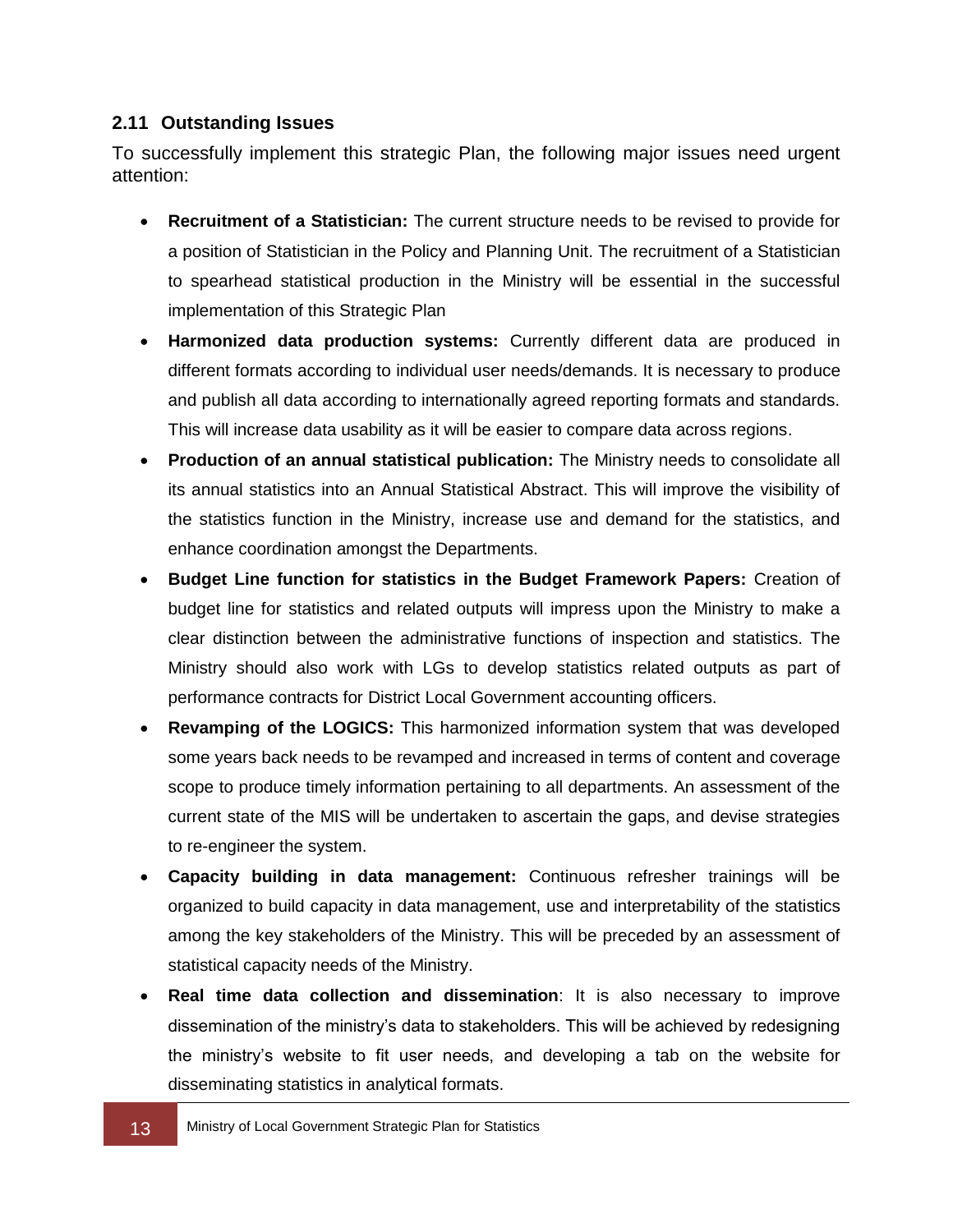## <span id="page-21-0"></span>**CHAPTER THREE: STRATEGIC FRAMEWORK FOR THE MoLG-SPS**

This chapter presents the strategic framework for production and dissemination of MOLG statistical information. It highlights the vision, mission, strategic goals, core values and principles that will be upheld in the production, dissemination and use of quality local governance statistics.

### <span id="page-21-1"></span>**Vision**

To be a Centre of excellence in the production, dissemination and use of Local Governance Statistics

#### <span id="page-21-2"></span>**Mission**

To spearhead the production, dissemination and use of quality statistics for efficient and effective management of the Local Governments

#### <span id="page-21-3"></span>**Strategic Goals**

The achievement of the mission will be guided by the following five strategic objectives:

- **Goal 1: Strengthen the coordination and management of the production of Local Governance Statistics:**
- **Goal 2: Increase usability and dissemination of Local Governance statistics:**
- **Goal 3: Mainstream quality assurance in the production of Local Governance statistical information:**
- **Goal 4: Strengthen human capacity for production and management of Local Governance statistics:**

#### **Goal 5: Increase the production of Local Governance statistical information:**

### <span id="page-21-4"></span>**Core Values**

In the production and dissemination of statistics for informing sector programs, the following core values and principles will be upheld:

**Transparency:** The Ministry's Statistical System shall strive to promote accountability to the public through provision of reliable data, and to ensure transparency in statistical production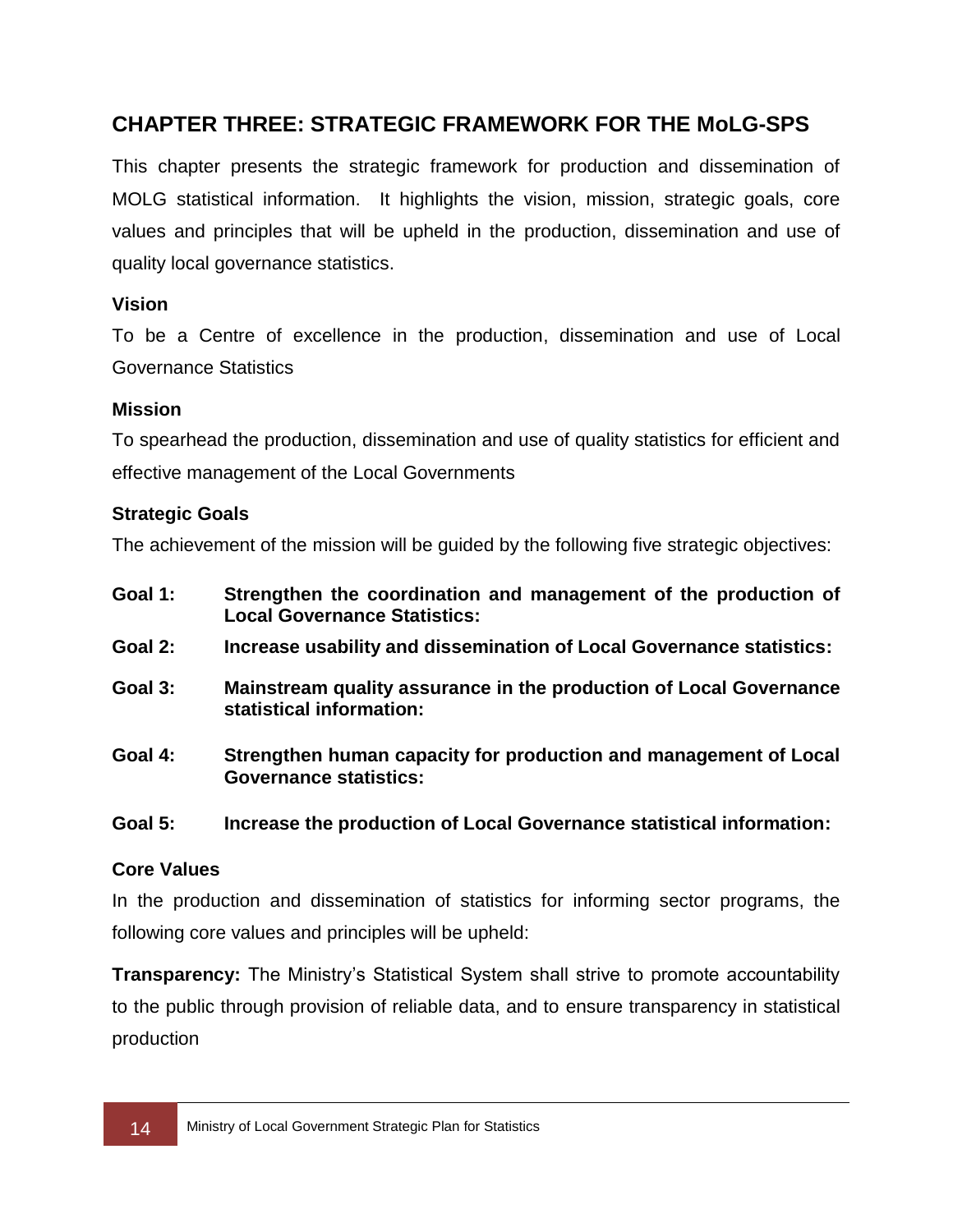**Quality:** The quality of a Sector's products is what defines the image and the usefulness of the Sector. The Ministry is committed to producing increasingly better quality products conforming to the key components of relevance, accuracy, timeliness, reliable, methodological soundness, interpretability, coherence and comparability, accessibility, timeliness, completeness, reliability and relevance.

**Professionalism:** In order to retain trust in official statistics, the Ministry values outputs that are produced following strict ethical codes, professional considerations and internationally acceptable standards.

**Integrity:** At all stages of production, management and dissemination of official statistics, the public interest shall prevail over organizational, political or individual interests, whilst maintaining strict adherence to ethical and professional codes.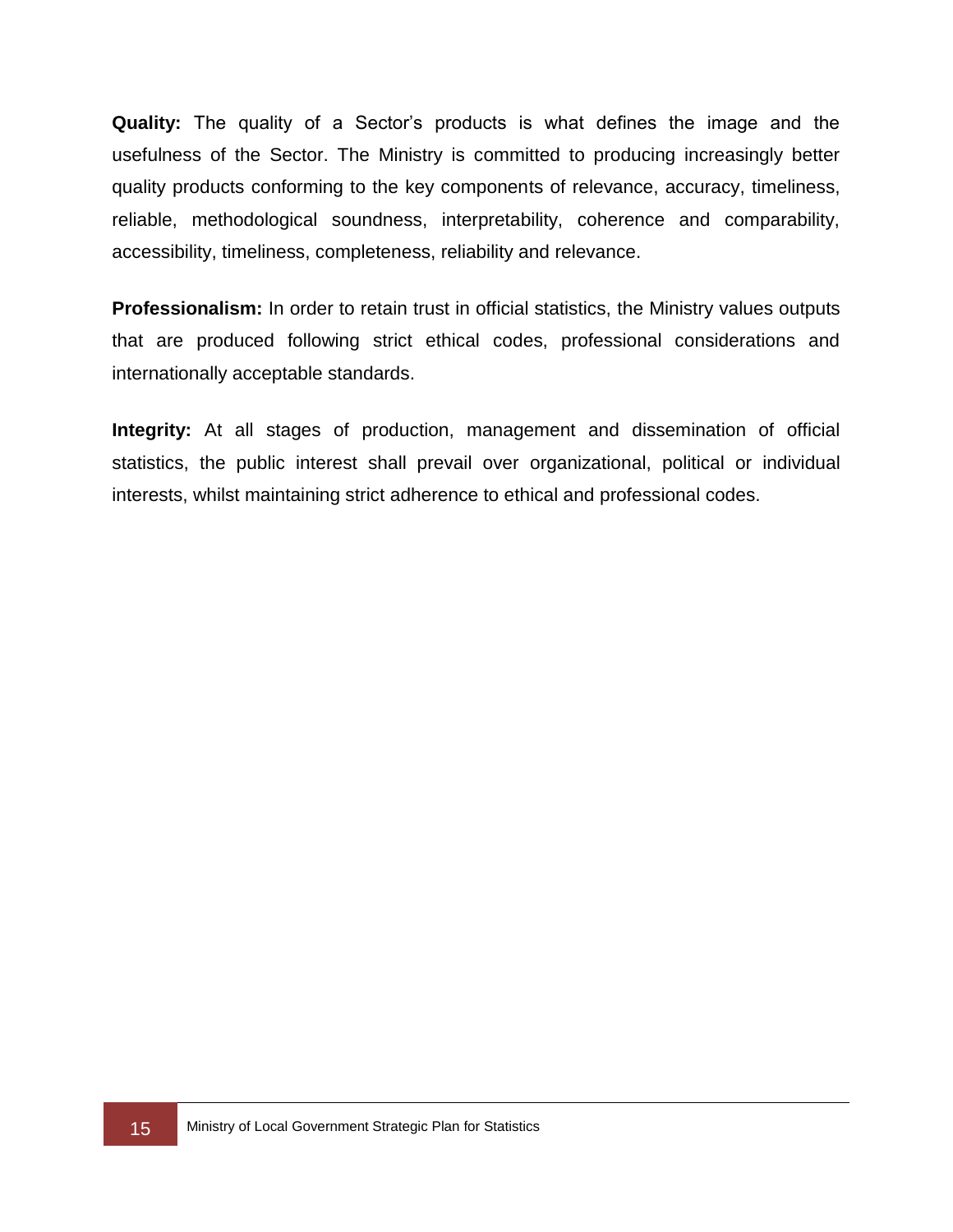## <span id="page-23-0"></span>**CHAPTER FOUR: STRATEGY FOR IMPROVING STATISTICS PRODUCTION**

In order to realize the vision and mission of the MoLG statistical plan over the next five years (2015/16–2019/20), the following interventions have been earmarked for implementation under the five strategic goals.

### <span id="page-23-1"></span>**4.1 Strengthen the coordination and management of the local governance statistical system**

Coordination and management of the local governance statistical system involves identifying mechanisms for enhancing collaborative partnerships, strategic statistical planning, statistical advocacy, monitoring and evaluation of statistical activities; and improving institutional governance and resource mobilization for statistical development.

The level of coordination and cooperation among key producers and users of public finance statistics is still low. Coordination is essential for integrating data from different sources, eliminating, duplication, minimizing respondents' reporting burden, promoting production of comparable data in different fields and ensuring efficient use of resources.

### **Objective**

To establish a coordinated and harmonized local governance statistical system

#### **Main Strategy**

i. Establishing a robust and effective coordination and management structure for production and use of local governance statistics.

### **Specific Actions**

The above strategy will be implemented through the following specific actions:

- i. Complete the development of the Ministry's SPS as a framework that guides collection and use of statistics
- ii. Operationalize the Ministry's Statistics committee meetings and related technical committees to review statistical products and processes.
- iii. Revitalize the operationalization of the LOGICS
- iv. Conduct sensitization workshops for data providers and users in order to increase statistical awareness and support statistics production.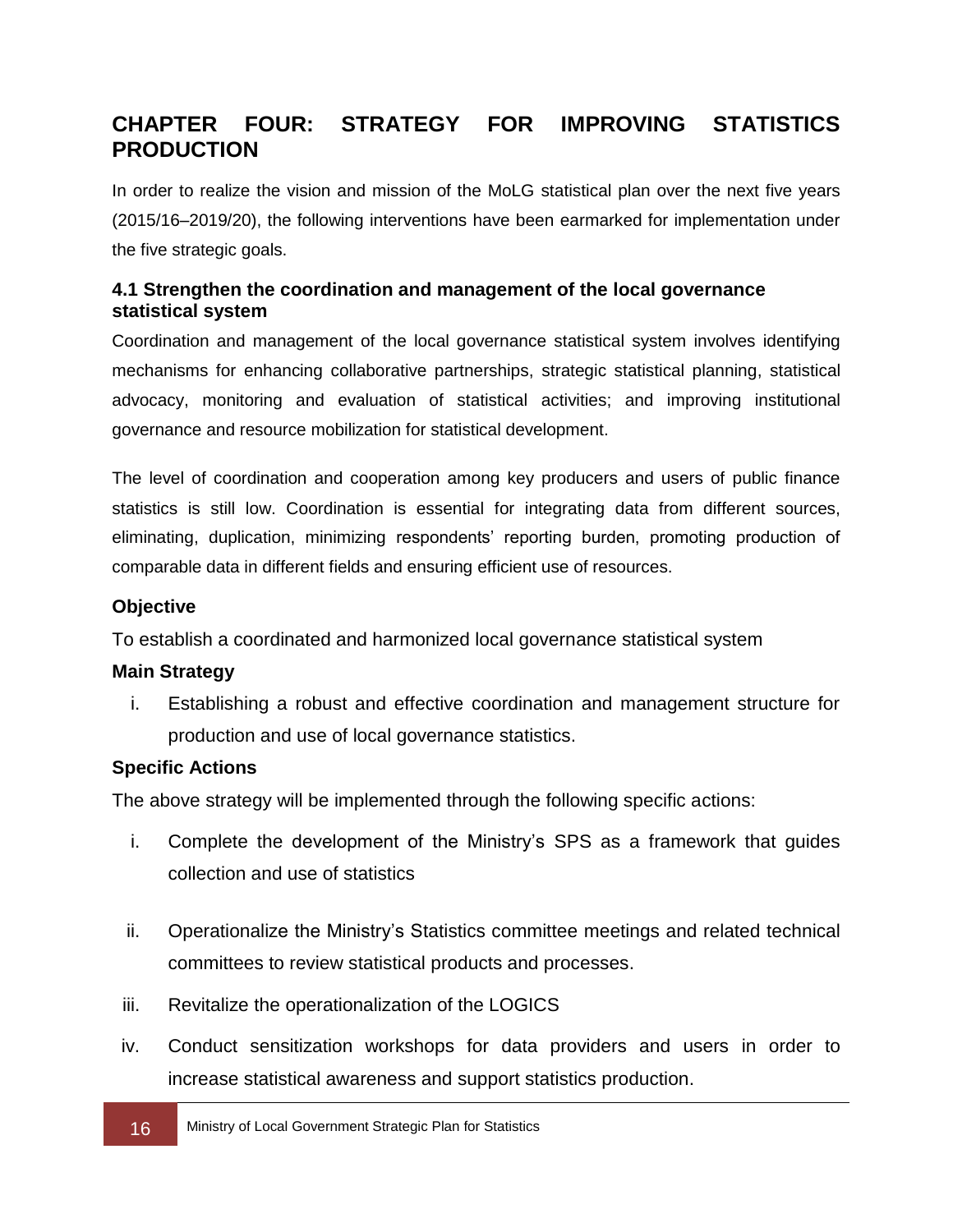- v. Integrate the MoLG-SPS into the MoLG Budget Framework Paper and advocate for creation of a statistics vote in the BFP
- vi. Sign memoranda of understanding (MoU) with key producers of local governance statistical information.
- vii. Procure computers and other related ICT equipment for statistical production and dissemination.
- viii. Undertake regular monitoring and evaluation of MoLG statistical activities.
- ix. Undertake resource mobilization for statistical development.
- x. Develop a centralized stop Centre for statistics and information in the Ministry.

### <span id="page-24-0"></span>**4.2 Increase Usability and Dissemination of local governance Statistics**

Usability and dissemination of public finance statistics involves identifying mechanisms for increasing statistics user engagements and satisfaction, enhancing timely availability and access to statistical information, aligning statistical products/outputs to user needs, enhancing stakeholders' capacities for statistics use, and developing and managing on/off line data dissemination portals.

### **Objective**

To increase accessibility, interpretability and availability of demand driven statistics produced by the ministry.

### **Strategy**

i. Enhancing accessibility and availability of demand driven data.

### **Specific Actions**

- i. Design and develop a statistics tab and a statistics sub-page under the ministry's website to increase access to statistics generated by the ministry.
- ii. Develop and maintain a statistics release calendar.
- iii. Put in place mechanisms for ensuring timely dissemination of MoLG statistics such as meetings, correspondences and workshops
- iv. Build the capacity of users in interpretation and usage of statistics for planning and decision making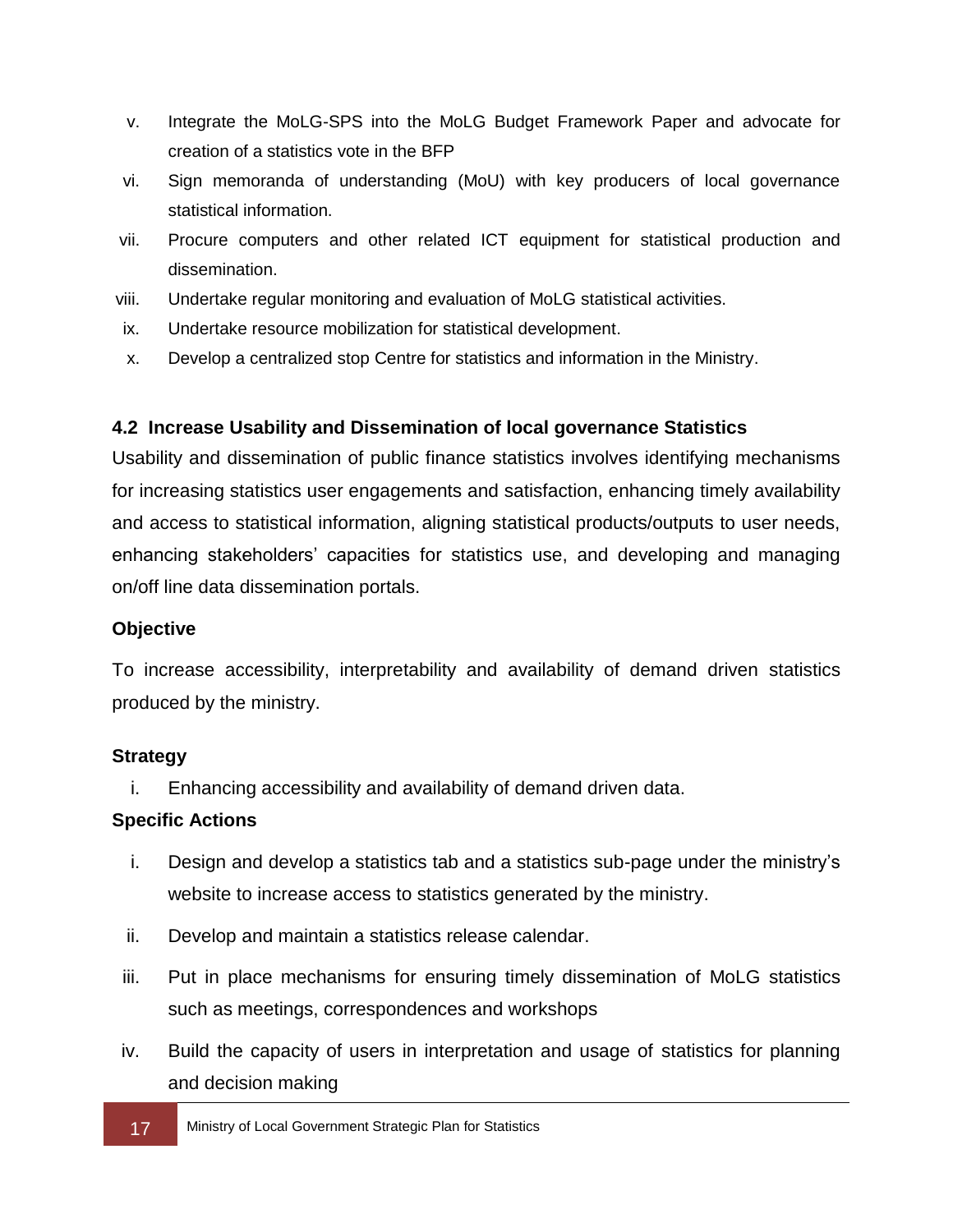- v. Develop and publish statistics metadata to enhance interpretability of MoLG statistics.
- vi. Undertake statistical branding to increase statistics advocacy within and outside the Ministry.

### <span id="page-25-0"></span>**4.3 Mainstream quality assurance in the production of local governance statistical information**

Mainstreaming quality assurance in the production of local governance statistical information involves adherence to international standards, guidelines and methodologies for production of statistical information. This requires adoption of standards and guidelines, undertaking quality assessments and statistical audits, certifying statistical information, documenting statistical production processes and undertaking analytical and methodological research. It also requires producing statistical information that meets the quality dimensions of relevance, accuracy, timeliness, accessibility, interpretability, comparability, coherence, methodological soundness and integrity.

### **Objective**

To ensure production and dissemination of statistical products that meet national and international standardsand are produced according to recognised international best practices and guidelines.

### **Main Strategy**

i. Establishing and institutionalising statistics quality assurance mechanisms.

#### **Specific Actions**

- i. Regularly review data collection instruments and ensure adherence to national and international guidelines
- ii. Develop manuals and regulations to guide statistical production and use in the Ministry
- iii. Undertake regular data quality assessments.
- iv. Support Statistical quality audits undertaken in the National Statistical Systems
- v. Conduct routine field data validation and verification.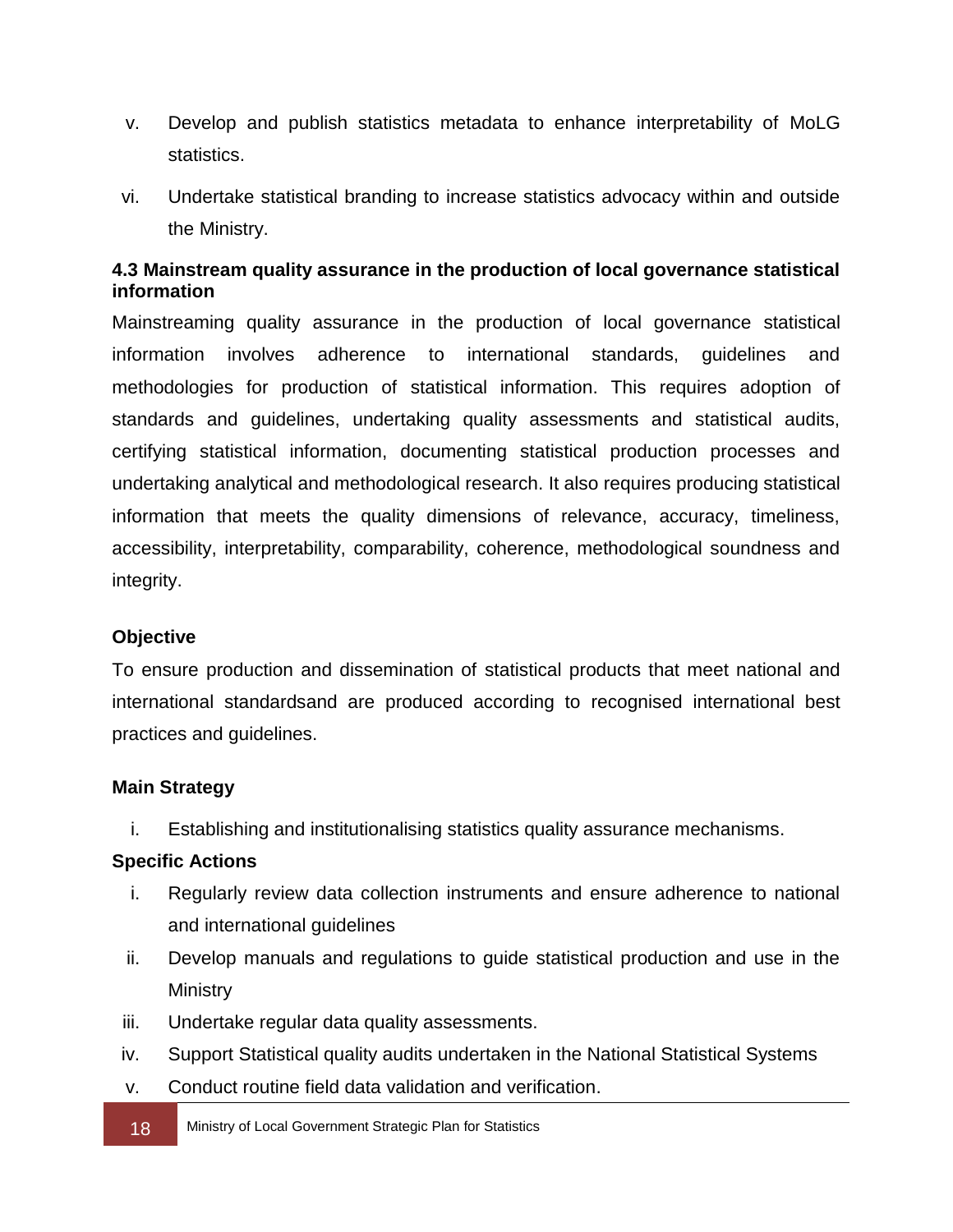- vi. Review administrative data collection system in Local Governments.
- vii. Document statistical production processes and methodologies.

### <span id="page-26-0"></span>**4.4 Strengthen human capacity for production and management of local governance statistics**

Human resource development and management involves identification of mechanisms for ensuring availability of competent manpower for statistics production. Focus should be on adequacy in numbers, and staff capacity and motivation. Proper planning for human resources is essential for building and maintaining manpower capacity for statistical production and development.

MoLG capacity for handling statistical production and management is inadequate. In order for MoLG to undertake effective statistical development it is necessary to designate and retain a variety of professionals (i.e. Economists, accountants, auditors) to manage statistics production within the Ministry.

### **Objective**

To strengthen the ministry's statistics team with enhanced skills and capabilities in order to boost statistical production and management in the Ministry.

### **Main Strategy**

i. Equipping the ministry's statistics team with knowledge and skills to manage a sound data production and management system.

### **Specific Actions**

- i. Advocate for the recruitment of a Statistician at the Ministry headquarters
- ii. Conduct regular refresher in statistics production cycle for all staff engaged in data handling
- iii. Train and support relevant staff in research methodologies through work-inprogress seminars.
- iv. Subscribe to professional statistical journals and magazines.
- v. Organize study tours and conferences for Ministry staff to build technical capacity, knowledge and experience in statistics generation.
- vi. Advocate for recruitment of staff in data handling positions in the Local **Governments**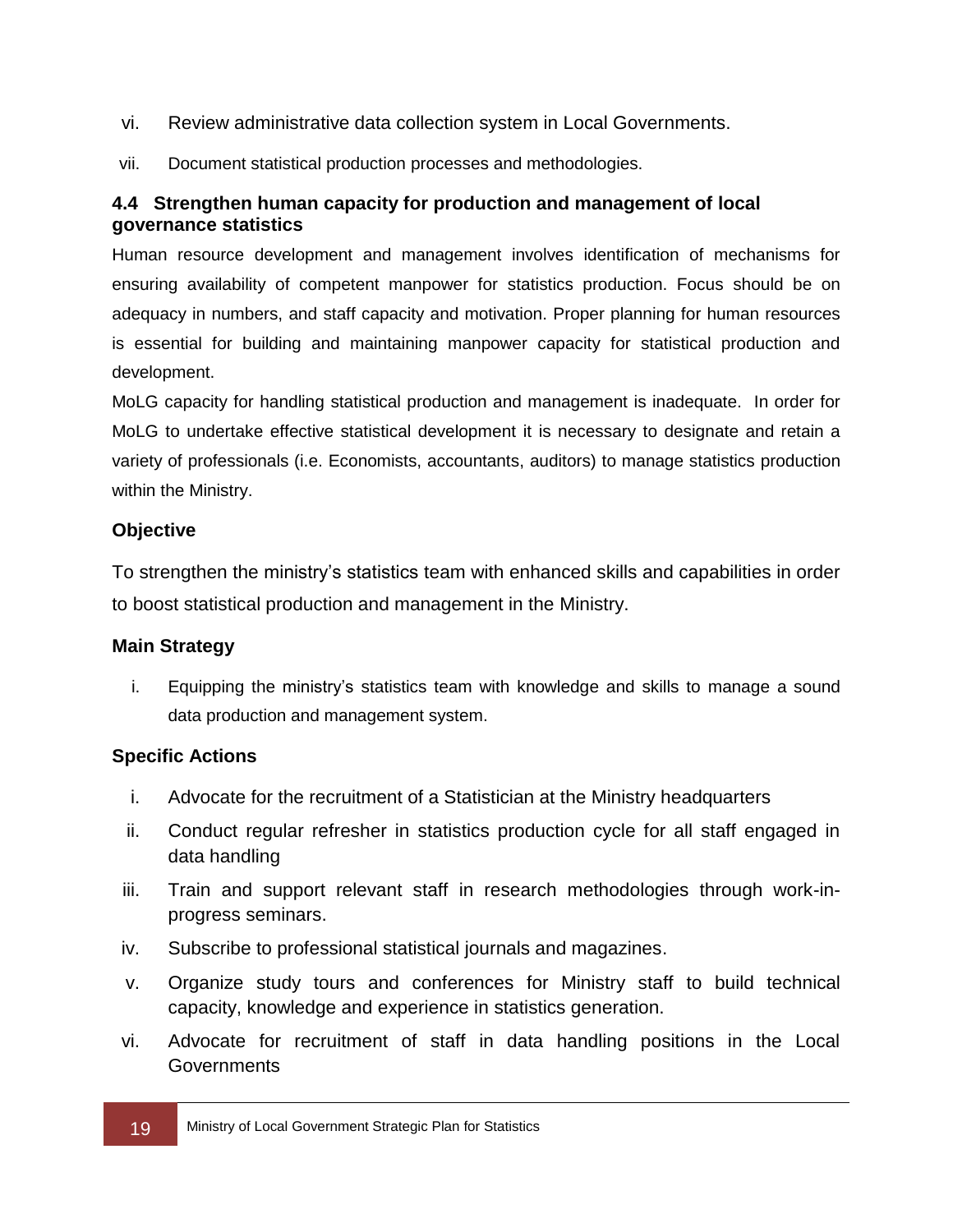### <span id="page-27-0"></span>**4.5 Strengthen production and development of local governance statistical information**

Statistics production and management involves broadening generation of quality statistical information in alignment with international and national development frameworks and sector plans, as well as improvements in administrative data production and enhancement of linkages between databases.

### **Objective**

To develop and implement an integrated administrative and survey programme to meet the user needs.

### **Main Strategy**

i. Provide continuous improvements in statistical systems, processes and products.

### **Specific Actions**

The following specific actions will be undertaken:

- i. Initiate and sustain the production of the Ministry's Annual Statistical Abstract.
- ii. Enforce production of District Annual Statistical Abstracts as performance measures for district accounting Officer (CAOs).
- iii. Design backed up systems for data capture, editing, analysis and dissemination
- iv. Review the statistical needs of the Ministry and design data collection approaches to fill the gaps.
- v. Routinely collect statistics to update the developed Ministry's harmonized centralized database/ one stop Centre.
- vi. Conduct demand driven surveys to fill the gap of administrative data sources.
- vii. Extend the scope (geographical, content and time) of the current statistics produced by the Ministry.
- viii. Develop research papers from the Ministry's statistics to present in major national and international forums.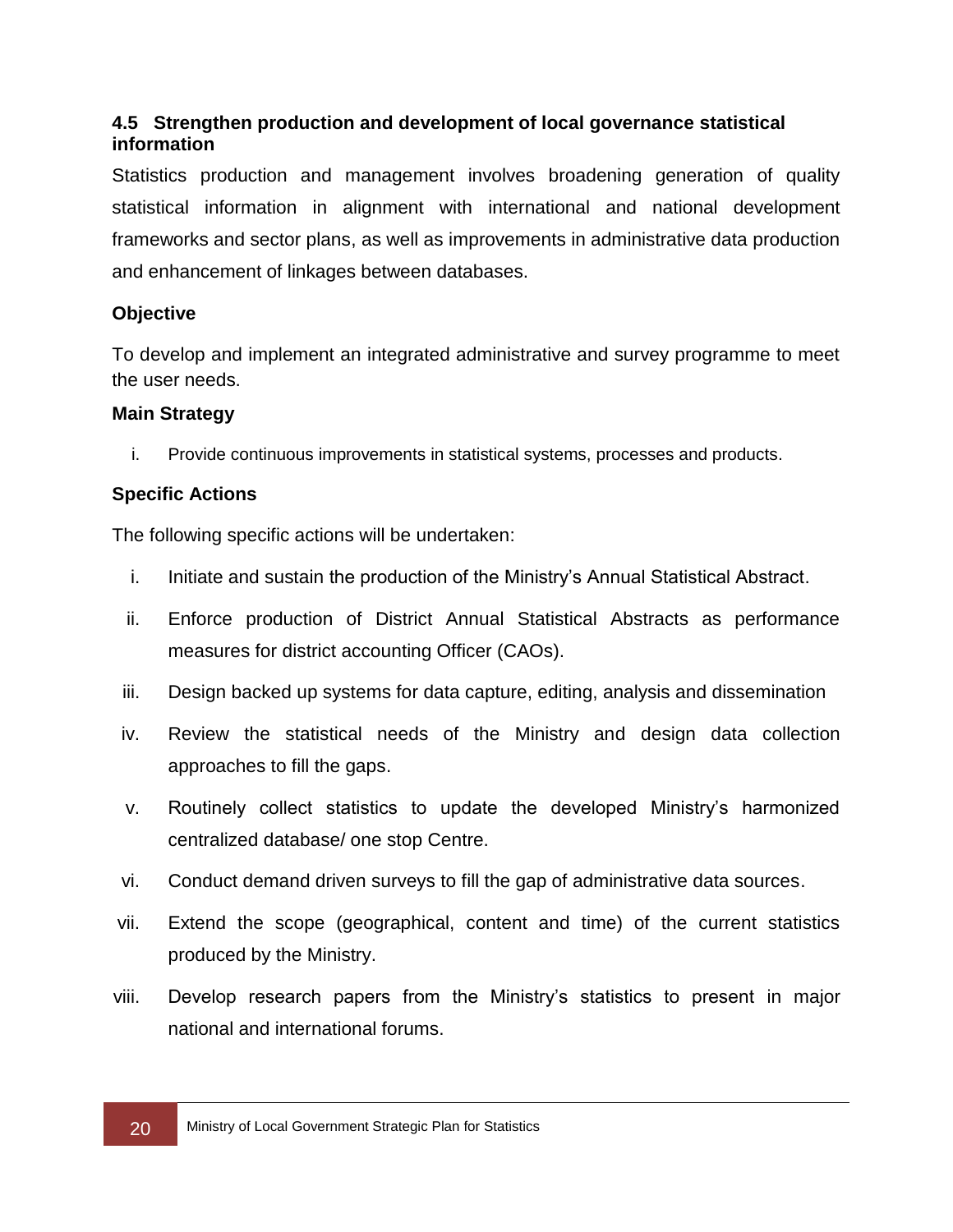## <span id="page-28-0"></span>**CHAPTER FIVE: IMPLEMENTATION AND FINANCING PLAN**

This section presents the implementation, monitoring and evaluation and financing mechanisms of the MoLG Strategic Plan for Statistics (2015/16 –2019/20).

### <span id="page-28-1"></span>**5.1 Implementation Mechanisms**

Implementation of the strategy essentially involves translating strategic thought into action. It focuses on efficiency and requires motivation, leadership skills and coordination. The MoLG Statistics Committee (SC) shall be responsible for coordinating and managing the implementation of the MLG-SPS under the leadership of the Policy and Planning Unit.

Implementation will be phased over a period of five years with each financial year constituting a phase. The prioritization and scheduling of activities shall be guided by funding requirements, availability of funds, the priority needs and the linkages of the strategic goals where synergy could be achieved.

Successful implementation of the plan will require strengthening partnership and collaboration among key stakeholders e.g. Local Governments, LGFC, UBOS, MFPED, NPA and other Ministries, Departments and Agencies that work closely with Local Governments.

The Permanent Secretary's office shall take the overall responsibility of supporting and overseeing the implementation of this SPS. The head of the Policy, ICT and Planning Office shall be the coordinating link between the key players in the Ministry.

The constituted SC shall be the technical steering team and will meet at least once a month to execute its mandate. Each department shall, through their head or statistical focal person, regularly update the SC on the implementation of the statistical activities by their departments. Annual coordination meetings involving representatives of key stakeholders such as data users, politicians and government partners, will be organized by the SSC to review progress in the implementation of this SPS. Relevant staff trainings will be conducted to facilitate the implementation process. This SPS will be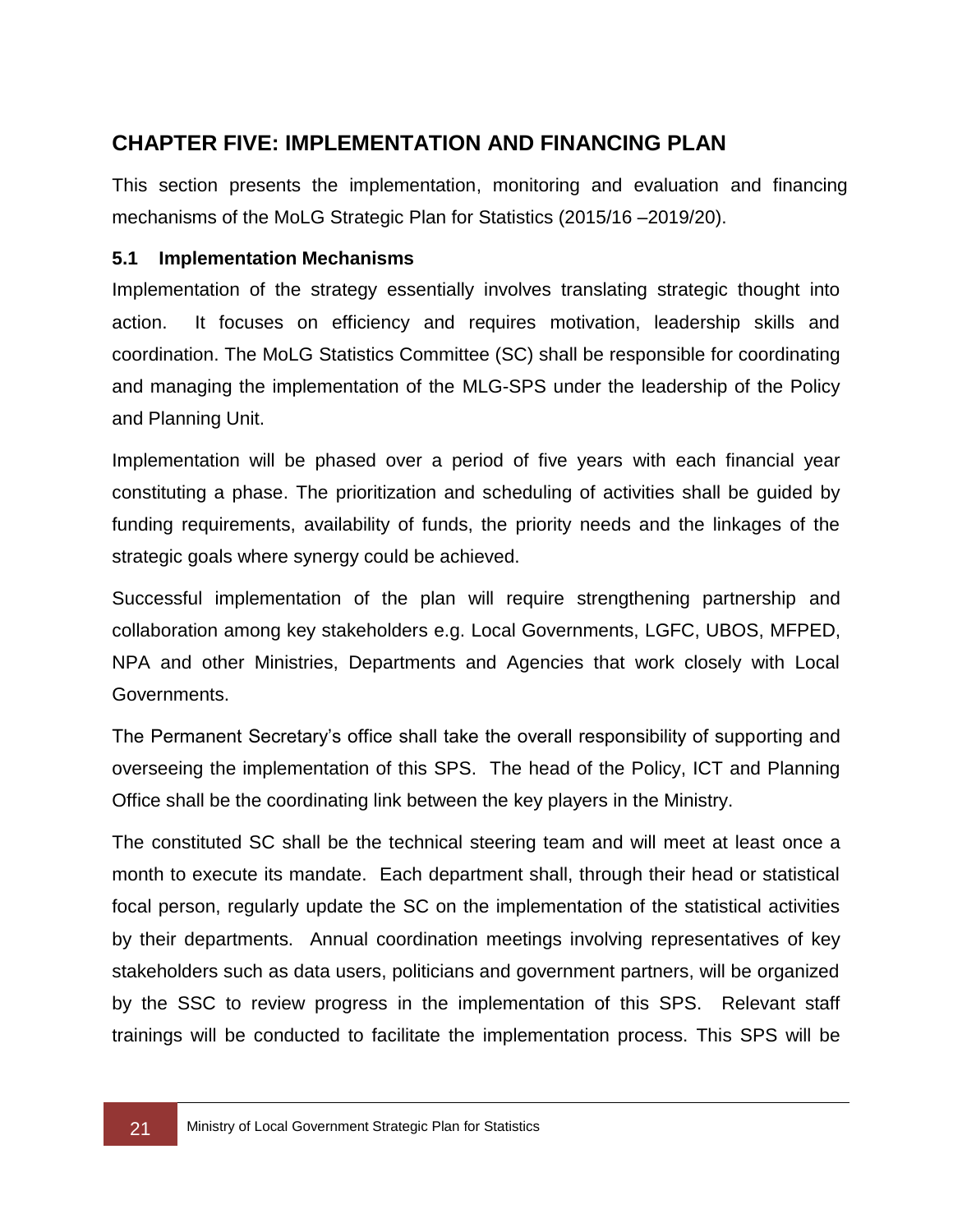presented to development partners with interest in Local Governance statistics for possible support.

### <span id="page-29-0"></span>**5.2 Monitoring and Evaluation Plan**

Monitoring and Evaluation (M&E) of the MoLG-SPS will be in accordance with the M&E framework of the National Statistical System (NSS). Overall, implementation monitoring will focus on activities and achievement of outputs as stated in this SPS, while evaluation will aim at establishing achievement of outcomes and impact

Monthly SC meetings will be held to assess progress of implementation of the SPS, identify gaps and challenges, and discuss strategies for improvement, all of which will inform the quarterly PNSD Inter-Agency Committee (IAC) meetings. The ministry's Policy, Budgeting, ICT and Planning Department will coordinate M&E activities.

A set of performance indicators has been designed to measure progress towards achievement of the plan's objectives. The indicators are presented in the Logical Framework. The Ministry will support the mid-term and terminal evaluation exercises to assess the relevance, efficiency, impact and sustainability of the achievements of the Plan. The evaluation exercises will be spearheaded by the Uganda Bureau of Statistics and will involve the ministry's statistics committee and representatives of other data producers and users.

#### <span id="page-29-1"></span>**5.3 Financing plan**

This Ministry's SPS will be financed by Government of Uganda and contributions from development partners, such as the Department for International Development (DFID). However, it is expected that donor contribution will reduce with time as that of government increases.

Resource mobilization for statistical activities will be the joint responsibility of MoLG and UBOS. The SPS will be integrated into annual Budget Framework Papers for funding from government. UBOS will lobby for resources from various development partners and Government of Uganda, under the statistical development basket funding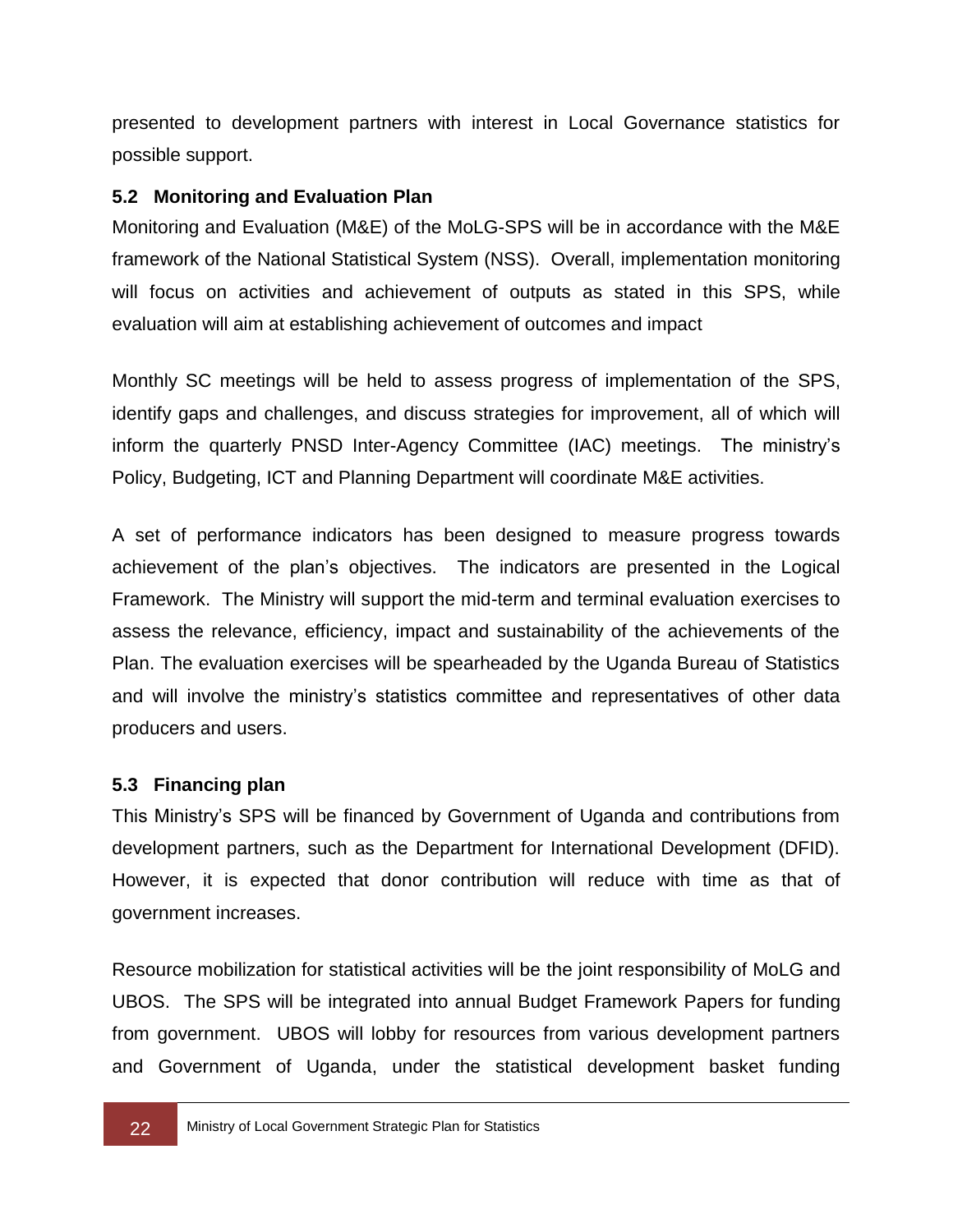mechanism, to contribute to the implementation of the plan. The cost of the plan is estimated at **UGX 1.5 Billion** as reflected in the five-year budget (see Table 5.1 below).

A summary of specific financial targets for the MoLG Strategic Plan for Statistics, 2015/16-2019/20, inclusive of administration overheads under the respective goals, is highlighted in Table 5.1 below.

| <b>Strategic Goals</b>                                             | Year 1  | Year <sub>2</sub> | Year <sub>3</sub> | Year 4  | Year 5  | <b>TOTAL</b> |
|--------------------------------------------------------------------|---------|-------------------|-------------------|---------|---------|--------------|
| Strengthen<br>Coordination<br>and<br>Management.                   | 112,340 | 98,960            | 97,020            | 97,020  | 97,020  | 502,360      |
| Improve Usability and<br><b>Dissemination</b><br>οf<br>Statistics. | 17,720  | 35,720            | 22,530            | 14,530  | 14,220  | 104,720      |
| Quality<br>Mainstream<br>Assurance in Statistics<br>Production.    | 29,500  | 50,000            | 49,500            | 49,500  | 49,500  | 228,000      |
| Human<br>Enhance<br><b>Resource Development</b><br>and Management. | 15,000  | 72,325            | 72,325            | 72,325  | 72,325  | 304,300      |
| <b>Statistical</b><br>Enhance<br>Production<br>and<br>Development. |         | 135,150           | 130,000           | 50,000  | 50,000  | 365,150      |
| <b>TOTAL</b>                                                       | 174,560 | 392,155           | 371,375           | 283,375 | 283,065 | 1,504,530    |

**Table 5.1: MoLG-SPS summary budget (Uganda shillings '000)**

### <span id="page-30-0"></span>**5.4 Key Assumptions**

- 1. Sufficient financial, human and physical resources to support the MoLG statistical system will be available from government, private actors and development partners.
- 2. There will be effective partnerships with adequate capacity for generation and use of statistical information.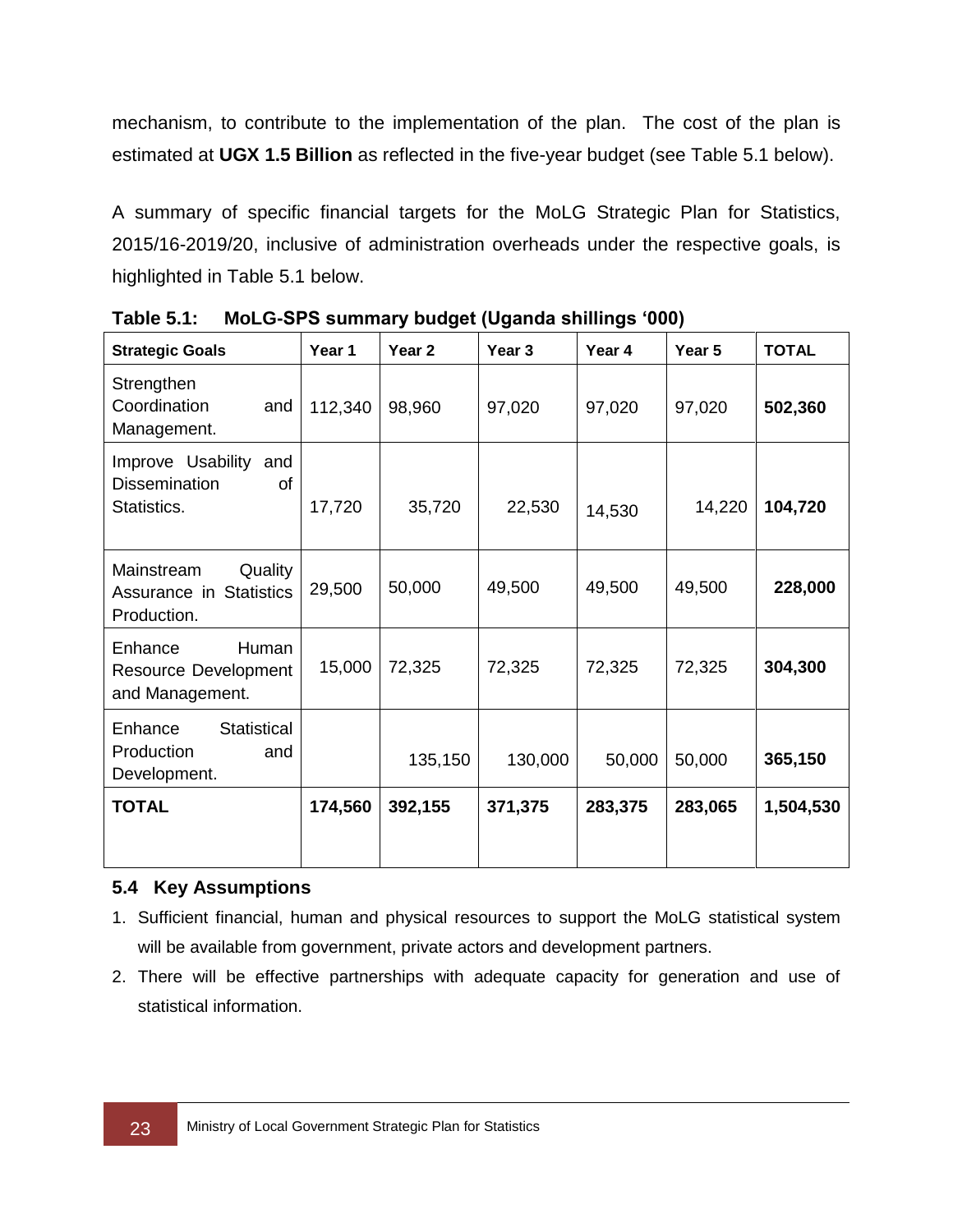## **ANNEX 1: LOGICAL FRAMEWORK FOR MoLG-SPS**

<span id="page-31-0"></span>

| <b>Hierarchy of Objectives</b>                                                                                                                                                                     | <b>Objectively Verifiable Indicators</b>                                                                                                                                                                                                                                                                                                                                                                                                                                        | <b>Means of Verification</b>                                                                                                                                                                                                                                                                                 | <b>Assumptions</b>                                                                                                                                                                                                                                                                                                                                                                                                             |
|----------------------------------------------------------------------------------------------------------------------------------------------------------------------------------------------------|---------------------------------------------------------------------------------------------------------------------------------------------------------------------------------------------------------------------------------------------------------------------------------------------------------------------------------------------------------------------------------------------------------------------------------------------------------------------------------|--------------------------------------------------------------------------------------------------------------------------------------------------------------------------------------------------------------------------------------------------------------------------------------------------------------|--------------------------------------------------------------------------------------------------------------------------------------------------------------------------------------------------------------------------------------------------------------------------------------------------------------------------------------------------------------------------------------------------------------------------------|
| <b>Vision</b><br>To be a Centre of excellence in the<br>production, dissemination and use of Local<br><b>Governance Statistics</b>                                                                 | All statistics produced according to internationally<br>$\bullet$<br>recognized standards.<br>Quality score of the MoLG statistical environment,<br>$\bullet$<br>and statistics.                                                                                                                                                                                                                                                                                                | <b>UBOS</b><br><b>NSS</b><br>Statistical<br>Quality<br>$\bullet$<br><b>Assessment Reports</b>                                                                                                                                                                                                                | Continued<br>Management<br>$\bullet$<br>support towards statistics.<br>Political,<br>social<br>and<br>$\bullet$<br>economic stability exists in<br>LGs and Uganda                                                                                                                                                                                                                                                              |
| <b>Mission</b><br>production,<br>spearhead<br>10<br>the<br>dissemination and<br>of quality<br>use<br>efficient and effective<br>statistics for<br>the<br>management<br>οf<br>local<br>governments. | $\%$<br>of<br>Ministry<br>national<br>policies<br>$\bullet$<br>and<br>developed/reviewed as a<br>result of<br>informed<br>decisions aided by MoLG statistics<br>% increase in resource allocation to MoLG statistics<br>production and development<br>% improvement in the statistical quality score of<br>MoLG<br>% improvement in user satisfaction for MoLG<br>statistics<br>% increase in utilization of MoLG statistics to<br>monitor NDP and other development frameworks | • Sector review reports<br>Ministerial policy statements<br>$\bullet$<br><b>Budget Framework Paper</b><br>$\bullet$<br>Evaluation<br>reports<br>for<br>statistical<br>$\bullet$<br>development.<br>User satisfaction survey reports.<br>$\bullet$<br>NSS Statistical quality assessment and<br>audit reports | Resources<br>for<br>$\bullet$<br>implementation<br>shall<br>be<br>available.<br>Stakeholders will be aware of<br>$\bullet$<br>the importance of statistics.<br>LG staff will support the<br>$\bullet$<br>initiatives<br>Costs<br>(time,<br>$\bullet$<br>money,<br>personnel)<br>do<br>not<br>compromise<br>gains<br>from<br>decisions based on statistics.<br><b>Statistics</b><br>will<br>users<br>appreciate its importance. |
| <b>Results/Outputs</b>                                                                                                                                                                             |                                                                                                                                                                                                                                                                                                                                                                                                                                                                                 |                                                                                                                                                                                                                                                                                                              |                                                                                                                                                                                                                                                                                                                                                                                                                                |
| O 1 A coordinated and harmonized MoLG<br>statistical system operational                                                                                                                            | Ministry's SPS finalized by 2016<br>$\bullet$<br>Number of monthly SSC and related technical<br>committee meetings conducted<br>LOGICS revitalized and operational by 2016<br>$\bullet$<br>Number of statistical activities integrated into the<br>Ministry's SSPS annually<br>Number of ICT equipment procured to support<br>statistical production                                                                                                                            | • SSPS report<br>Minutes of the SSC meetings<br>Databases<br>$\bullet$<br><b>Budget Framework Papers</b><br>$\bullet$<br><b>Procurement Reports</b><br>$\bullet$<br>Memoranda of Understandings<br>$\bullet$                                                                                                 | Continued cooperation from<br>$\bullet$<br>the ministries departments<br>and local governments<br>Existing MISs will be easy to<br>the centralized<br>link into<br>database                                                                                                                                                                                                                                                    |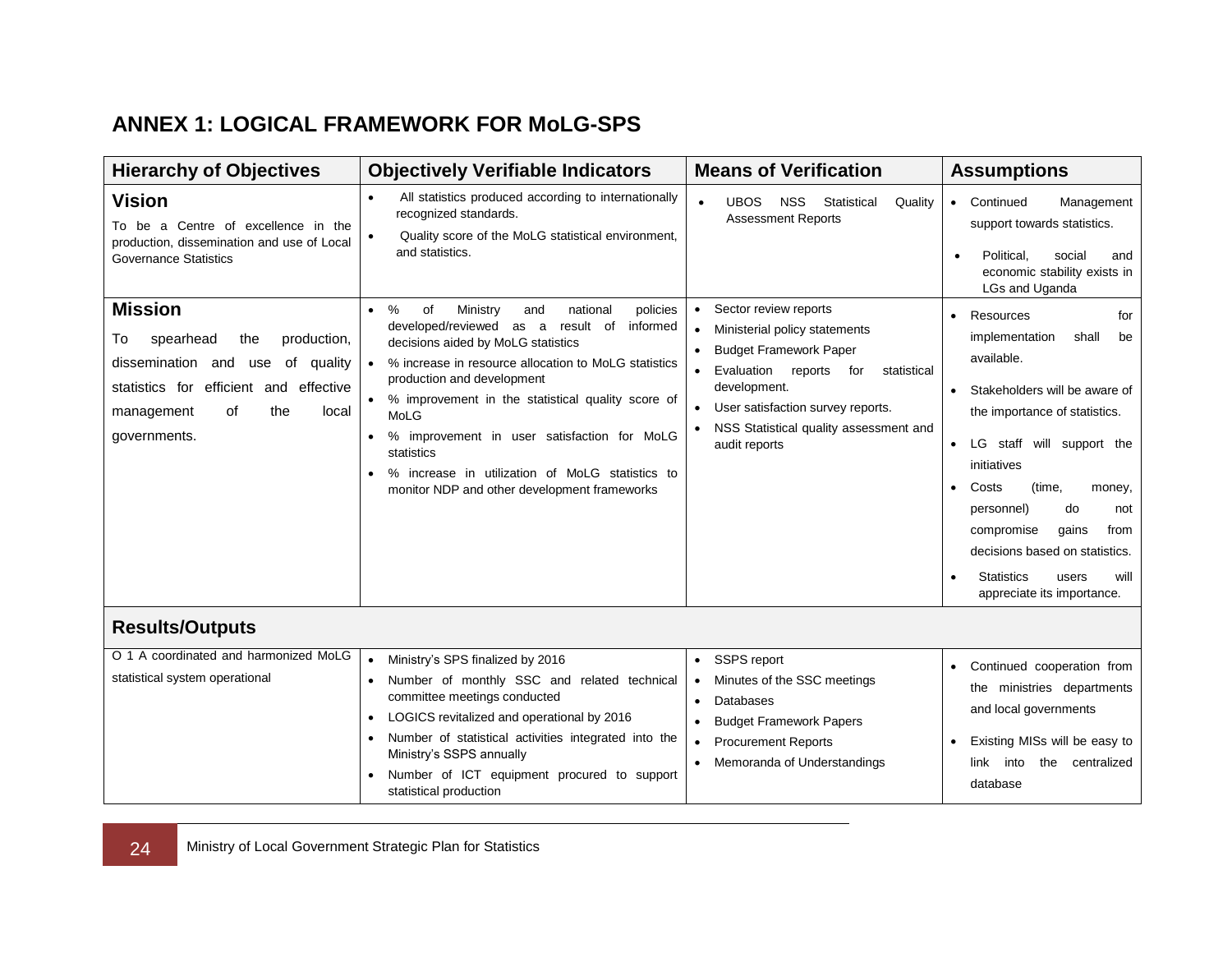| <b>Hierarchy of Objectives</b>                                 | <b>Objectively Verifiable Indicators</b>                                                                                                                                                                                                                                                                                                                                                    | <b>Means of Verification</b>                                                                                                                 | <b>Assumptions</b>                                                                                                                                                                                                                                                                                                                                       |
|----------------------------------------------------------------|---------------------------------------------------------------------------------------------------------------------------------------------------------------------------------------------------------------------------------------------------------------------------------------------------------------------------------------------------------------------------------------------|----------------------------------------------------------------------------------------------------------------------------------------------|----------------------------------------------------------------------------------------------------------------------------------------------------------------------------------------------------------------------------------------------------------------------------------------------------------------------------------------------------------|
|                                                                | by mid-2017<br>Centralized Ministry database developed by 2017<br>Number of MoUs signed with data producers and<br>users.                                                                                                                                                                                                                                                                   |                                                                                                                                              | Adequate commitment and<br>capacity to collect and use<br>statistics is maintained.<br>Management will<br>support<br>mainstreaming of statistics<br>budget in the BFP<br>Availability<br>of<br>funds<br>to<br>implement the SSPS.<br>Effective mechanisms<br>for<br>٠<br>widespread<br>statistics<br>collection and usage exist<br>and are user-friendly |
| O 2 Usability and dissemination of MoLG<br>statistics improved | Statistics tab developed on the Ministry's website by<br>$\bullet$<br>2017<br>Number of user-friendly statistical products compiled<br>and disseminated<br>Number of user-producer consultative workshops<br>conducted<br>Number of capacity building initiatives for statistical<br>interpretations undertaken<br>Statistics release calendar developed<br>Statistical meta data developed | Ministry website<br>$\bullet$<br>Statistical products<br>$\bullet$<br>Workshop reports<br>٠<br>Statistics release calendar<br>$\bullet$      | Willingness and support from<br>management<br>and<br>stakeholders<br>to use<br>the<br>statistics.<br>Continued<br>financial<br>and<br>technical<br>support<br>for<br>generation of user friendly<br>statistics and information.<br>Users will demand for the<br>information.                                                                             |
| O3: Quality<br>statistics<br>generated<br>and<br>disseminated  | Number of data collection reviewed in reference to<br>$\bullet$<br>national and international standards<br>Number of statistical production and management<br>manuals developed by the Ministry<br>Number of statistical self-assessments conducted in<br>MoLG<br>Routine data validation and verification exercises                                                                        | Standards documents<br>$\bullet$<br>Statistical quality assessment and audit<br>reports<br>• M&E reports<br>Field visit reports<br>$\bullet$ | MoLG management will be<br>committed to production and<br>use of quality statistics.<br>UBOS support<br>for<br>and<br>٠<br>implementation of statistical                                                                                                                                                                                                 |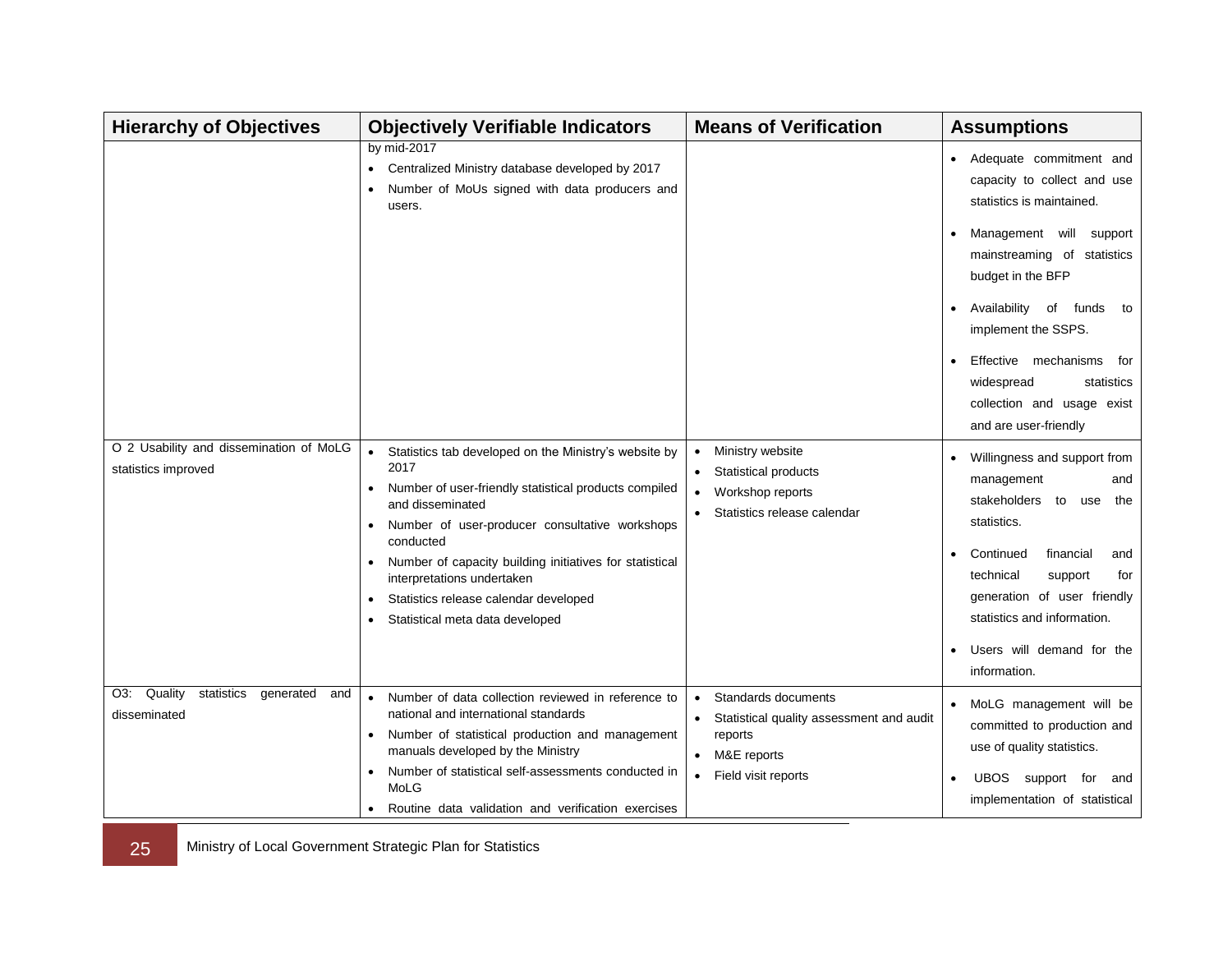| <b>Hierarchy of Objectives</b>                                                                                          | <b>Objectively Verifiable Indicators</b>                                                                                                                                                                                                                                                                                                                                                                                                           | <b>Means of Verification</b>                                                                                                                                                                               | <b>Assumptions</b>                                                                                                                                                                                                                                                                                               |
|-------------------------------------------------------------------------------------------------------------------------|----------------------------------------------------------------------------------------------------------------------------------------------------------------------------------------------------------------------------------------------------------------------------------------------------------------------------------------------------------------------------------------------------------------------------------------------------|------------------------------------------------------------------------------------------------------------------------------------------------------------------------------------------------------------|------------------------------------------------------------------------------------------------------------------------------------------------------------------------------------------------------------------------------------------------------------------------------------------------------------------|
|                                                                                                                         | conducted<br>Number of HLG administrative data collection<br>systems reviewed                                                                                                                                                                                                                                                                                                                                                                      |                                                                                                                                                                                                            | quality assurance initiatives<br>in the NSS will continue.<br>Technical<br>guidance<br>on<br>٠<br>mainstreaming<br>quality<br>assurance in statistics will be<br>provided.                                                                                                                                       |
| Human<br>O4:<br>resource<br>capacity<br>for<br>production, dissemination and utilization of<br>statistics strengthened. | Structure for Statistician approved and filled by 2017<br>Number of refresher trainings conducted<br>٠<br>Staff attendance at statistical capacity building<br>forums<br>Number of staff supported to undertake statistical<br>$\bullet$<br>study tours, benchmarking<br>Number of filled positions for staff handing statistics<br>in LGs<br>Number of statistical articles contributed by MoLG<br>staff in major journals and other publications | <b>Training Reports</b><br>Ministry staff structure<br>$\bullet$<br>Accountability reports<br><b>M&amp;E Reports</b><br>$\bullet$                                                                          | Management<br>support<br>especially in recruitment and<br>motivation of staff involved in<br>the delivery of statistical<br>programmes.<br>Continued funding from local<br>revenue and from donors.<br>Staff willingness to learn and<br>be trained.<br>Availability of consultants to<br>support the processes. |
| Demand-driven local governance<br>05.<br>statistics generated and disseminated.                                         | Annual Statistical Abstract published by 2016<br>Number of districts producing annual statistical<br>abstracts<br>Number of statistical user needs met<br>$\bullet$<br>Updated core list of Ministry's indicators<br>Number of research papers developed from the<br>Ministries statistics<br>All Ministries data electronically backed up<br>Number of surveys undertaken to bridge the gap in<br>administrative data                             | • Annual Ministry Statistical Abstract<br><b>District Statistical Abstract</b><br>Core list of Indicators<br>Ministry's website<br>Data Backup systems<br>$\bullet$<br><b>M&amp;E Reports</b><br>$\bullet$ | Availability of resources to<br>$\bullet$<br>support production of data.<br>Availability of reliable data<br>sources<br>Cooperation from the data<br>providers<br>Technical<br>support<br>from<br><b>UBOS</b>                                                                                                    |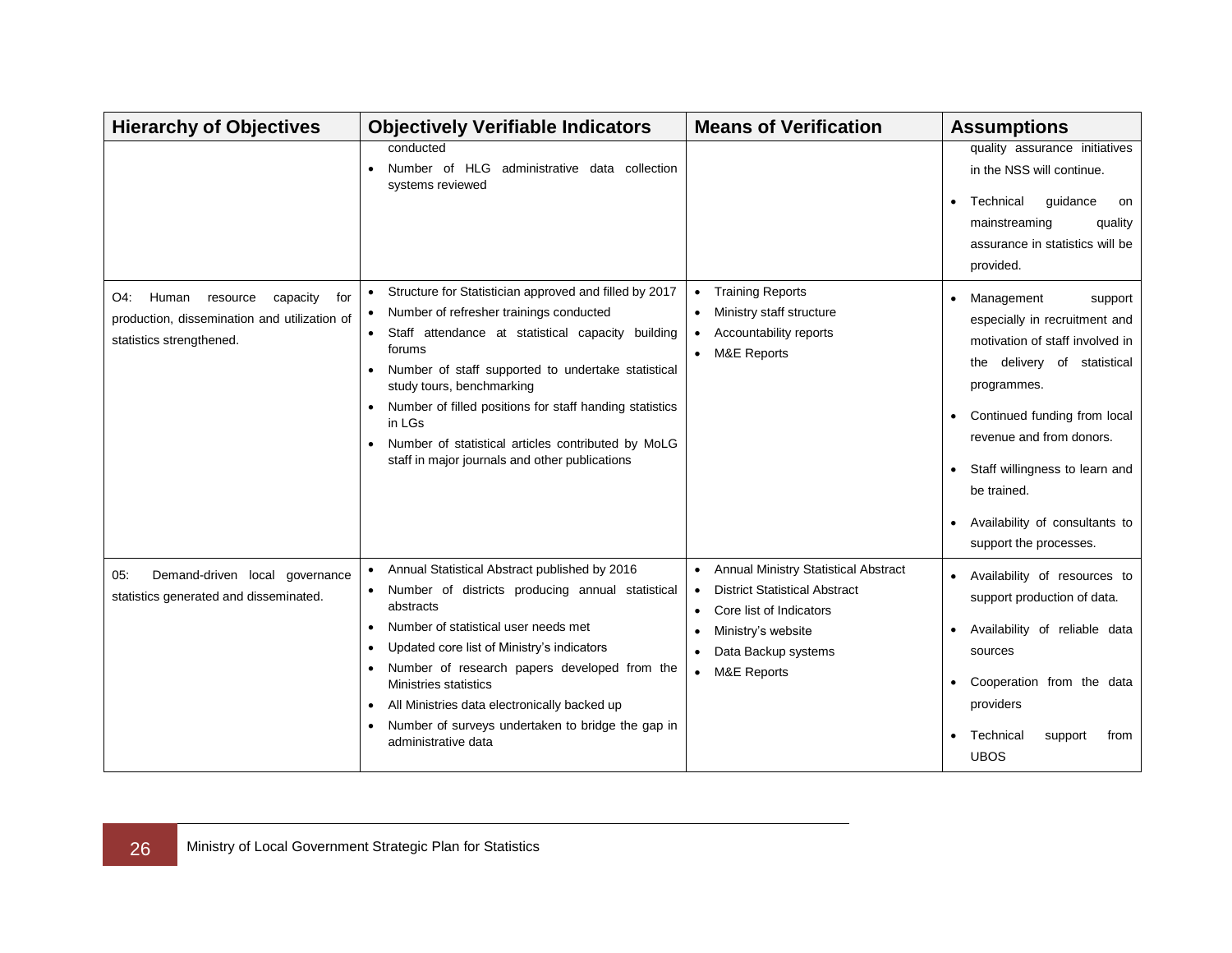| <b>Activity</b>                                                                          |                                                                                                                                                                                                                                                                                                                                                                                                                                                           | Input                                                                   | <b>Assumption</b>                                                                                                                     |
|------------------------------------------------------------------------------------------|-----------------------------------------------------------------------------------------------------------------------------------------------------------------------------------------------------------------------------------------------------------------------------------------------------------------------------------------------------------------------------------------------------------------------------------------------------------|-------------------------------------------------------------------------|---------------------------------------------------------------------------------------------------------------------------------------|
| Strengthen the coordination and management of the local<br>governance statistical system |                                                                                                                                                                                                                                                                                                                                                                                                                                                           | • Materials<br>Machinery<br>$\bullet$<br>Personnel                      | Timely release of funds.<br>$\bullet$<br>Competent personnel in place.<br>$\bullet$<br>Available<br>reliable<br>and<br>$\bullet$      |
|                                                                                          | 1.1 Complete the development of the Ministry's SPS as a framework that guides collection<br>and use of statistics<br>1.2 Operationalize the Ministry's Sector statistics committee meetings and related technical<br>committees to review statistical products and processes.                                                                                                                                                                             | Time<br>$\bullet$<br>Consultancy<br>$\bullet$                           | equipment.<br>Conducive<br>working<br>environment.                                                                                    |
|                                                                                          | 1.3 Revitalize the operationalization of the LOGICS<br>1.4 Conduct sensitization workshops for data providers and users in order to increase<br>statistical awareness and support statistics production.<br>1.5 Integrate the MoLG SPS into the MoLG Budget Framework Paper and advocate for<br>creation of a statistics vote in the BFP                                                                                                                  | Funds<br>• Methods<br>Refreshments                                      | Minimal<br>bureaucratic<br>$\bullet$<br>arrangements.<br>diversion<br>No.<br>οf<br>statistical<br>$\bullet$<br>development resources. |
| 1.6                                                                                      | Sign memoranda of understanding (MoU) with key producers of local governance<br>statistical information.<br>1.7 Procure computers and other related ICT equipments for statistical production and<br>dissemination                                                                                                                                                                                                                                        | • Venues<br>Meetings<br>$\bullet$<br>Communication                      | Management support                                                                                                                    |
|                                                                                          | 1.8 Undertake regular monitoring and evaluation of MoLG statistical activities.<br>1.9 Undertake resource mobilization for statistical development<br>1.10 Develop a centralized stop centre for statistics and information in the Ministry                                                                                                                                                                                                               |                                                                         |                                                                                                                                       |
|                                                                                          | Increase Usability and Dissemination of local governance<br><b>Statistics</b>                                                                                                                                                                                                                                                                                                                                                                             | Website and link<br>• Materials                                         |                                                                                                                                       |
| $2.2^{\circ}$                                                                            | 2.1 Design and develop a statistics tab and a statistics sub-page under the ministry's website<br>to increase access to statistics generated by the ministry.<br>Develop and maintain a statistics release calendar.<br>2.3 Put in place mechanisms for ensuring timely dissemination of MoLG statistics such as<br>meetings, correspondences and workshops<br>2.4 Build the capacity of users in interpretation and usage of statistics for planning and | Machinery<br>$\bullet$<br>Personnel<br>Time<br>$\bullet$<br>Consultancy |                                                                                                                                       |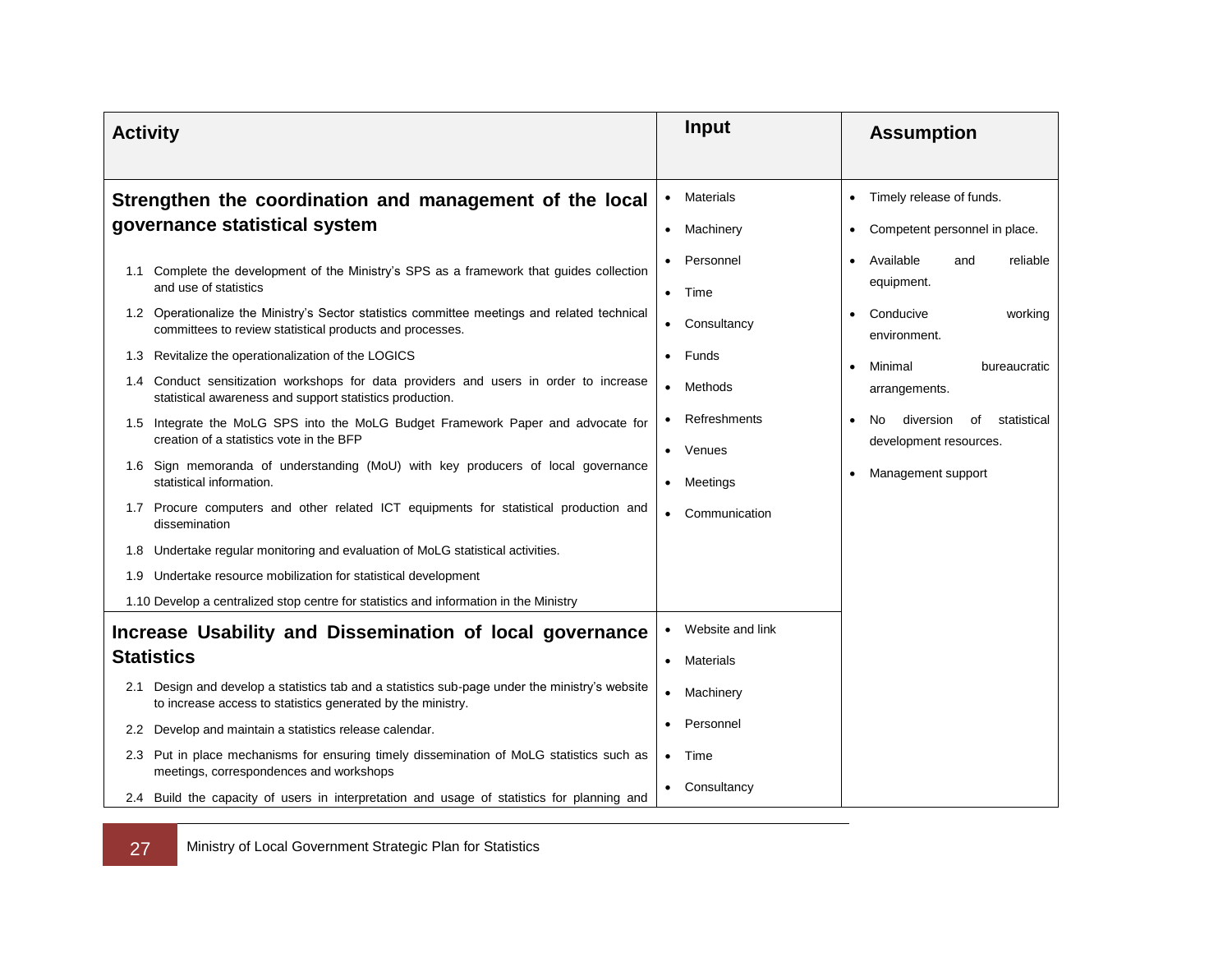| decision making                                                                                                                                 |                                |
|-------------------------------------------------------------------------------------------------------------------------------------------------|--------------------------------|
| Develop and publish statistics metadata to enhance interpretability of MoLG statistics<br>2.5                                                   | Funds<br>$\bullet$             |
| 2.6 Undertake statistical branding to increase statistics advocacy within and outside the                                                       | Methods<br>$\bullet$           |
| ministry.                                                                                                                                       | Refreshments<br>$\bullet$      |
|                                                                                                                                                 | Venues<br>$\bullet$            |
|                                                                                                                                                 | Meetings<br>$\bullet$          |
|                                                                                                                                                 | Communication<br>$\bullet$     |
| Mainstream quality assurance in the production of local                                                                                         | Quality standards<br>$\bullet$ |
| governance statistical information                                                                                                              | Questionnaires<br>$\bullet$    |
| Regularly review data collection instruments and ensure adherence to national and<br>3.1<br>international guidelines                            | Materials<br>$\bullet$         |
| Develop manuals and regulations to guide statistical production and use in the Ministry<br>3.2                                                  | Machinery<br>$\bullet$         |
| Undertake regular data quality assessments.<br>3.3                                                                                              | Personnel<br>$\bullet$         |
| Support Statistical quality audits undertaken in the National Statistical Systems<br>3.4                                                        | Time<br>$\bullet$              |
| Conduct routine field data validation and verification.<br>3.5                                                                                  | Consultancy<br>$\bullet$       |
| Review administrative data collection system in Local Governments<br>3.6<br>Document statistical production processes and methodologies.<br>3.7 | Funds<br>$\bullet$             |
|                                                                                                                                                 | Methods<br>$\bullet$           |
|                                                                                                                                                 | Refreshments<br>$\bullet$      |
|                                                                                                                                                 | Venues<br>$\bullet$            |
|                                                                                                                                                 | Meetings<br>$\bullet$          |
|                                                                                                                                                 | Communication                  |
| <b>Strengthen</b><br>production<br>human<br>capacity<br>for<br>and                                                                              | Trainable staff<br>$\bullet$   |
| management of local governance statistics                                                                                                       | Training modules<br>$\bullet$  |
| 4.1 Advocate for the recruitment of a Statistician at the Ministry headquarters                                                                 | Trainers<br>$\bullet$          |

28 Ministry of Local Government Strategic Plan for Statistics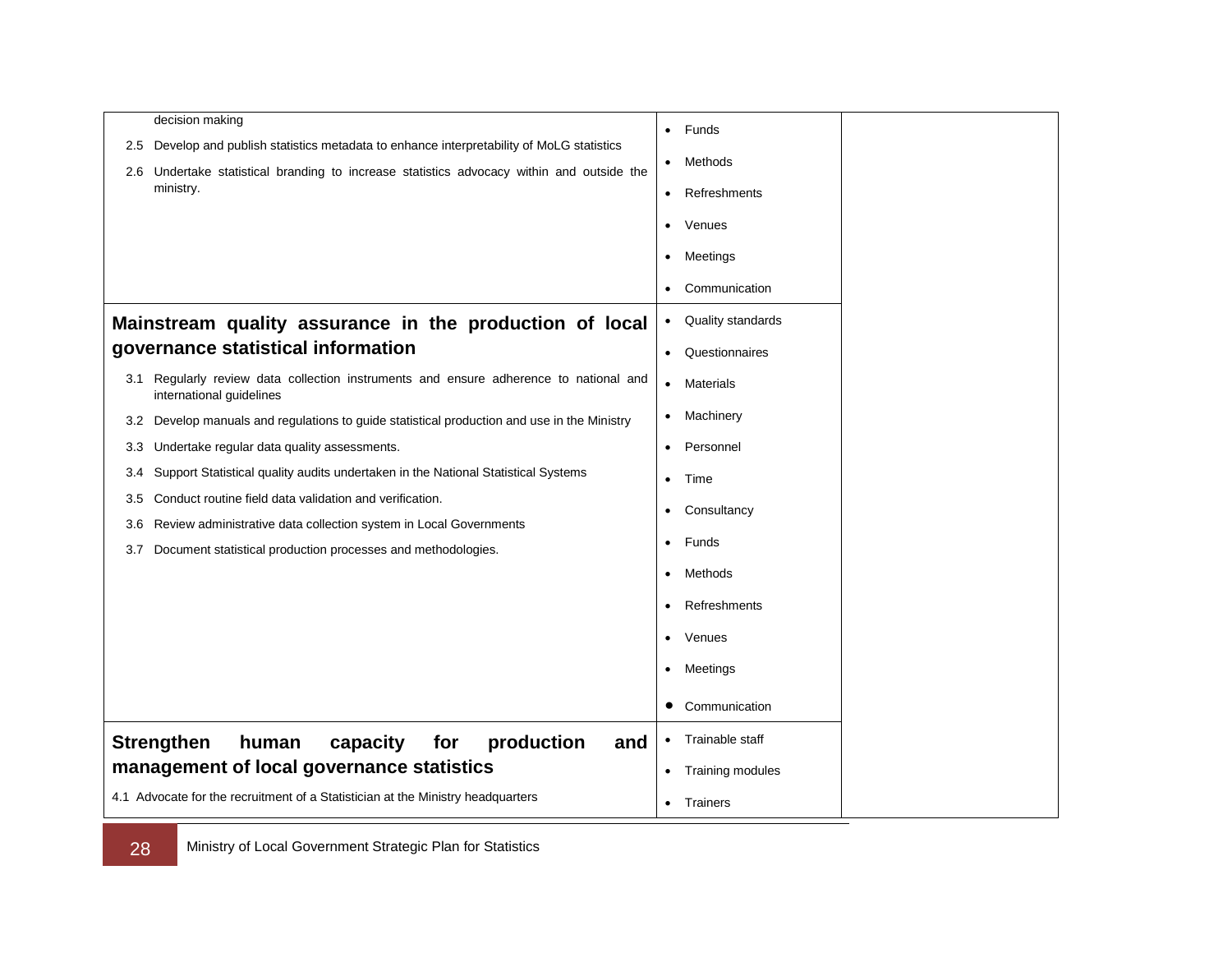| Conduct regular refresher in statistics production cycle for all staff engaged in data handling<br>4.2                                         | Time                            |
|------------------------------------------------------------------------------------------------------------------------------------------------|---------------------------------|
| 4.3 Train and support relevant staff in research methodologies through work-in-progress<br>seminars.                                           | Consultancy<br>$\bullet$        |
| 4.4 Subscribe to professional statistical journals and magazines.                                                                              | Funds<br>$\bullet$              |
| 4.5 Organize study tours and conferences for ministry staff to build technical capacity,<br>knowledge and experience in statistics generation. | Methods<br>$\bullet$            |
| Advocate for recruitment of staff in data handling positions in the Local Governments<br>4.6                                                   | Refreshments                    |
|                                                                                                                                                | Venues                          |
|                                                                                                                                                | Meetings                        |
|                                                                                                                                                | Communication                   |
| production<br>development<br><b>Strengthen</b><br>and<br><b>of</b><br><b>local</b>                                                             | Data collection tools           |
| governance statistical information                                                                                                             | Electronic<br>data<br>$\bullet$ |
| Initiate the production of the Ministry's Annual Statistical Abstract<br>5.1                                                                   | management systems              |
| Enforce production of District Annual Statistical Abstracts as performance measures for<br>5.2                                                 | Materials                       |
| CAOs                                                                                                                                           | Vehicles                        |
| Design backed up systems for data capture, editing, analysis and dissemination<br>5.3                                                          | Personnel                       |
| Review the statistical needs of the Ministry an design data collection approaches to fill the<br>5.4<br>gaps                                   | Time<br>$\bullet$               |
| Routinely collect statistics to update the developed Ministry's harmonized centralized<br>5.5<br>database/ one stop Centre                     | Consultancy<br>$\bullet$        |
| 5.6 Conduct demand driven surveys to fill the gap of administrative data sources                                                               | Funds<br>$\bullet$              |
| Extend the scope (geographical, content and time) of the current statistics produced by the<br>5.7<br>Ministry                                 | Methods                         |
| Develop research papers from the Ministry's statistics to present in major national and<br>5.8<br>international forums.                        |                                 |
| <b>Precondition</b>                                                                                                                            |                                 |
| There will be management support and demand for statistics production and development                                                          |                                 |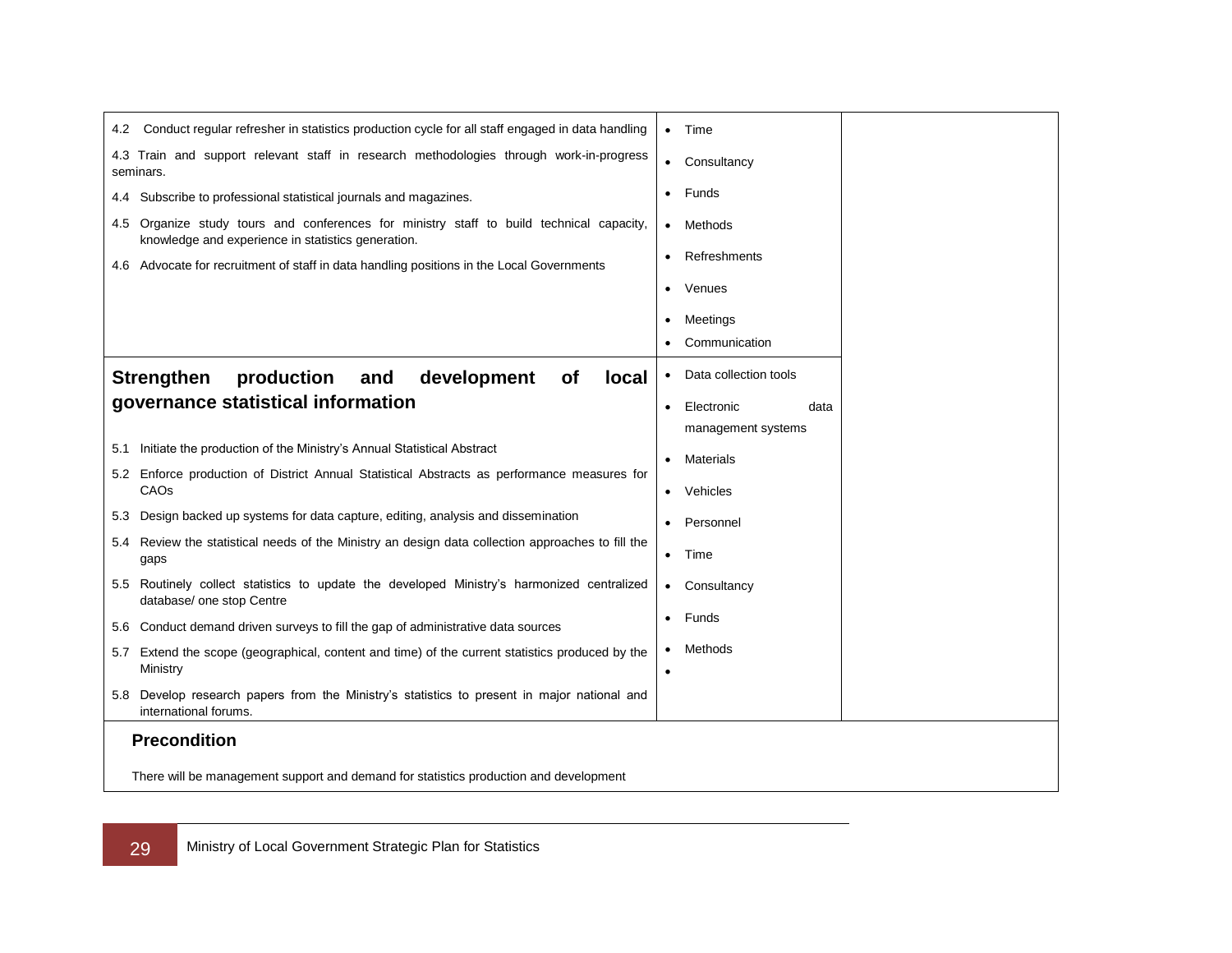## **ANNEX 2: MULTI –YEAR STATISTICAL ACTIVITY PLAN 2015/16 – 2019/20**

<span id="page-37-0"></span>

| <b>Activity</b>                                                                                                                                      | Year 1 | Year <sub>2</sub> | Year <sub>3</sub> | Year 4 | Year <sub>5</sub> |  |  |  |
|------------------------------------------------------------------------------------------------------------------------------------------------------|--------|-------------------|-------------------|--------|-------------------|--|--|--|
| Strengthen the coordination and management of the local governance statistical system                                                                |        |                   |                   |        |                   |  |  |  |
| Complete the development of the Ministry's SPS as a framework that guides collection and use of<br>statistics                                        |        |                   |                   |        |                   |  |  |  |
| Operationalize the Ministry's Sector statistics committee meetings and related technical committees<br>to review statistical products and processes. |        |                   |                   |        |                   |  |  |  |
| Revitalize the operationalization of the LOGICs                                                                                                      |        |                   |                   |        |                   |  |  |  |
| Conduct sensitization workshops for data providers and users in order to increase statistical<br>awareness and support statistics production.        |        |                   |                   |        |                   |  |  |  |
| Integrate the MoLG-SPS into the MoLG Budget Framework Paper and advocate for creation of a<br>statistics vote in the BFP                             |        |                   |                   |        |                   |  |  |  |
| Sign memoranda of understanding (MoU) with key producers of local governance statistical<br>information.                                             |        |                   |                   |        |                   |  |  |  |
| Procure computers and other related ICT equipment for statistical production and dissemination                                                       |        |                   |                   |        |                   |  |  |  |
| Undertake regular monitoring and evaluation of MoLG statistical activities.                                                                          |        |                   |                   |        |                   |  |  |  |
| Undertake resource mobilization for statistical development                                                                                          |        |                   |                   |        |                   |  |  |  |
| Develop a centralized stop Centre for statistics and information in the Ministry                                                                     |        |                   |                   |        |                   |  |  |  |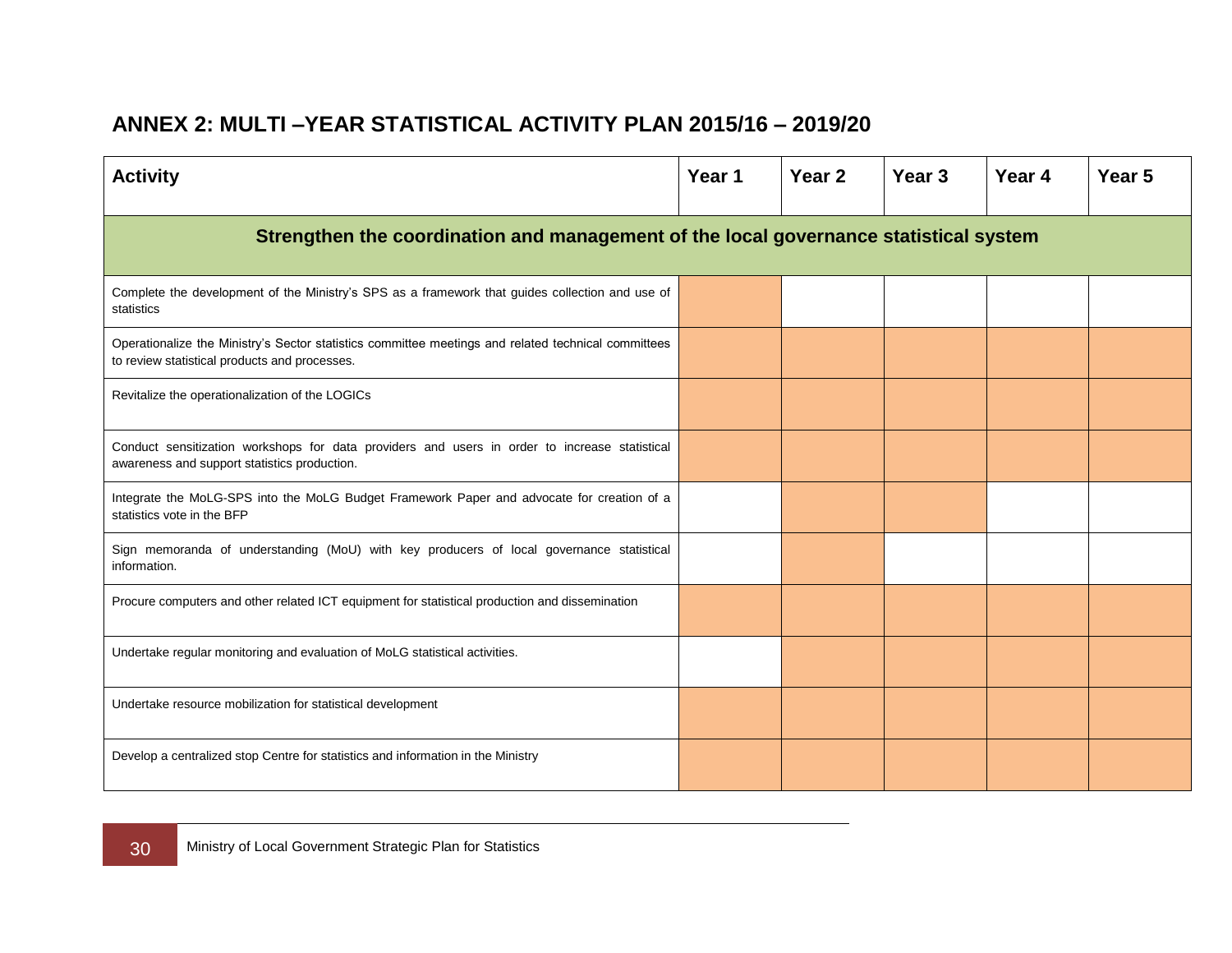| <b>Increase Usability and Dissemination of local governance Statistics</b>                                                                                |  |  |  |  |  |  |  |  |
|-----------------------------------------------------------------------------------------------------------------------------------------------------------|--|--|--|--|--|--|--|--|
| Design and develop a statistics tab and a statistics sub-page under the ministry's website to increase<br>access to statistics generated by the ministry. |  |  |  |  |  |  |  |  |
| Develop and maintain a statistics release calendar.                                                                                                       |  |  |  |  |  |  |  |  |
| Put in place mechanisms for ensuring timely dissemination of MoLG statistics such as meetings,<br>correspondences and workshops                           |  |  |  |  |  |  |  |  |
| Build the capacity of users in interpretation and usage of statistics for planning and decision making                                                    |  |  |  |  |  |  |  |  |
| Develop and publish statistics metadata to enhance interpretability of MoLG statistics                                                                    |  |  |  |  |  |  |  |  |
| Undertake statistical branding to increase statistics advocacy within and outside the ministry.                                                           |  |  |  |  |  |  |  |  |
| Mainstream quality assurance in the production of local governance statistical information                                                                |  |  |  |  |  |  |  |  |
|                                                                                                                                                           |  |  |  |  |  |  |  |  |
| Regularly review data collection instruments and ensure adherence to national and international<br>guidelines                                             |  |  |  |  |  |  |  |  |
| Develop manuals and regulations to guide statistical production and use in the Ministry                                                                   |  |  |  |  |  |  |  |  |
| Undertake regular data quality assessments.                                                                                                               |  |  |  |  |  |  |  |  |
| Support Statistical quality audits undertaken in the National Statistical Systems                                                                         |  |  |  |  |  |  |  |  |
| Conduct routine field data validation and verification.                                                                                                   |  |  |  |  |  |  |  |  |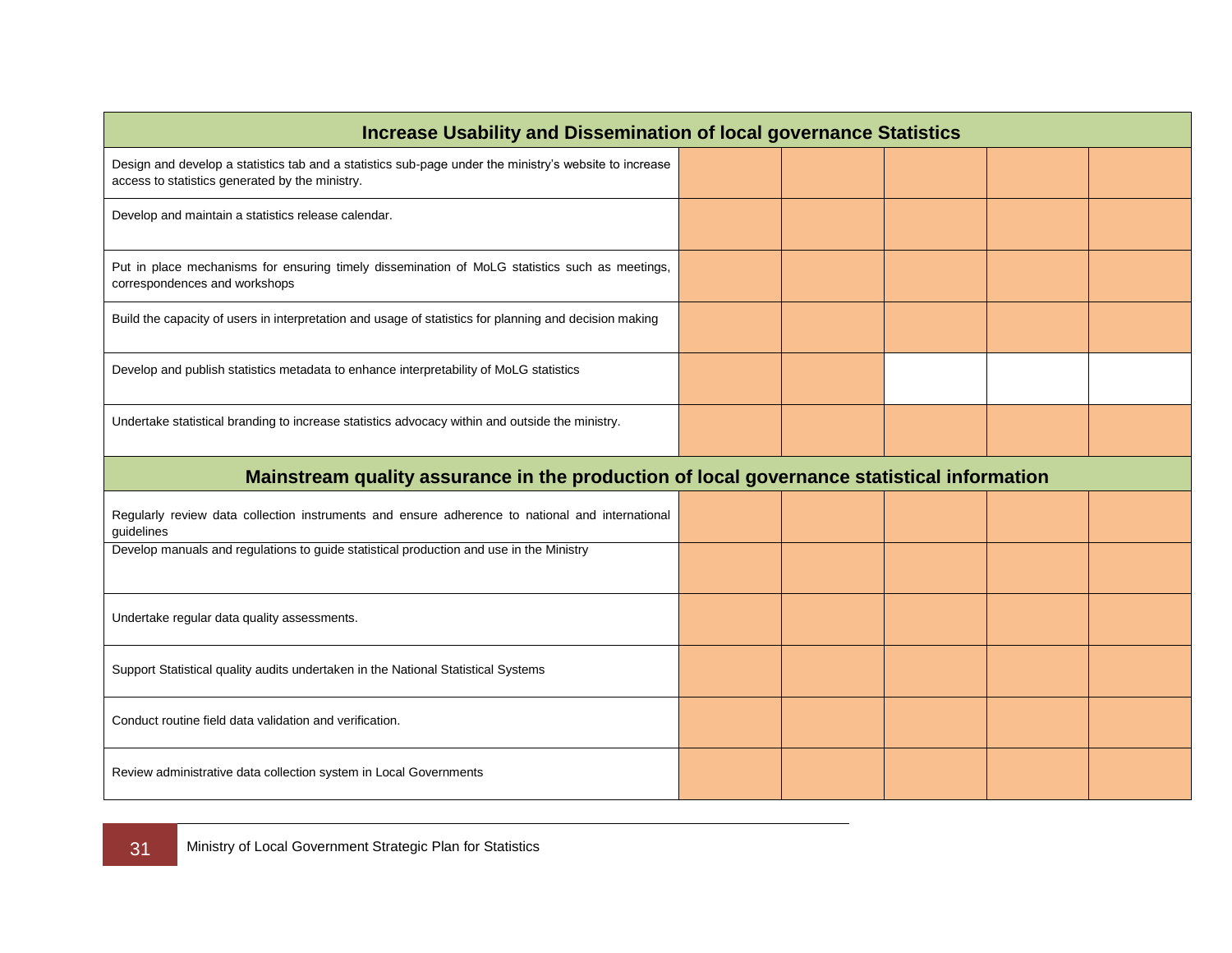| Document statistical production processes and methodologies                                                                                |  |  |  |  |  |  |  |  |  |
|--------------------------------------------------------------------------------------------------------------------------------------------|--|--|--|--|--|--|--|--|--|
| Strengthen human capacity for production and management of local governance statistics                                                     |  |  |  |  |  |  |  |  |  |
| Advocate for the recruitment of a Statistician at the Ministry headquarters                                                                |  |  |  |  |  |  |  |  |  |
| Conduct regular refresher in statistics production cycle for all staff engaged in data handling                                            |  |  |  |  |  |  |  |  |  |
| Train and support relevant staff in research methodologies through work-in-progress seminars.                                              |  |  |  |  |  |  |  |  |  |
| Subscribe to professional statistical journals and magazines.                                                                              |  |  |  |  |  |  |  |  |  |
| Organize study tours and conferences for ministry staff to build technical capacity, knowledge and<br>experience in statistics generation. |  |  |  |  |  |  |  |  |  |
| Advocate for recruitment of staff in data handling positions in the Local Governments                                                      |  |  |  |  |  |  |  |  |  |
| Strengthen production and development of local governance statistical information                                                          |  |  |  |  |  |  |  |  |  |
| Initiate the production of the Ministry's Annual Statistical Abstract                                                                      |  |  |  |  |  |  |  |  |  |
| Enforce production of District Annual Statistical Abstracts as performance measures for CAOs                                               |  |  |  |  |  |  |  |  |  |
| Design backed up systems for data capture, editing, analysis and dissemination                                                             |  |  |  |  |  |  |  |  |  |
| Review the statistical needs of the Ministry an design data collection approaches to fill the gaps                                         |  |  |  |  |  |  |  |  |  |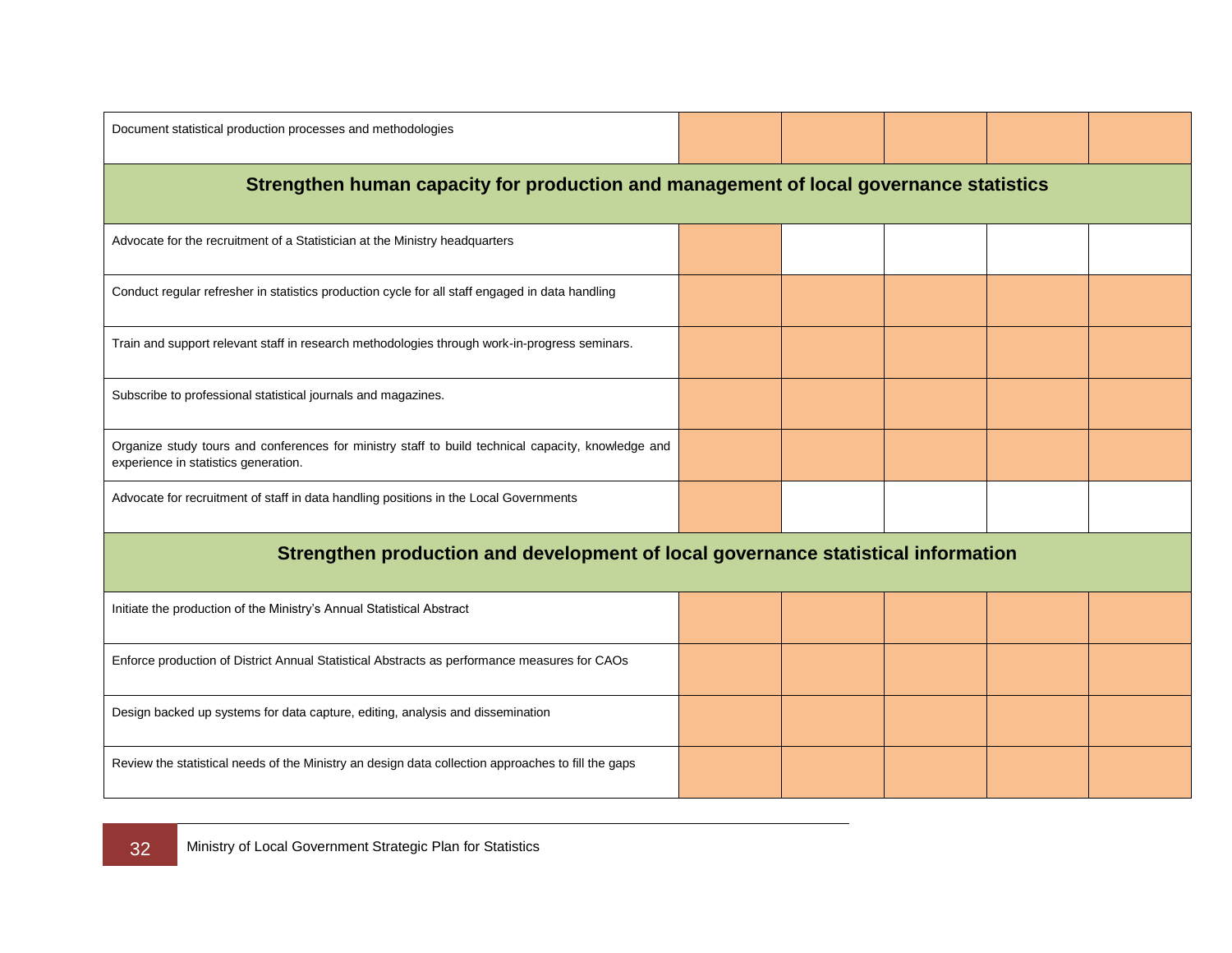| Routinely collect statistics to update the developed Ministry's harmonized centralized database/ one<br>stop Centre |  |  |  |
|---------------------------------------------------------------------------------------------------------------------|--|--|--|
| Conduct demand driven surveys to fill the gap of administrative data sources                                        |  |  |  |
| Extend the scope (geographical, content and time) of the current statistics produced by the Ministry                |  |  |  |
| Develop research papers from the Ministry's statistics to present in major national and international<br>forums.    |  |  |  |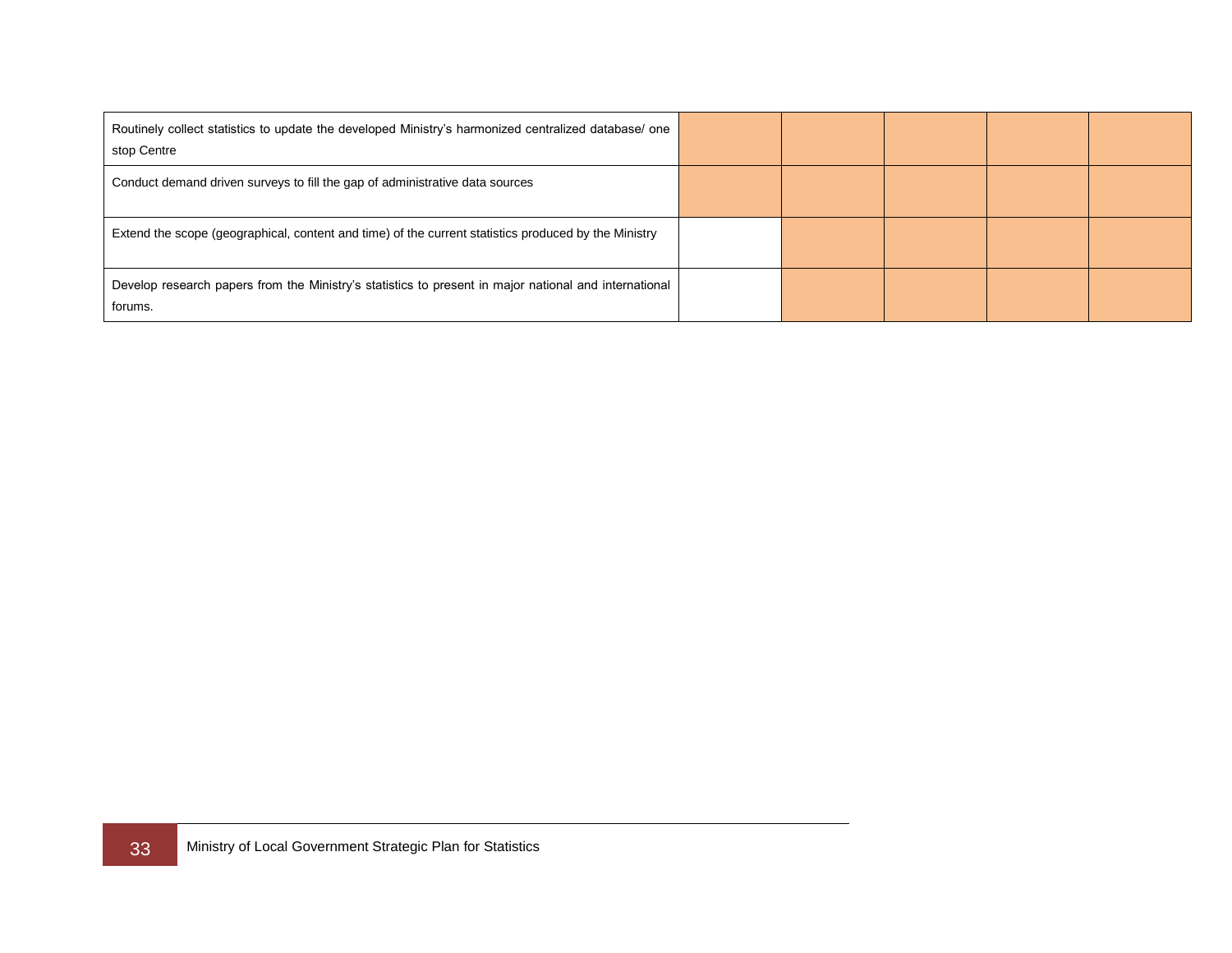## **ANNEX 3: DETAILED MoLG-SPS BUGDET ESTIMATES UGX ('000)**

<span id="page-41-0"></span>

| Input<br><b>Activity</b>                                                                                                                         |                                                                          | 2015/16 | 2016/17 | 2017/18 | 2018/19 | 2019/20 | <b>Total</b> |  |  |
|--------------------------------------------------------------------------------------------------------------------------------------------------|--------------------------------------------------------------------------|---------|---------|---------|---------|---------|--------------|--|--|
| Strengthen the coordination and management of the local governance statistical system                                                            |                                                                          |         |         |         |         |         |              |  |  |
| Complete the development of the Ministry's SPS as a<br>framework that guides collection and use of statistics                                    | Communication,<br>Materials,<br>Consultancy,                             |         |         |         |         |         |              |  |  |
| Operationalize the Ministry's Statistics committee<br>meetings and related technical committees to review<br>statistical products and processes. | Refreshments, Communication,<br>Materials, Funds, Consultancy,<br>Venue  | 5,720   | 5,720   | 4,500   | 4,500   | 4,500   | 24,940       |  |  |
| Revitalize the operationalization of the LOGICS                                                                                                  | Consultancy, Funds                                                       | 43,000  | 43,000  | 41,000  | 41,000  | 41,000  | 209,000      |  |  |
| Conduct sensitization workshops for data providers<br>and users in order to increase statistical awareness<br>and support statistics production. | Funds, Materials, Personnel,<br>Refreshments.<br>Venue,<br>Communication | 10,620  | 10,620  | 10,000  | 10,000  | 10,000  | 51,240       |  |  |
| Integrate the MOLG SSPS into the MoLG Budget<br>Framework Paper and advocate for creation of a<br>statistics vote in the BFP                     | Personnel, Consultancy                                                   |         |         |         |         |         |              |  |  |
| Sign memoranda of understanding (MoU) with key<br>producers of local governance statistical information.                                         | Communication, personnel                                                 |         |         |         |         |         |              |  |  |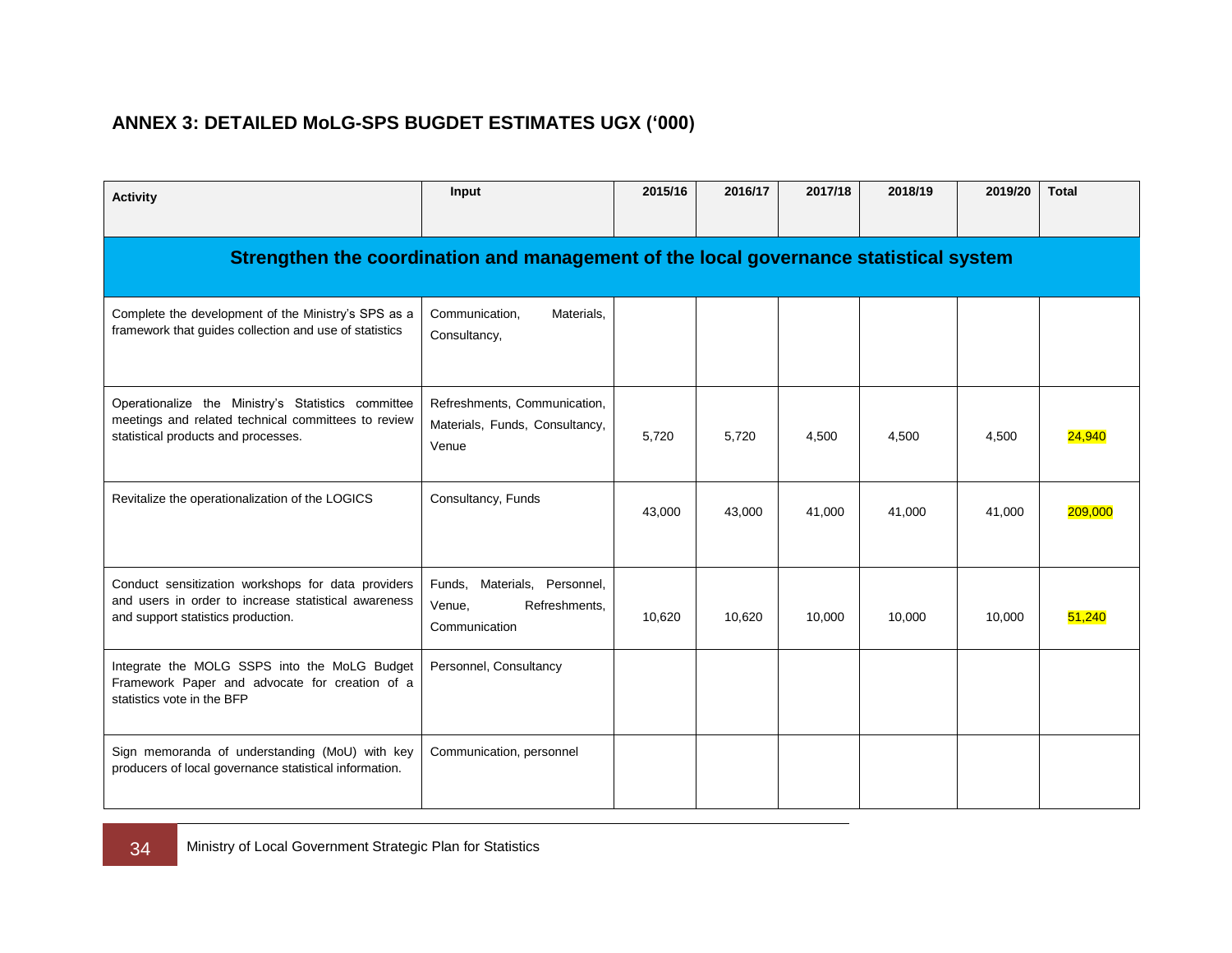| Procure computers and other related ICT equipment<br>for statistical production and dissemination                                                            | Funds, Consultancy, personnel                                              | 23,000  | 23,000 | 20,000 | 20,000 | 20,000 | 106,000 |
|--------------------------------------------------------------------------------------------------------------------------------------------------------------|----------------------------------------------------------------------------|---------|--------|--------|--------|--------|---------|
| Undertake regular monitoring and evaluation of MoLG<br>statistical activities.                                                                               | Personnel,<br>Funds.<br>Communication, materials                           |         | 1,520  | 1,520  | 1,520  | 1,520  | 6,080   |
| mobilization for<br>Undertake<br>statistical<br>resource<br>development                                                                                      | Personnel, consultancy                                                     |         |        |        |        |        |         |
| Develop a centralized stop Centre for statistics and<br>information in the Ministry                                                                          | Funds, Personnel, consultancy                                              | 30,000  | 15,100 | 20,000 | 20,000 | 20,000 | 105,100 |
| <b>Total</b>                                                                                                                                                 |                                                                            | 112,340 | 98,960 | 97,020 | 97,020 | 97,020 | 502,360 |
|                                                                                                                                                              |                                                                            |         |        |        |        |        |         |
|                                                                                                                                                              | <b>Increase Usability and Dissemination of local governance Statistics</b> |         |        |        |        |        |         |
| Design and develop a statistics tab and a statistics<br>sub-page under the ministry's website to increase<br>access to statistics generated by the ministry. | Personnel, Website and link,<br>Funds, consultancy                         |         | 8,000  | 8,000  |        |        | 16,000  |
| Develop and maintain a statistics release calendar.                                                                                                          | Funds, Materials, personnel                                                | 240     | 240    | 240    | 240    | 240    | 1,200   |
| Put in place mechanisms for ensuring timely<br>dissemination of MoLG statistics such as meetings,<br>correspondences and workshops                           | Consultancy, funds                                                         |         | 10,000 |        |        |        | 10,000  |
| Build the capacity of users in interpretation and usage<br>of statistics for planning and decision making                                                    | Funds, Trainings, consultancy                                              | 10,250  | 10,250 | 8,250  | 8,250  | 8,250  | 45,250  |
| Develop and publish statistics metadata to enhance<br>interpretability of MoLG statistics                                                                    | Consultancy,<br>Personnel,<br>Funds, Time, materials                       | 6,230   | 6,230  | 5,540  | 5,540  | 5230   | 28,770  |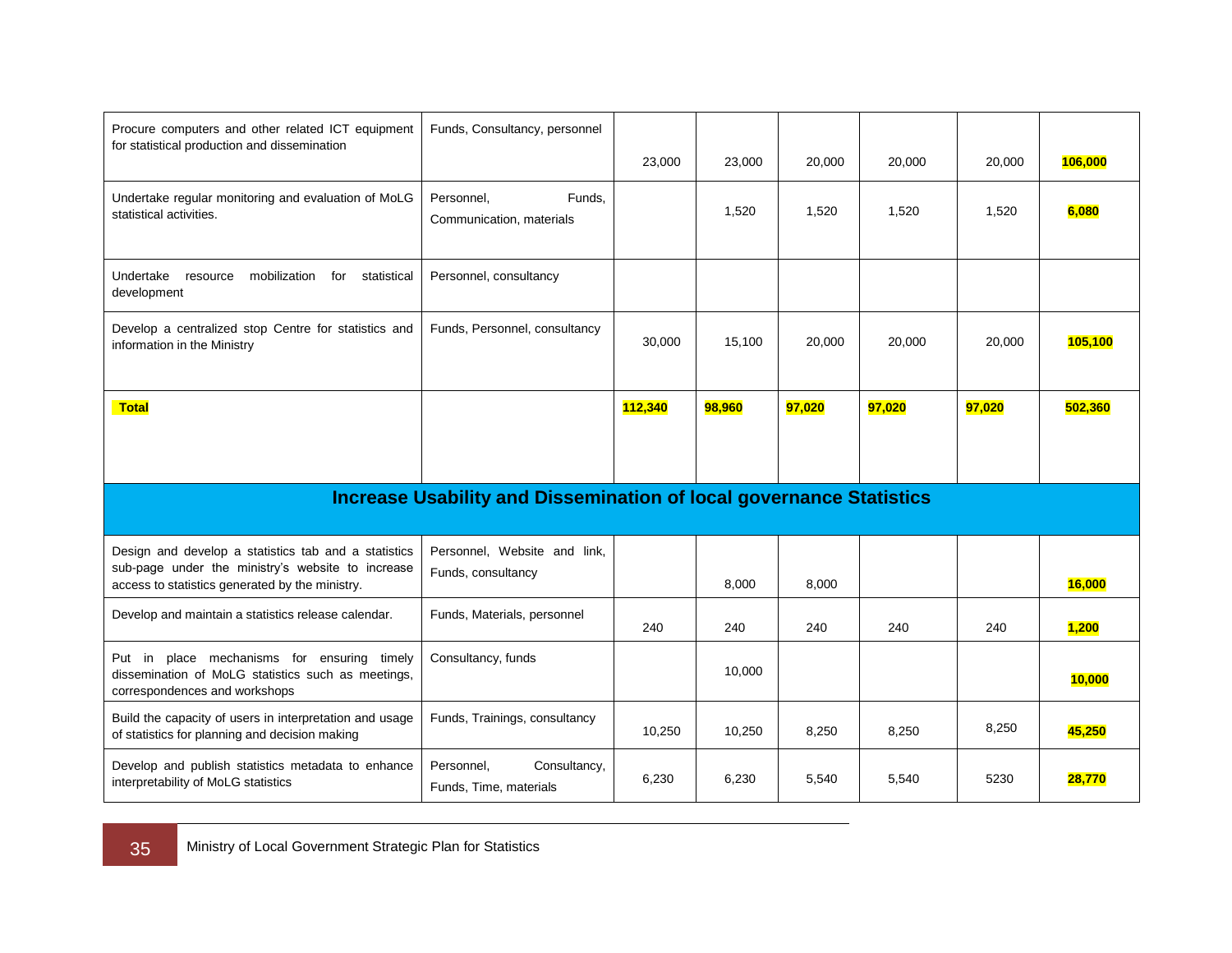| Undertake statistical branding to increase statistics<br>advocacy within and outside the ministry.                  | Funds, materials                             | 1,000  | 1,000  | 500    | 500    | 500    | 2,150   |
|---------------------------------------------------------------------------------------------------------------------|----------------------------------------------|--------|--------|--------|--------|--------|---------|
| <b>Total</b>                                                                                                        |                                              |        | 35,720 | 22,530 | 14,530 | 14,220 | 103,370 |
| Mainstream quality assurance in the production of local governance statistical information                          |                                              |        |        |        |        |        |         |
| Regularly review data collection instruments and<br>ensure adherence to national and<br>international<br>guidelines | Personnel, time                              |        |        |        |        |        |         |
| Develop manuals and regulations to guide statistical<br>production and use in the Ministry                          | Machinery, Personnel, funds                  | 20,000 | 20,000 | 20,000 | 20,000 | 20,000 | 100,000 |
| Undertake regular data quality assessments.                                                                         | Personnel, Methods                           |        |        |        |        |        |         |
| Support Statistical quality audits undertaken in the<br><b>National Statistical Systems</b>                         | Funds,<br>Personnel,<br>Consultancy, Methods | 9,500  | 10,000 | 9,500  | 9500   | 9500   | 48,000  |
| Conduct routine field data validation and verification.                                                             | Personnel, Time, methods                     |        |        |        |        |        |         |
| Review administrative data collection system in Local<br>Governments                                                | Time, personnel                              |        |        |        |        |        |         |
| Document statistical<br>production processes<br>and<br>methodologies.                                               | Personnel, Materials,<br>Funds,<br>time      |        | 20,000 | 20,000 | 20,000 | 20,000 | 80,000  |
| <b>Total</b>                                                                                                        |                                              | 29,500 | 50,000 | 49,500 | 49,500 | 49,500 | 228,000 |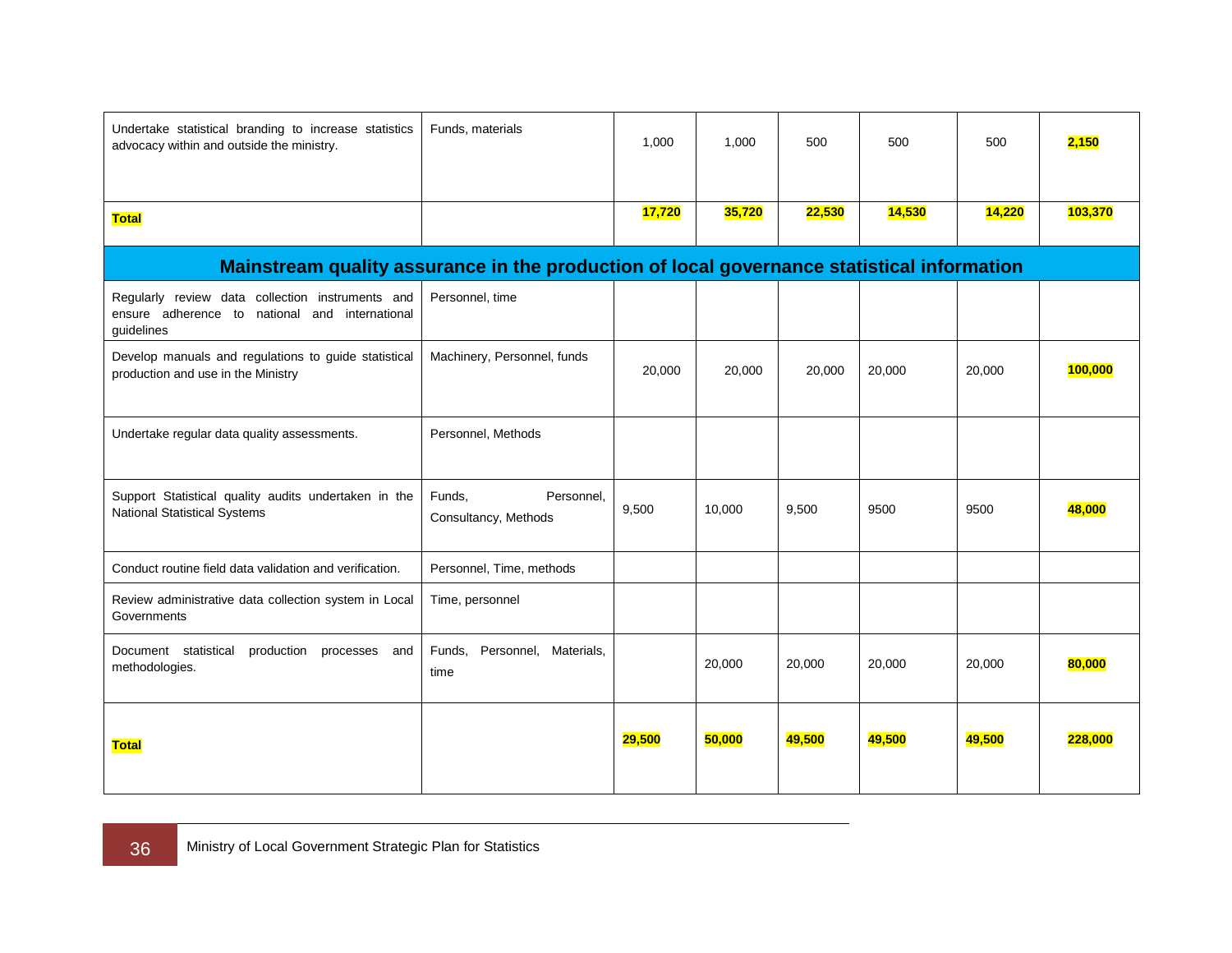| Strengthen human capacity for production and management of local governance statistics                                                        |                                                                                   |        |        |        |        |        |         |
|-----------------------------------------------------------------------------------------------------------------------------------------------|-----------------------------------------------------------------------------------|--------|--------|--------|--------|--------|---------|
| Advocate for the recruitment of a Statistician at the<br>Ministry headquarters                                                                | Trainable staff                                                                   |        |        |        |        |        |         |
| Conduct regular refresher in statistics production cycle<br>for all staff engaged in data handling                                            | Trainers, Training<br>modules,<br>Funds, venue                                    | 15,000 | 15,000 | 15,000 | 15,000 | 15,000 | 75,000  |
| Funds, Consultancy<br>Subscribe to professional statistical journals and<br>magazines.                                                        |                                                                                   |        | 5,000  | 5,000  | 5.000  | 5,000  | 20,000  |
| Organize study tours and conferences for ministry<br>staff to build technical capacity, knowledge and<br>experience in statistics generation. | Funds, time                                                                       |        | 52,325 | 52,325 | 52,325 | 52,325 | 261,625 |
| Advocate for recruitment of staff in data handling<br>positions in the Local Governments                                                      | Trainable staff Consultancy                                                       |        |        |        |        |        |         |
| <u>Total</u>                                                                                                                                  |                                                                                   | 15,000 | 72,325 | 72,325 | 72,325 | 72,325 | 356,625 |
|                                                                                                                                               | Strengthen production and development of local governance statistical information |        |        |        |        |        |         |
| Initiate the production of the Ministry's Annual<br><b>Statistical Abstract</b>                                                               | Methods, Consultancy<br>personnel                                                 |        |        |        |        |        |         |
|                                                                                                                                               | Materials, Personnel                                                              |        |        |        |        |        |         |
| Enforce production of District Annual Statistical<br>Abstracts as performance measures for CAOs                                               | Communication, time                                                               |        |        |        |        |        |         |
|                                                                                                                                               | Data collection tools                                                             |        | 80,000 | 80,000 |        |        | 160,000 |
|                                                                                                                                               | Electronic data management                                                        |        |        |        |        |        |         |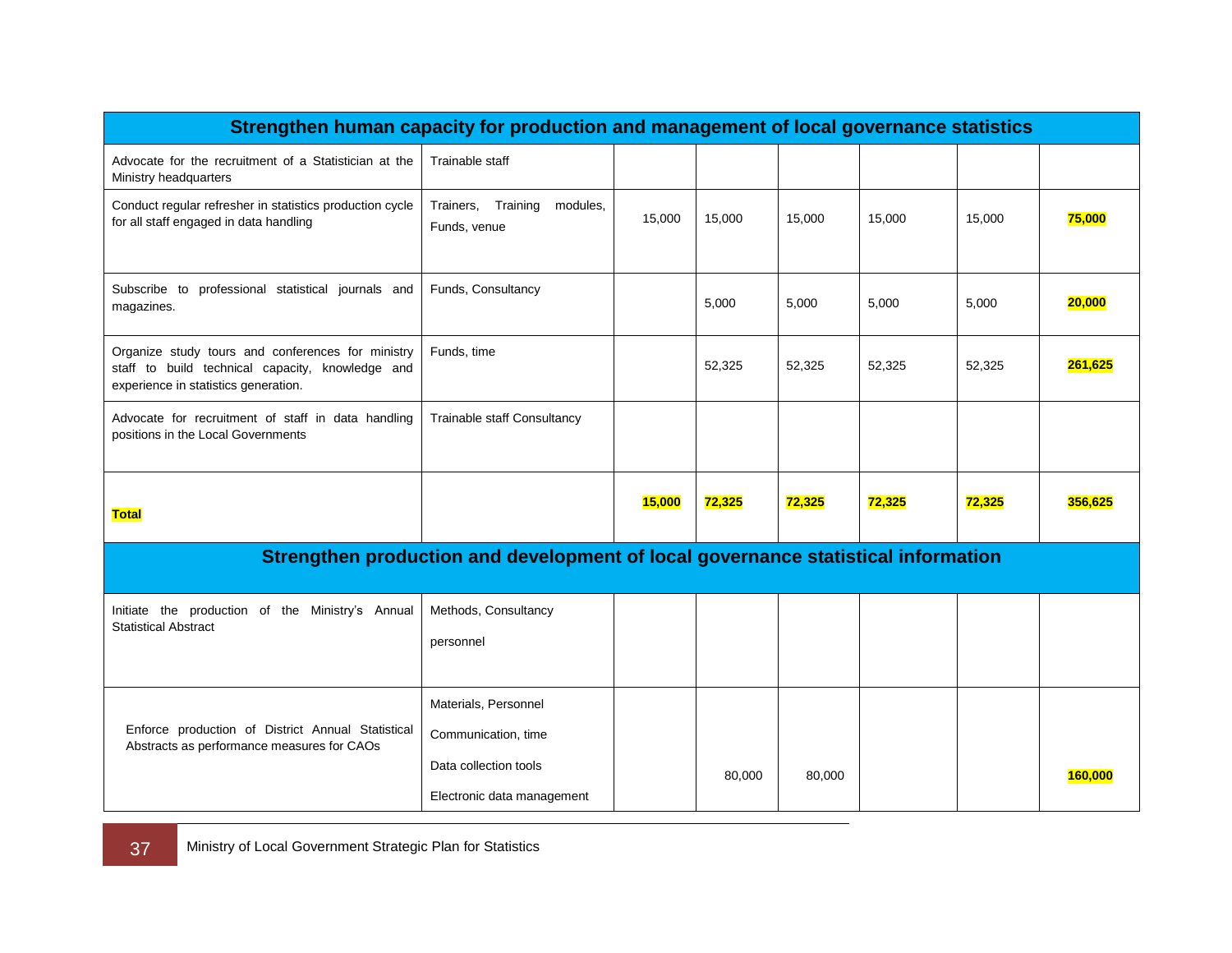|                                                                                                                        | Vehicles                                                                                         |         |         |        |        |                |
|------------------------------------------------------------------------------------------------------------------------|--------------------------------------------------------------------------------------------------|---------|---------|--------|--------|----------------|
| Design backed up systems for data capture, editing,<br>analysis and dissemination                                      | Personnel, funds, systems<br>Materials, consultancy<br>Electronic<br>Time,<br>data<br>management | 5,150   |         |        |        | 5,150          |
| Review the statistical needs of the Ministry and design<br>data collection approaches to fill the gaps                 | Time, Personnel<br>consultancy                                                                   |         |         |        |        |                |
| Routinely collect statistics to update the developed<br>Ministry's harmonized centralized database/ one stop<br>centre | Funds, Vehicles<br>Data collection tools<br>Personnel, methods                                   |         |         |        |        |                |
| Conduct demand driven surveys to fill the gap of<br>administrative data sources                                        | Methods,<br>Funds,<br>Vehicles.<br>Personnel<br>materials                                        | 20,000  | 20,000  | 20,000 | 20,000 | 80,000         |
| Extend the scope (geographical, content and time) of<br>the current statistics produced by the Ministry                | Consultancy, Personnel<br>methods                                                                |         |         |        |        |                |
| Develop research papers from the Ministry's statistics<br>to present in major national and international forums.       | Consultancy, Funds<br>Materials, personnel                                                       | 30,000  | 30,000  | 30,000 | 30,000 | <b>120,000</b> |
| <b>Total</b>                                                                                                           |                                                                                                  | 135,150 | 130,000 | 50,000 | 50,000 | 365,150        |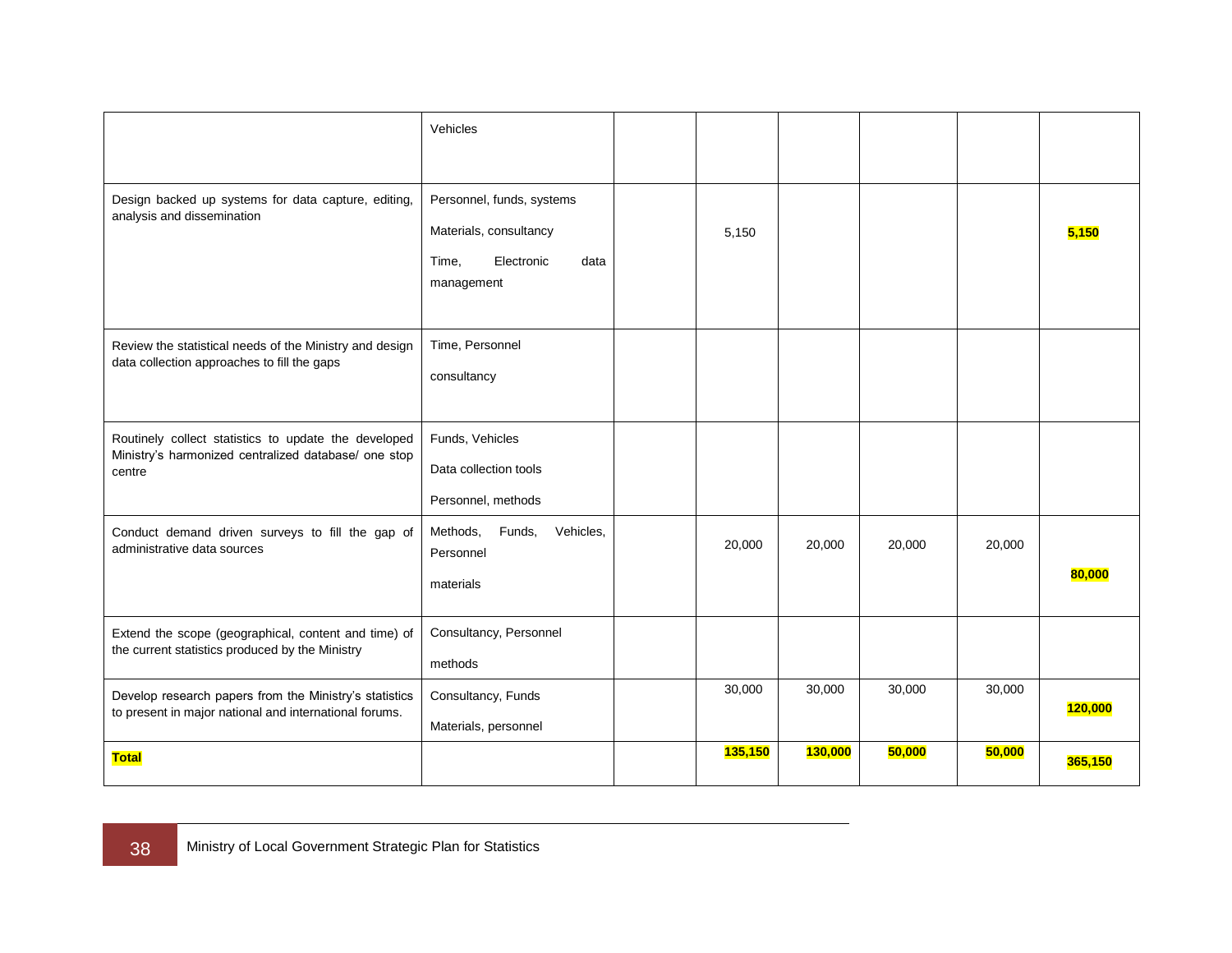### **ANNEX 4: STATISTICAL PRODUCTION SCHEDULE**

<span id="page-46-0"></span>

| No.            | <b>Statistics/Indicator produced</b>                                       | <b>Data Source</b><br>(Survey     | level<br>Lowest<br>of<br>disaggregation            | it.<br><b>Sex</b><br>ls.<br>disaggregated? | Frequency<br><b>of</b><br><b>Production</b>              | Accessibility &<br>availability |
|----------------|----------------------------------------------------------------------------|-----------------------------------|----------------------------------------------------|--------------------------------------------|----------------------------------------------------------|---------------------------------|
|                |                                                                            | Census<br>Administrative<br>Data) | (District,<br>Urban/Rural,<br>Sub-<br>county etc.) | (Yes/No)                                   | (Annual,<br>quarterly,<br>monthly, Bi-annually,<br>etc.) | (Website,<br>Report, DDP)       |
|                | <b>Local Councils Development</b>                                          |                                   |                                                    |                                            |                                                          |                                 |
| $\mathbf{1}$ . | Number of local councils (I-V)                                             | Administrative<br>data            | Sub-county                                         | <b>No</b>                                  | Annual                                                   | Report                          |
| 2.             | Number of peaceful conflict resolutions in LGs                             | Survey                            | Local<br>Lower<br>Governments (LLG)                | <b>No</b>                                  | Annual                                                   | Report                          |
| 3.             | Local Economic Development (LED) support to Local<br>Governments           | Administrative<br>data            | Lower<br>Local<br>Governments (LLG)                | <b>No</b>                                  | Annual                                                   | Report                          |
|                | <b>District Administration</b>                                             |                                   |                                                    |                                            |                                                          |                                 |
| 4.             | Leadership participation at LGs                                            | Administrative<br>data            | <b>District</b>                                    | Yes                                        | Annual                                                   | Report                          |
| 5.             | Number of Disciplinary cases by CAOs and Town clerks                       | Administrative<br>data            | Lower<br>Local<br>Governments (LLG)                | Yes                                        | Annual                                                   | Report                          |
| 6.             | Number of administrative units in urban areas elevated to<br>higher levels | Administrative<br>data            | Town boards                                        | No                                         | Annual                                                   | Report                          |
| 7.             | School dropout rates                                                       | Administrative<br>data            | Urban councils                                     | Yes                                        | Annual                                                   | Report                          |
| 8.             | <b>Illiteracy</b> rates                                                    | Administrative<br>data            | Urban councils                                     | Yes                                        | Annual                                                   | Report                          |
| 9.             | Number of functional school management committees                          | Administrative<br>data            | <b>District</b>                                    | <b>No</b>                                  | Periodic                                                 | Report                          |
|                | <b>District Inspection</b>                                                 |                                   |                                                    |                                            |                                                          |                                 |

39 Ministry of Local Government Strategic Plan for Statistics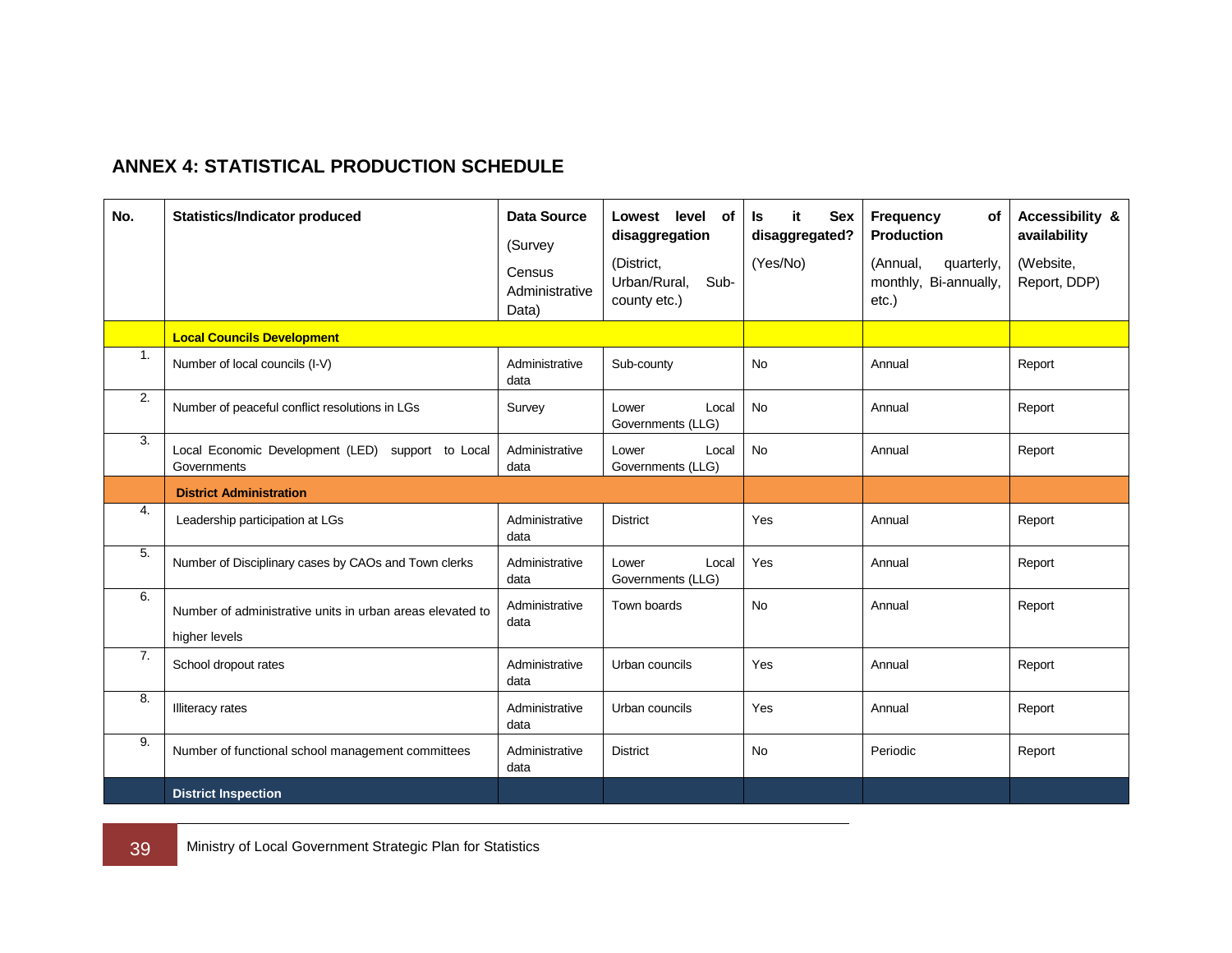| No.               | <b>Statistics/Indicator produced</b>                                                                                         | <b>Data Source</b><br>(Survey<br>Census<br>Administrative<br>Data) | Lowest level<br>of<br>disaggregation<br>(District,<br>Urban/Rural,<br>Sub-<br>county etc.) | it<br><b>Sex</b><br>ls.<br>disaggregated?<br>(Yes/No) | Frequency<br>of<br><b>Production</b><br>(Annual,<br>quarterly,<br>monthly, Bi-annually,<br>etc.) | Accessibility &<br>availability<br>(Website,<br>Report, DDP) |
|-------------------|------------------------------------------------------------------------------------------------------------------------------|--------------------------------------------------------------------|--------------------------------------------------------------------------------------------|-------------------------------------------------------|--------------------------------------------------------------------------------------------------|--------------------------------------------------------------|
| 10.               | Number of routine inspections and monitoring visits                                                                          | Administrative<br>data                                             | <b>District</b>                                                                            | No                                                    | Annual                                                                                           | Report                                                       |
| 11.               | Number of functional water user committees                                                                                   | Administrative<br>data                                             | <b>District</b>                                                                            | <b>No</b>                                             | Annual                                                                                           | Report                                                       |
| 12.               | Number of functional school management committees                                                                            | Administrative<br>data                                             | <b>District</b>                                                                            | <b>No</b>                                             | Periodic                                                                                         | Report                                                       |
| 13.               | Level of compliance with the statutory requirements and<br>adherence to national policies and standards by Districts         | Administrative<br>data                                             | <b>District</b>                                                                            | <b>No</b>                                             | Annual                                                                                           | Report                                                       |
| $\overline{14}$ . | Implementation of financial<br>systems,<br>information<br>systems, procedures, internal management systems for<br><b>LGs</b> | Administrative<br>data                                             | <b>District</b>                                                                            | <b>No</b>                                             | Annual                                                                                           | Report                                                       |
|                   | <b>Urban Inspection</b>                                                                                                      |                                                                    |                                                                                            |                                                       |                                                                                                  |                                                              |
| 15.               | Urban Councils financing levels of central government<br>transfers and locally generated revenues                            |                                                                    | Urban councils                                                                             | No                                                    | Quarterly                                                                                        | Report                                                       |
| 16.               | Level of compliance with the statutory requirements and<br>adherence to national policies and standards by urban<br>councils | Administrative<br>data                                             | Urban councils                                                                             | No                                                    | Annual                                                                                           | Report                                                       |
| 17.               | Number of routine inspections and monitoring visits                                                                          | Administrative<br>data                                             | Urban councils                                                                             | No                                                    | Periodic                                                                                         | Report                                                       |
|                   | Support to physical and development planning and ICTs                                                                        | Administrative<br>data                                             | Urban councils                                                                             | <b>No</b>                                             | Annual                                                                                           | Report                                                       |

40 Ministry of Local Government Strategic Plan for Statistics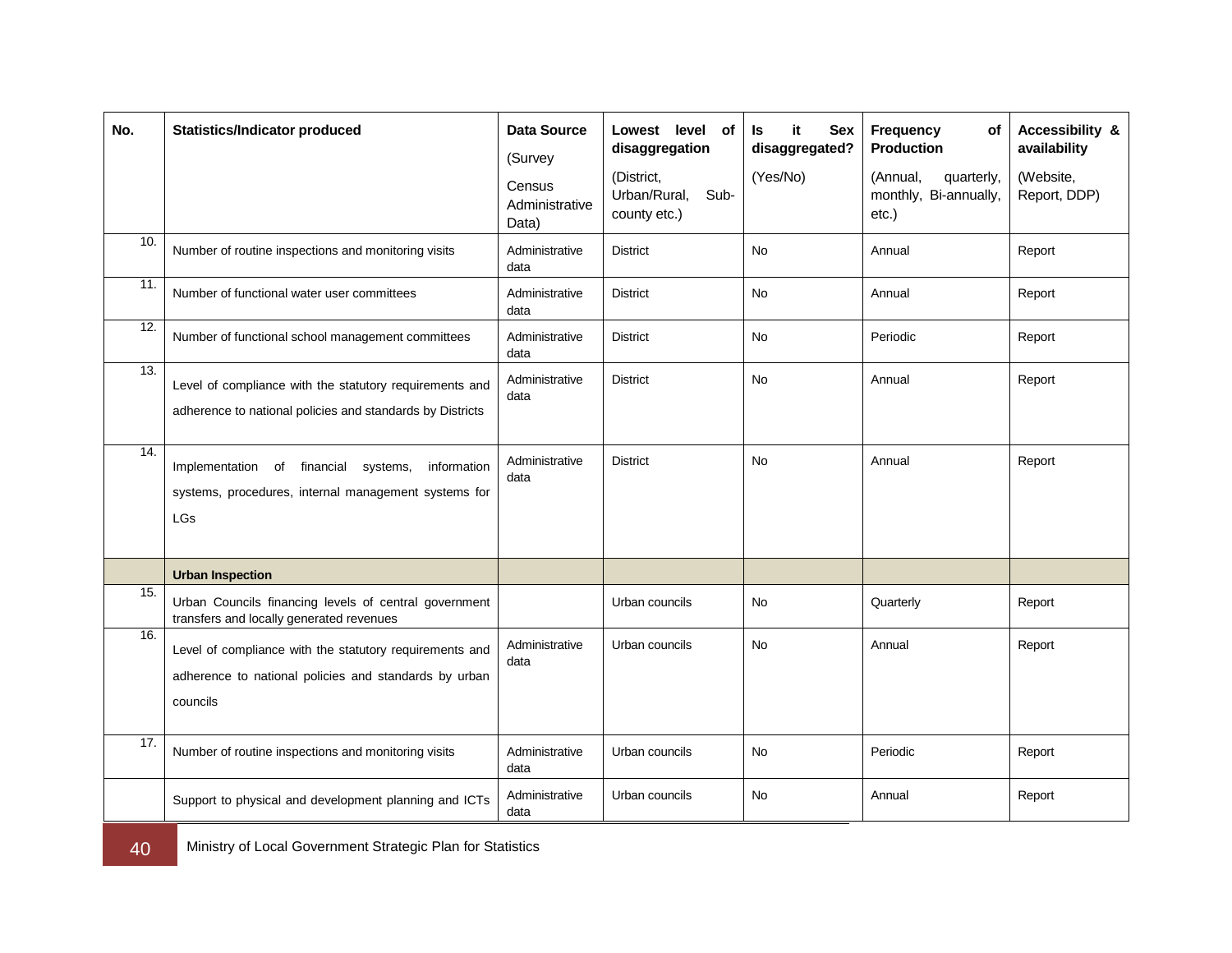| No. | Statistics/Indicator produced                                                                                                                                                             | <b>Data Source</b><br>(Survey<br>Census<br>Administrative<br>Data) | level of<br>Lowest<br>disaggregation<br>(District,<br>Urban/Rural,<br>Sub-<br>county etc.) | it<br>Sex<br>ls.<br>disaggregated?<br>(Yes/No) | Frequency<br>of<br><b>Production</b><br>(Annual,<br>quarterly,<br>monthly, Bi-annually,<br>etc.) | Accessibility &<br>availability<br>(Website,<br>Report, DDP) |
|-----|-------------------------------------------------------------------------------------------------------------------------------------------------------------------------------------------|--------------------------------------------------------------------|--------------------------------------------------------------------------------------------|------------------------------------------------|--------------------------------------------------------------------------------------------------|--------------------------------------------------------------|
|     | in Local governments                                                                                                                                                                      |                                                                    |                                                                                            |                                                |                                                                                                  |                                                              |
| 18. | Support to physical and development planning and ICTs<br>in Local governments                                                                                                             | Administrative<br>data                                             | Urban councils                                                                             | <b>No</b>                                      | Annual                                                                                           | Report                                                       |
| 19. | Number of LGs that have developed and disseminated<br>their national standards on accounting manuals, financial<br>regulations, internal audit guidelines and procurement<br>regulations. | Administrative<br>data                                             | Urban councils                                                                             | <b>No</b>                                      | Annual                                                                                           | Report                                                       |